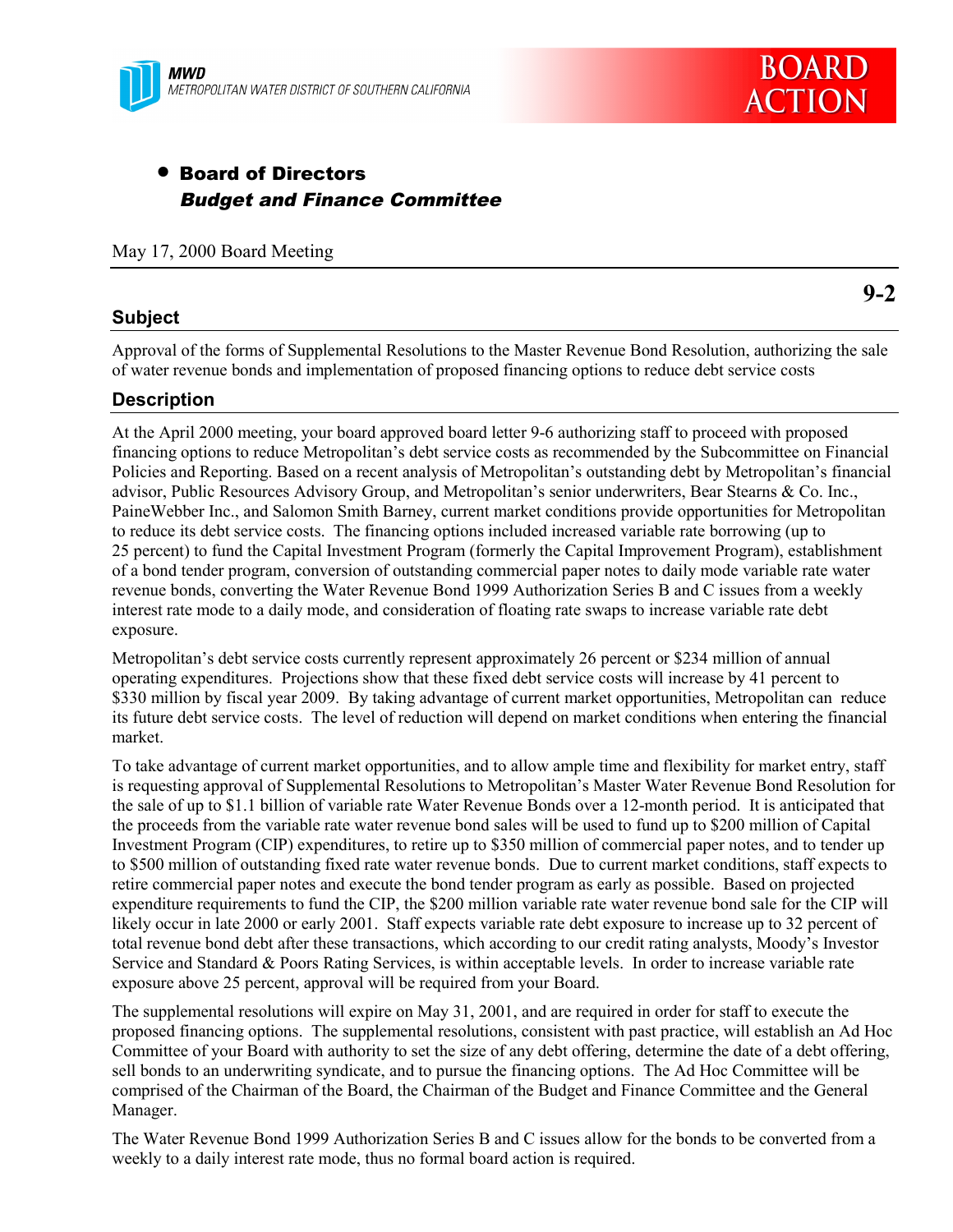It is recommended that the Dealer Manager role for the tender program be determined through a competitive process among Metropolitan's three senior underwriters. The remarketing agents for the variable rate water revenue bonds associated with the tender sale and the conversion of the commercial paper notes will be offered to the two senior underwriting firms that are not chosen as Dealer Manager for the tender program. The remarketing agents for the variable rate water revenue bonds to be sold in late 2000 or early 2001 will be determined as part of the selection process for Metropolitan's new underwriting team.

The actions recommended in this letter are exempt from the provisions of the California Environmental Quality Act because they constitute government fiscal activity which does not involve any commitment to any specific project that may result in a potentially significant physical impact on the environment.

#### **Policy**

A resolution of Metropolitan's Board of Directors is required to authorize a sale of debt.

#### **Board Options/Fiscal Impacts**

#### **Option #1**

Approval of the forms of Supplemental Resolutions (**Attachment 1** and **Attachment 2**) of the Master Revenue Bond Resolution in order to execute the proposed financing options and sale of up to \$1.1 billion of variable rate water revenue bonds consisting of up to \$200 million of variable rate water revenue bonds to fund Capital Investment Program expenditures; up to \$360 million of variable rate water revenue bonds to retire up to \$350 million of commercial paper notes; and up to \$500 million of variable rate water revenue bonds to tender outstanding fixed rate water revenue bonds. Approval to increase Metropolitan's variable rate capacity level up to 32 percent, which according to Metropolitan's credit rating analysts, is within acceptable levels.

**Fiscal Impact:** Authorization will allow Metropolitan to take advantage of current market conditions to reduce debt service costs and provide funding for the CIP.

#### **Option #2**

Require staff to continue analysis of various debt management strategies and seek Board authorization for such financings at a future date.

**Fiscal Impact:** Metropolitan may not be able to take advantage of current market conditions to reduce debt service costs and provide funding for the CIP.

#### **Staff Recommendation**

Option #1.

Grustawalo attena

4/24/2000 *Date*

*Antoinette Christovale Acting Chief Financial Officer*

4/27/2000 *General Manager Date*

**Attachment 1 Attachment 2**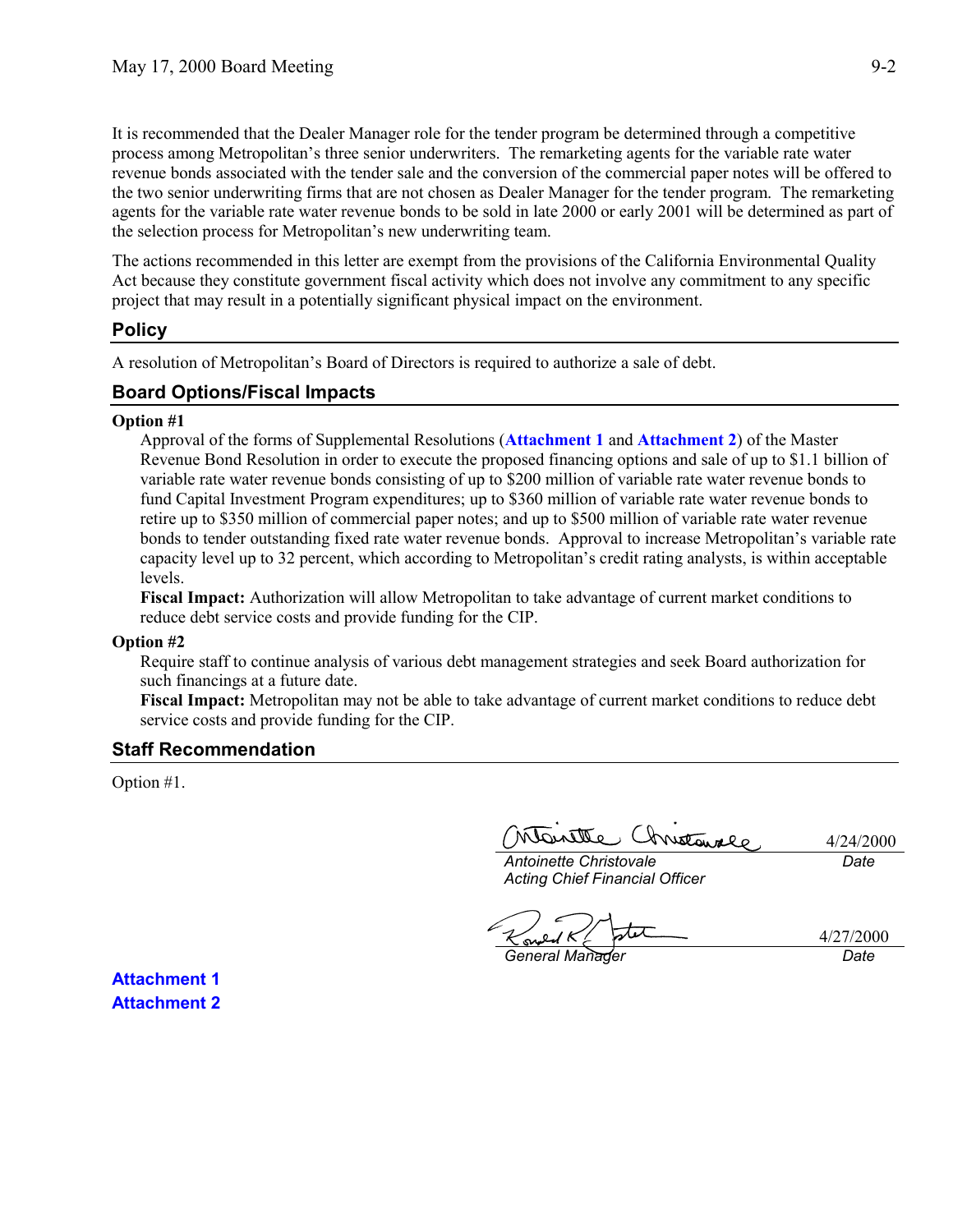# THE METROPOLITAN WATER DISTRICT OF SOUTHERN CALIFORNIA

# RESOLUTION \_\_\_\_

RESOLUTION OF THE BOARD OF DIRECTORS OF THE METROPOLITAN WATER DISTRICT OF SOUTHERN CALIFORNIA AUTHORIZING THE PURCHASE OF CERTAIN OUTSTANDING WATER REVENUE BONDS AND AUTHORIZING THE ISSUANCE OF UP TO \$500,000,000 WATER REVENUE BONDS AND PROVIDING THE TERMS AND CONDITIONS FOR THE PURCHASE AND SALE OF SAID BONDS (ELEVENTH SUPPLEMENTAL RESOLUTION)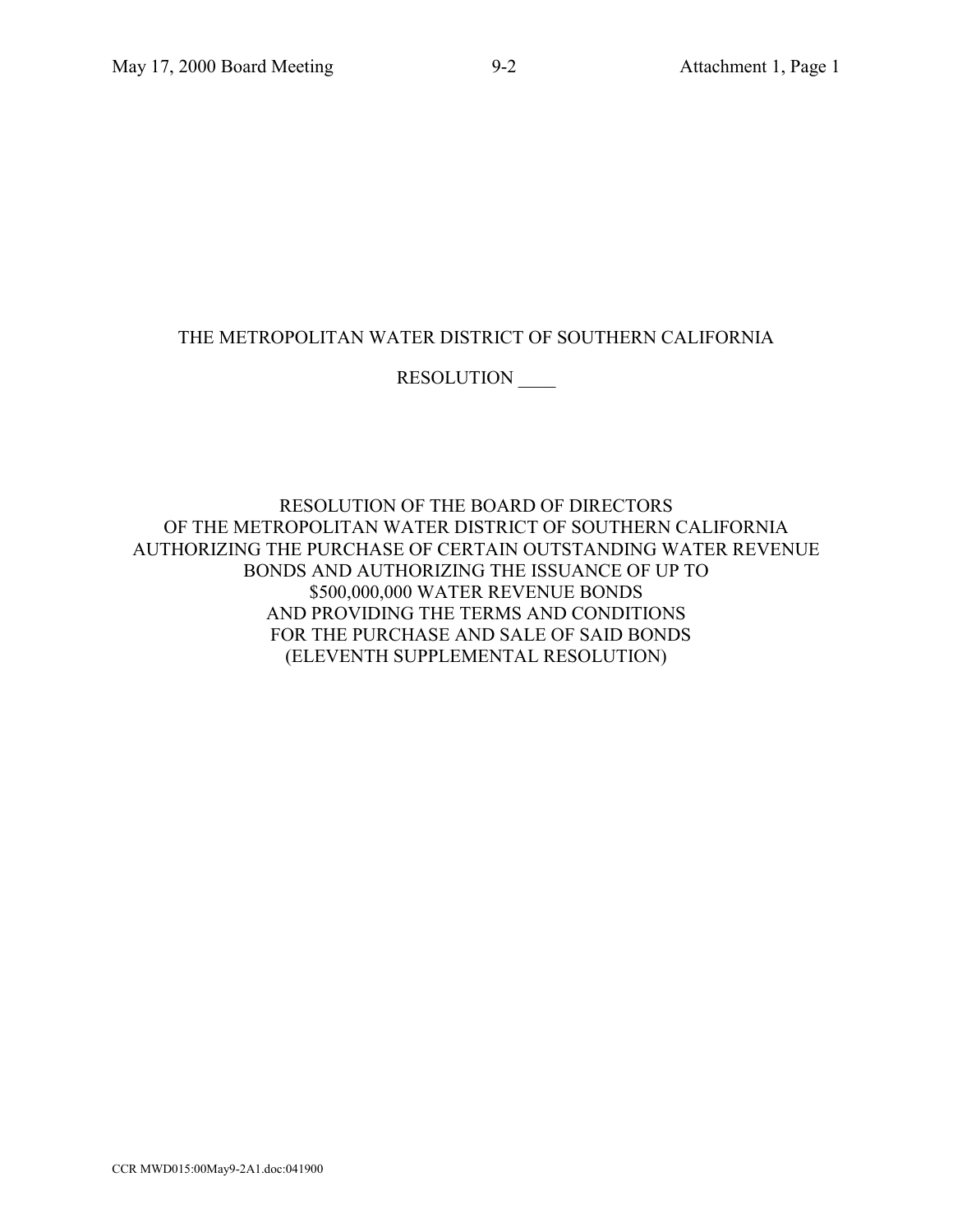# TABLE OF CONTENTS

|                                                                                   | Page |
|-----------------------------------------------------------------------------------|------|
|                                                                                   |      |
|                                                                                   |      |
|                                                                                   |      |
|                                                                                   |      |
|                                                                                   |      |
|                                                                                   |      |
|                                                                                   |      |
|                                                                                   |      |
|                                                                                   |      |
|                                                                                   |      |
|                                                                                   |      |
|                                                                                   |      |
|                                                                                   |      |
|                                                                                   |      |
|                                                                                   |      |
|                                                                                   |      |
|                                                                                   |      |
|                                                                                   |      |
|                                                                                   |      |
|                                                                                   |      |
| SECTION 3.04. Establishment, Pledge, Funding and Application of Reserve Funds  10 |      |
| SECTION 3.05. Establishment and Application of Excess Earnings Funds 11           |      |
|                                                                                   |      |
|                                                                                   |      |
|                                                                                   |      |
|                                                                                   |      |
|                                                                                   |      |
|                                                                                   |      |
|                                                                                   |      |
|                                                                                   |      |
|                                                                                   |      |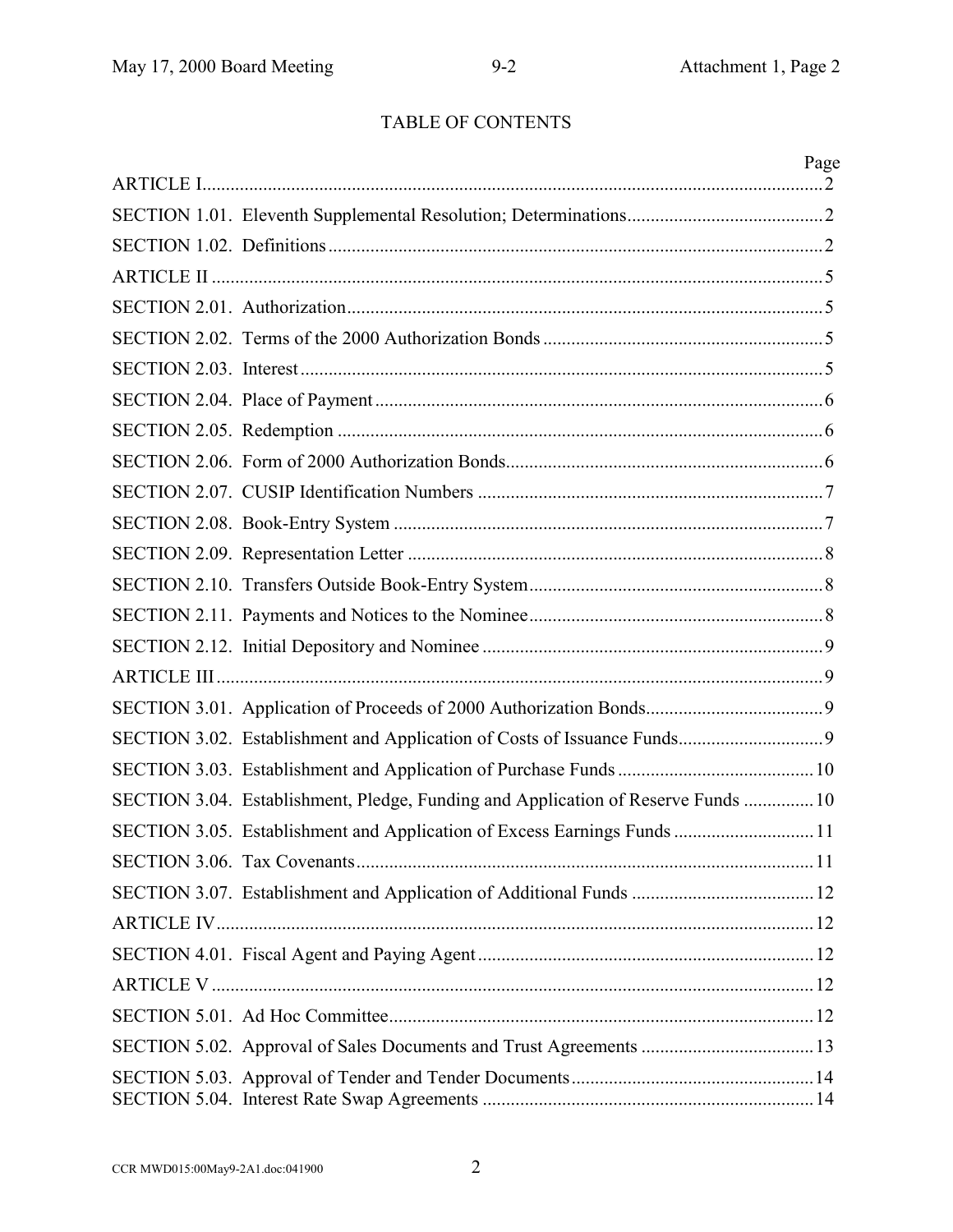| SECTION 7.01. 2000 Authorization Bonds Subject to Master Resolution 15       |  |
|------------------------------------------------------------------------------|--|
|                                                                              |  |
| SECTION 7.03. Article and Section Headings and References; Interpretation 16 |  |
|                                                                              |  |
|                                                                              |  |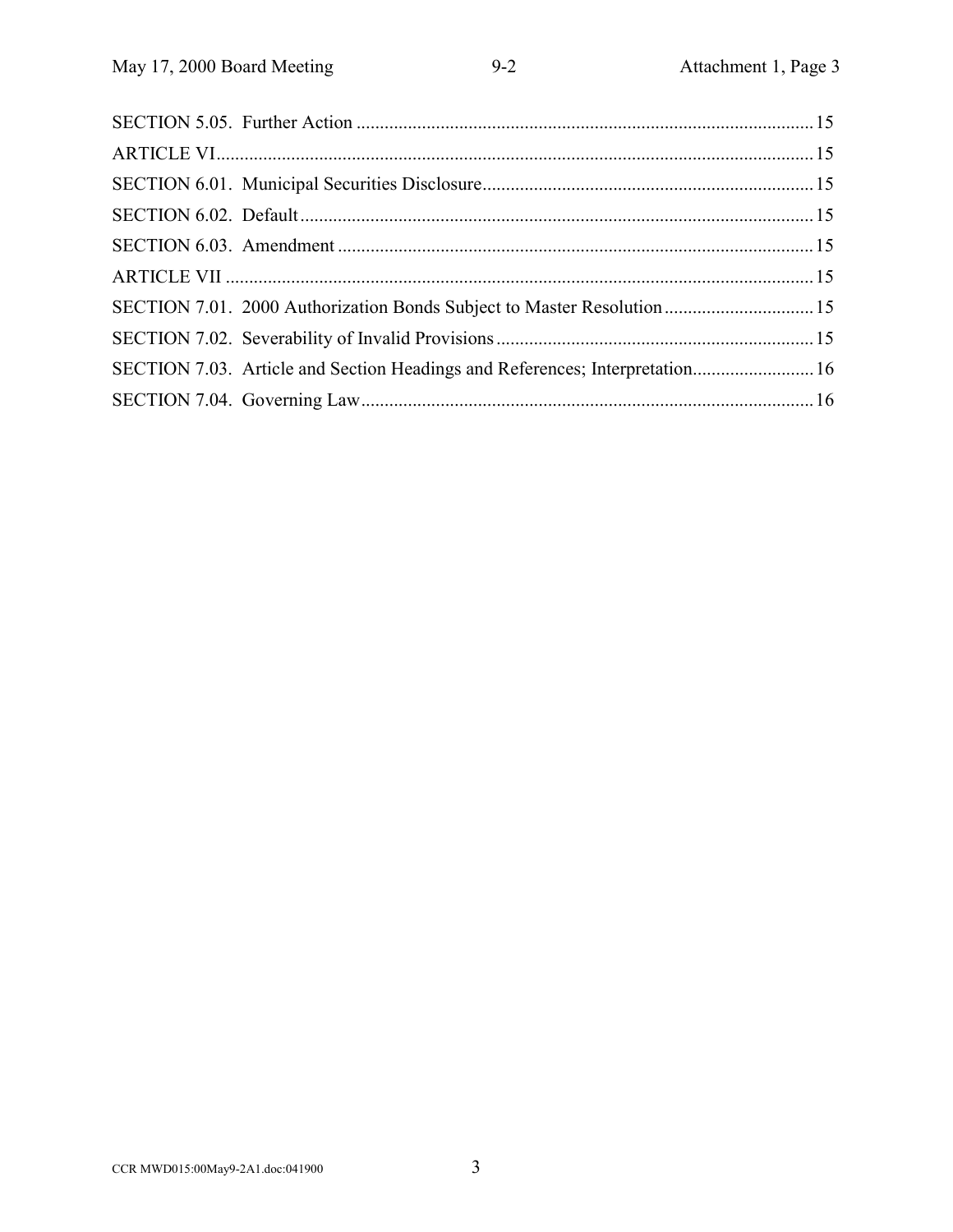### THE METROPOLITAN WATER DISTRICT OF SOUTHERN CALIFORNIA

# RESOLUTION \_\_\_\_

 $\mathcal{L}_\text{max}$  , where  $\mathcal{L}_\text{max}$  and  $\mathcal{L}_\text{max}$  and  $\mathcal{L}_\text{max}$ 

# RESOLUTION OF THE BOARD OF DIRECTORS OF THE METROPOLITAN WATER DISTRICT OF SOUTHERN CALIFORNIA AUTHORIZING THE PURCHASE OF CERTAIN OUTSTANDING WATER REVENUE BONDS AND AUTHORIZING THE ISSUANCE OF UP TO \$500,000,000 WATER REVENUE BONDS AND PROVIDING THE TERMS AND CONDITIONS FOR THE PURCHASE AND SALE OF SAID BONDS (ELEVENTH SUPPLEMENTAL RESOLUTION)

WHEREAS, pursuant to the Act (as defined in the hereinafter defined Master Resolution), the Board of Directors of The Metropolitan Water District of Southern California (the "District") may authorize the issuance of revenue bonds for any purpose permitted under the Act;

 $\mathcal{L}_\text{max}$  , where  $\mathcal{L}_\text{max}$  and  $\mathcal{L}_\text{max}$  and  $\mathcal{L}_\text{max}$ 

WHEREAS, pursuant to Resolution 8329 adopted by the District on July 9, 1991 (as heretofore and as hereby amended and supplemented, the "Master Resolution"), the District has heretofore authorized the issuance of Water Revenue Bonds (the "Bonds") on behalf of the District by adoption of supplemental resolutions from time to time, with the payment of the principal of, interest on, and any redemption premiums thereon being secured by and payable solely from the Net Operating Revenues (as defined in the Master Resolution) of the District;

WHEREAS, the District is informed and believes that it will be financially advantageous to the District to tender for and purchase a portion of its outstanding fixed rate Bonds (the "Tendered Bonds") and to pay for said Tendered Bonds using a portion of the District's available cash and/or the proceeds of one or more series of variable rate Bonds authorized under this Eleventh Supplemental Resolution;

WHEREAS, the public interest and necessity require the District to proceed under the Master Resolution and issue and sell Water Revenue Bonds, 2000 Authorization (the "2000 Authorization Bonds") in an aggregate principal amount not to exceed \$500,000,000 secured by and payable from the Net Operating Revenues for the purpose of, among other things, paying all or a portion of the purchase price of the Tendered Bonds; and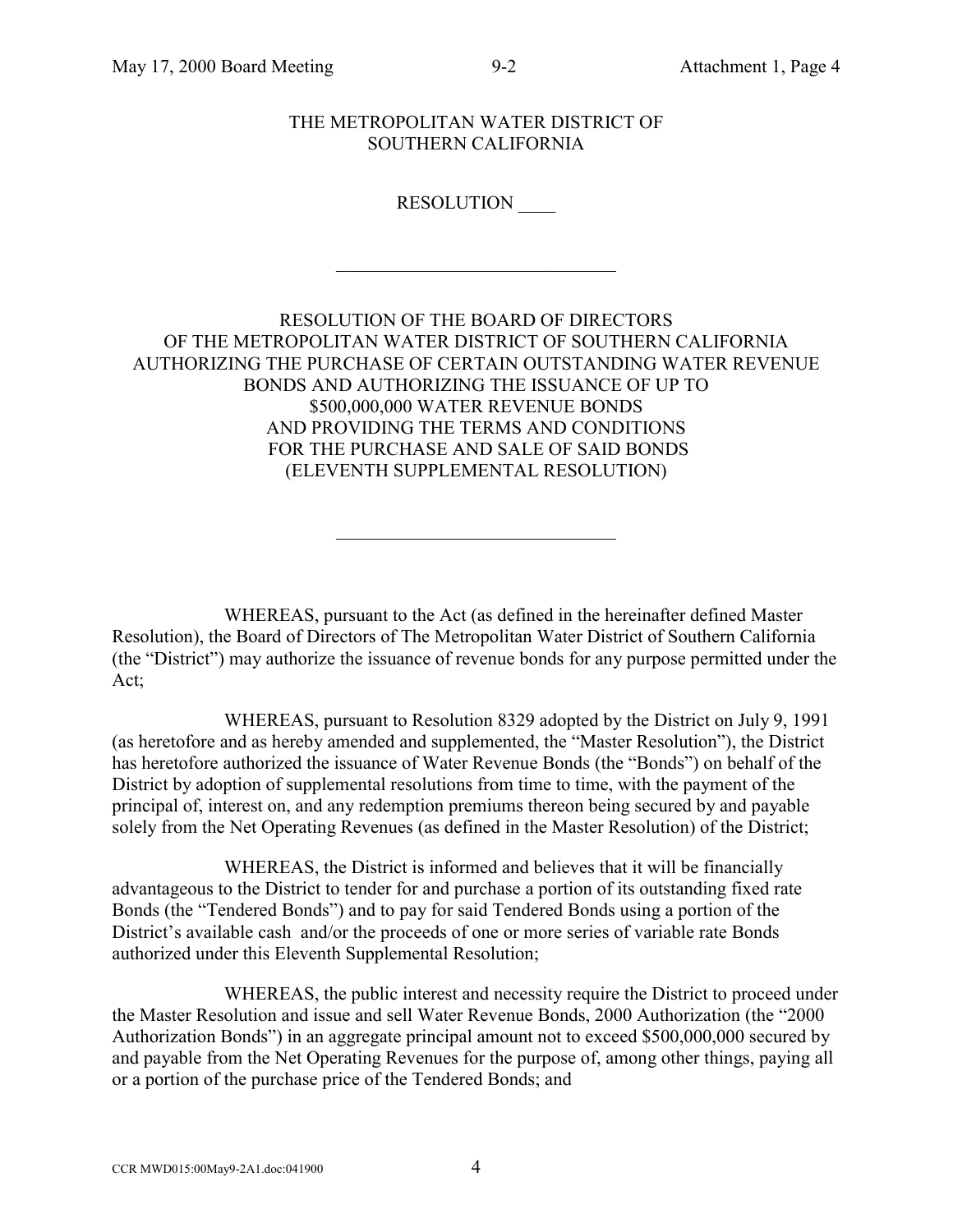NOW, THEREFORE, the Board of Directors of The Metropolitan Water District of Southern California, DOES HEREBY RESOLVE, DETERMINE AND ORDER as follows:

# **ARTICLE I**

### **AUTHORIZATION OF BONDS; DEFINITIONS**

**SECTION 1.01. Eleventh Supplemental Resolution; Determinations**. This Eleventh Supplemental Resolution (this "Eleventh Supplemental Resolution") is adopted in accordance with the provisions of the Master Resolution. The District hereby determines that the issuance of the 2000 Authorization Bonds is advisable from an economic and financial viewpoint.

**SECTION 1.02. Definitions**. All terms which are defined in Section 1.01 of the Master Resolution or the Act shall, unless otherwise defined herein, have the same meanings, respectively, in this Eleventh Supplemental Resolution. Unless the context otherwise requires, the terms defined in this Section shall, for all purposes of this Eleventh Supplemental Resolution and of any certificate, opinion or other document herein mentioned, have the meanings herein specified, to be equally applicable to both the singular and the plural forms of any of the terms herein defined.

"2000 Authorization Bonds" means the Bonds described in Section 2.01 hereof, authorized and issued pursuant to the Master Resolution, as supplemented by this Eleventh Supplemental Resolution, and includes Fixed Rate Bonds and Variable Rate Bonds.

"Ad Hoc Committee" has the meaning set forth in Section 5.01 hereof.

"Authorized Denominations" means, with respect to the Fixed Rate Bonds, \$5,000 and integral multiples thereof, and with respect to the Variable Rate Bonds, except as otherwise set forth in the applicable Trust Agreement, \$100,000 and integral multiples thereof.

"Bond Reserve Requirement" means, subject to the provisions of this Eleventh Supplemental Resolution permitting deposit of a Reserve Fund Credit Policy, the amount to be deposited in a Reserve Fund established for a Series of 2000 Authorization Bonds, which shall be set forth in the terms of the Sales Documents or Trust Agreement with respect to such Series pursuant to the terms of Section 3.04 hereof.

"Code" means the Internal Revenue Code of 1986, as amended.

 "Continuing Disclosure Certificate" means, with respect to a Series of 2000 Authorization Bonds, the Continuing Disclosure Certificate of the District, if any, delivered by the District in connection with the issuance of such Series of 2000 Authorization Bonds.

"Costs of Issuance" means all items of expense directly or indirectly payable by or reimbursable to the District and related to the authorization, execution, sale and delivery of the 2000 Authorization Bonds or the purchase of the Tendered Bonds, including but not limited to advertising and printing costs, costs of preparation and reproduction of documents, filing and recording fees, initial fees and charges of any Fiscal Agent or paying agent, legal fees and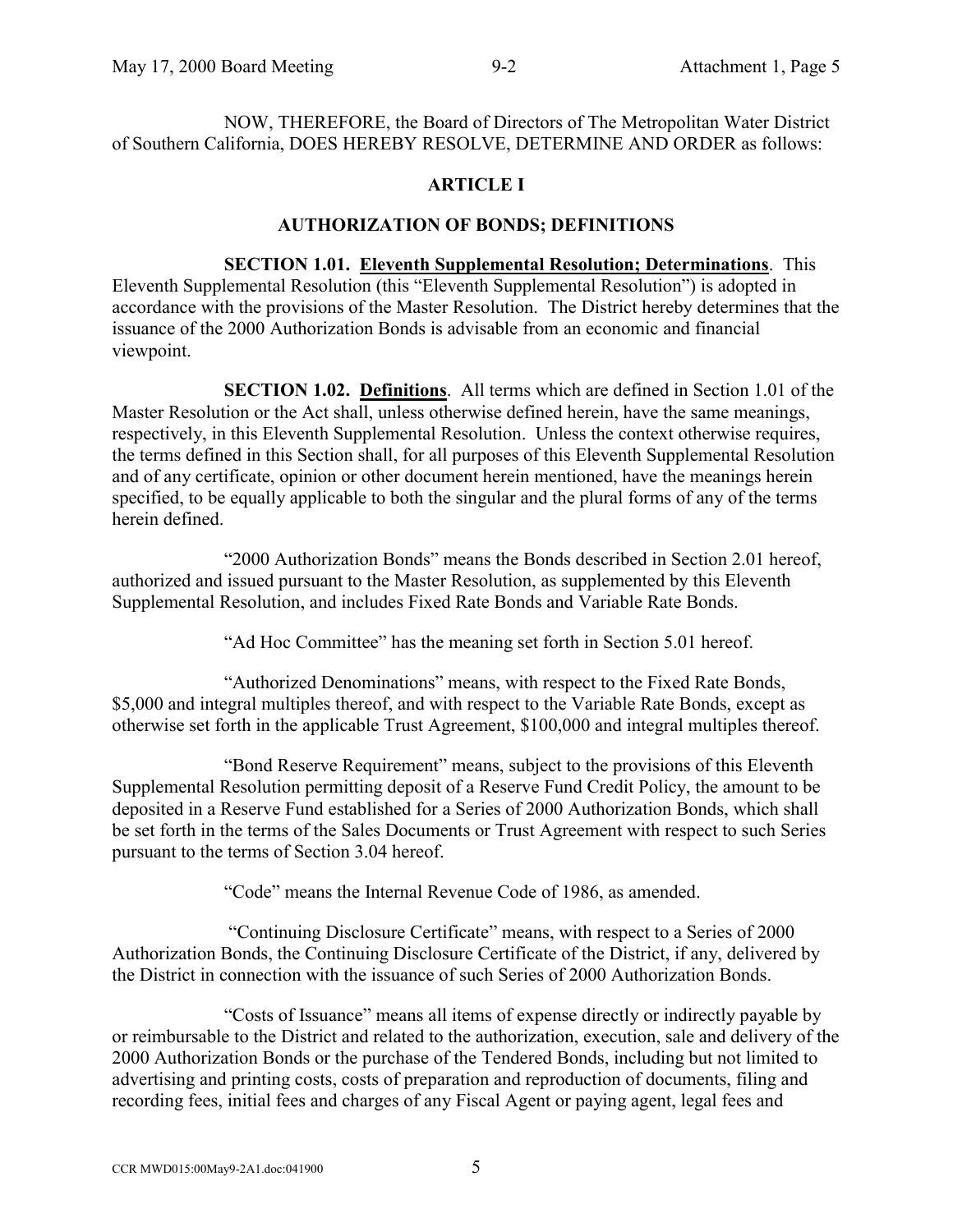charges, fees and disbursements of consultants and professionals, fees and expenses of one or more bondholder communications groups, financial advisor fees and expenses, rating agency fees, fees and charges for preparation, execution, transportation and safekeeping of the 2000 Authorization Bonds, and any other cost, charge or fee in connection with the delivery of the 2000 Authorization Bonds or the purchase of the Tendered Bonds.

"DTC" means the Depository Trust Company, New York, New York, and its successors and assigns.

"Eleventh Supplemental Resolution" means this resolution of the District, and any amendments, modifications or supplements hereto.

"Excess Earnings Fund" means, with respect to a Series of 2000 Authorization Bonds, the Water Revenue Bonds 2000 Authorization Excess Earnings Fund established for such Series pursuant to Section 3.04 hereof.

"Fiscal Agent" means the fiscal agent appointed pursuant to Section 4.01.

"Fixed Rate Bonds" means 2000 Authorization Bonds other than Variable Rate Bonds.

"Master Resolution" means Resolution 8329 adopted by the District on July 9, 1991, as from time to time amended and supplemented.

 "Nominee" means the nominee of the Securities Depository, which may be the Securities Depository, as determined from time to time pursuant hereto.

"Participants" means those broker-dealers, banks and other financial institutions for which the Securities Depository holds certificates as securities depository.

"Paying Agent" means, with respect to a Series of Variable Rate Bonds, the paying agent appointed pursuant to Section 4.01 of this Eleventh Supplemental Resolution.

"Purchase Fund" means, with respect to a Series of 2000 Authorization Bonds, the Water Revenue Bonds 2000 Authorization Purchase Fund established for such Series pursuant to Section 3.03 hereof.

 "Record Date" means, with respect to Fixed Rate Bonds of a Series, the close of business on the fifteenth (15th) day of each month preceding an interest payment date, and with respect to Variable Rate Bonds of a Series, means the record date established pursuant to the Trust Agreement.

"Remarketing Agent" means the remarketing agent appointed by the District from time to time pursuant to the Trust Agreement.

"Representation Letter" means a representation letter from the District to the Securities Depository as described in Section 2.09 hereof.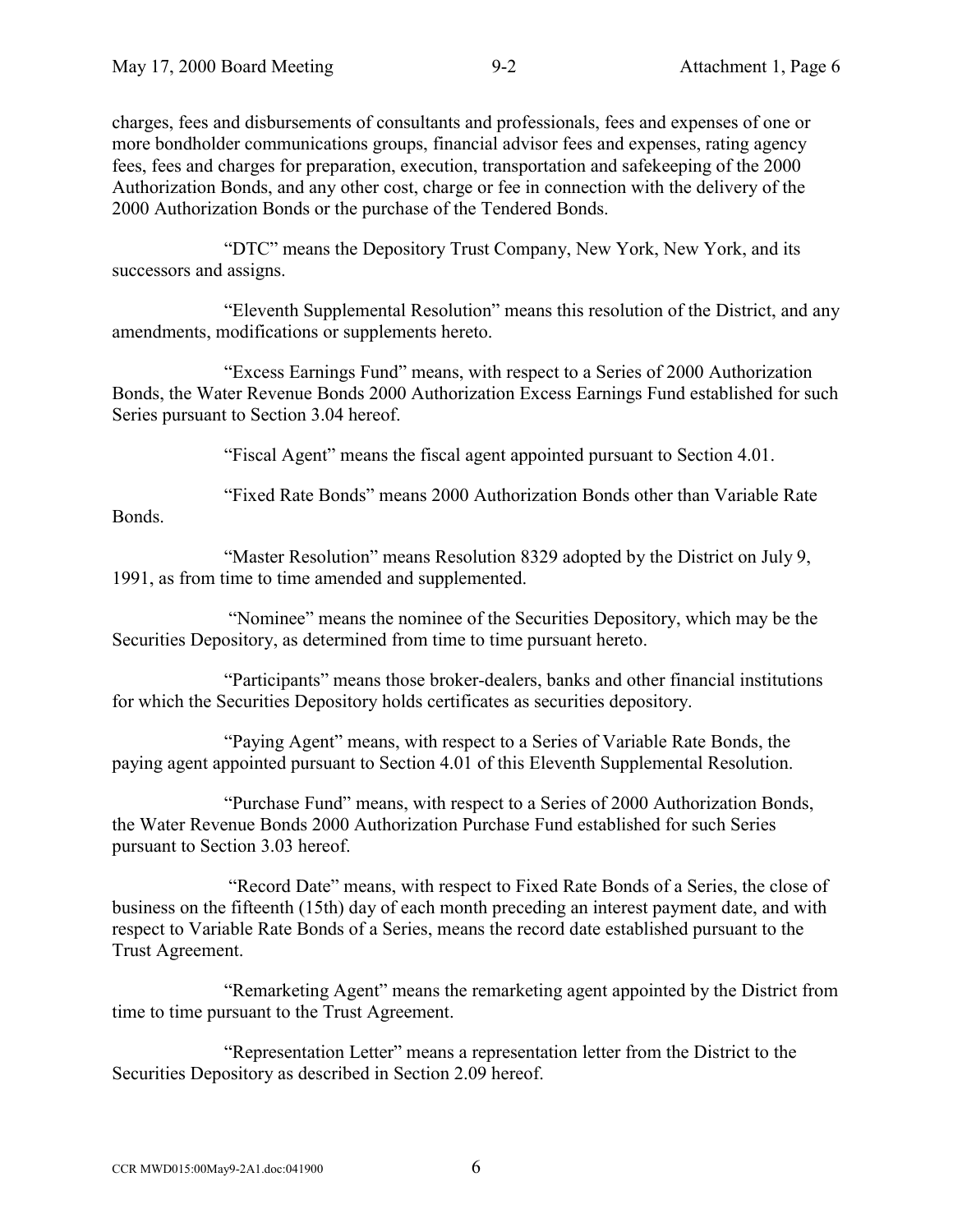"Reserve Fund" means, with respect to a Series of 2000 Authorization Bonds, the Water Revenue Bonds 2000 Authorization Reserve Fund established for such Series pursuant to Section 3.04 hereof.

"Reserve Fund Credit Policy" means an insurance policy, surety bond, letter of credit or other credit facility deposited with the Fiscal Agent pursuant to Section 3.04(D) hereof.

"Sales Documents" means, in the case of a negotiated sale, that certain bond purchase contract or other agreement for the purchase of one or more Series of 2000 Authorization Bonds between the District and the Underwriters for such Series; or, in the case of a competitive sale, the notice of sale, bid form and other documents providing for the sale of one or more Series of 2000 Authorization Bonds by the District to the Underwriters.

"Securities Depository" means the Securities Depository acting as such hereunder and which may be the District.

"Tax and Nonarbitrage Certificate" means, with respect to a Series of 2000 Authorization Bonds, the Tax and Nonarbitrage Certificate of the District delivered by the District in connection with the issuance of such Series of 2000 Authorization Bonds.

"Tender Documents" means those invitation(s) to tender, dealer manager agreement(s) and related documents approved by the Ad Hoc Committee for the tender of the Tendered Bonds pursuant to Section 5.03 of this Eleventh Supplemental Resolution.

"Tender Price" means the purchase price(s) to be paid by the District for the Tendered Bonds determined pursuant to the Tender Documents.

"Tendered Bonds" means that portion of the District's Outstanding Bonds which are tendered for and purchased under Section 5.03 of this Eleventh Supplemental Resolution and as set forth in the Tender Documents.

"Trust Agreement" means the trust agreement, paying agent agreement or such other instrument or instruments executed and delivered in connection with the issuance of a Series of Variable Rate Bonds which sets forth the terms and conditions of such Variable Rate Bonds and which appoints a Paying Agent in respect of such Series of Variable Rate Bonds.

"Underwriters" means, with respect to a Series of 2000 Authorization Bonds, in the case of a negotiated sale, the original purchaser or purchasers of such Series of 2000 Authorization Bonds; or, in the case of a competitive sale, the successful bidder or bidders for such Series of 2000 Authorization Bonds.

"Variable Rate Bonds" means 2000 Authorization Bonds bearing interest as determined from time to time by the Remarketing Agent or otherwise in accordance with the provisions of the Trust Agreement.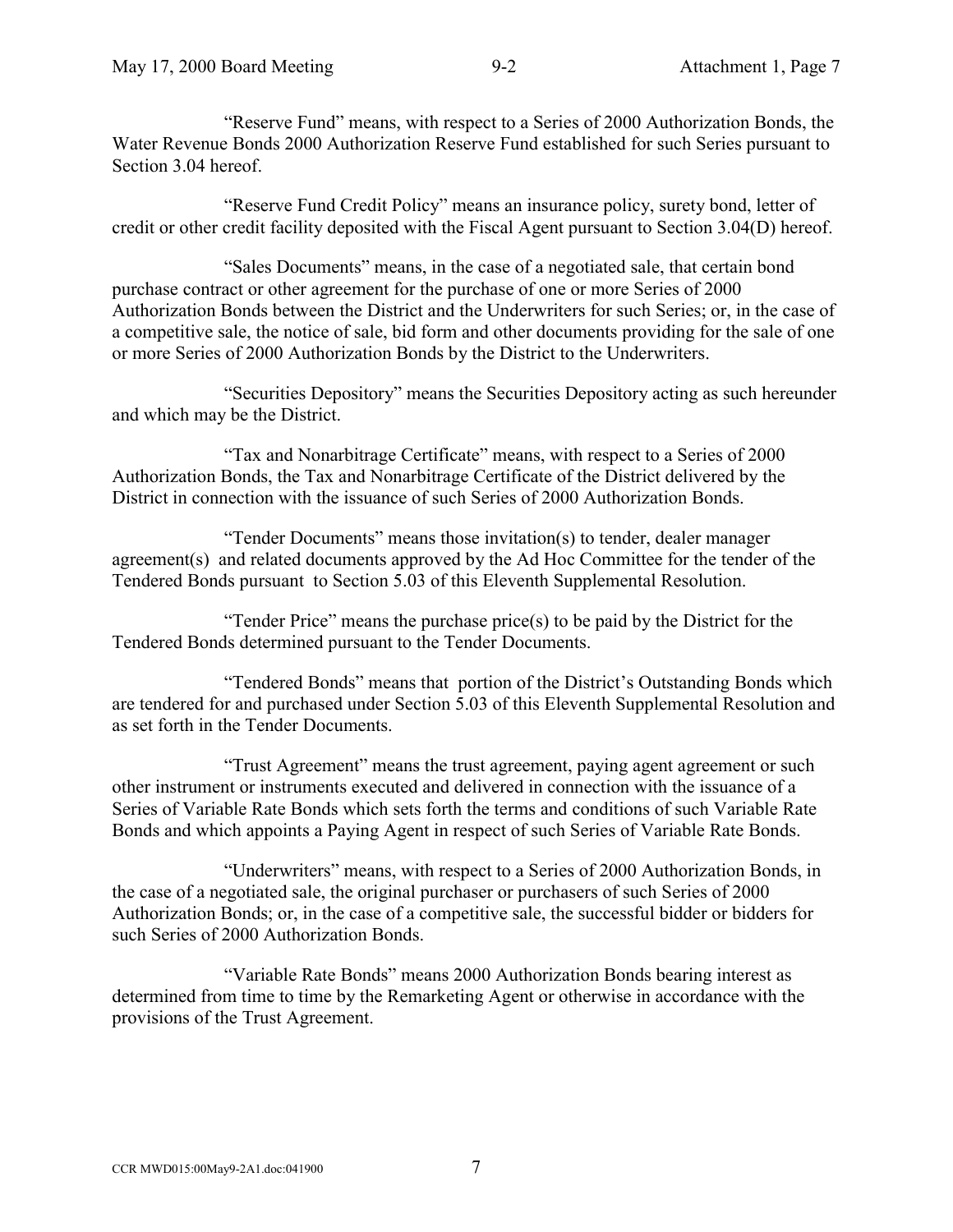### **ARTICLE II**

#### **THE 2000 AUTHORIZATION BONDS**

**SECTION 2.01. Authorization**. Bonds are hereby authorized to be issued pursuant to the Act and the Master Resolution, which Bonds are designated as "The Metropolitan Water District of Southern California Water Revenue Bonds, 2000 Authorization (Tender Purchase Program)" (the "2000 Authorization Bonds"). The 2000 Authorization Bonds may be issued in one or more Series at one time or from time to time in accordance with the terms hereof, and each Series of 2000 Authorization Bonds shall bear such additional designation as may be ascribed thereto in the Sales Documents for such Series. A Series of 2000 Authorization Bonds may be issued as Fixed Rate Bonds or Variable Rate Bonds and shall be issued in the aggregate principal amount specified in the Sales Documents for such Series; provided, however, in no event shall the total aggregate principal amount of 2000 Authorization Bonds exceed \$500,000,000.

**SECTION 2.02. Terms of the 2000 Authorization Bonds**. Each Series of 2000 Authorization Bonds shall be Current Interest Bonds as described in the Master Resolution and shall be issued in the aggregate principal amount set forth in the Sales Documents for such Series, shall be delivered in fully registered form in Authorized Denominations, and shall be numbered in such manner as the Fiscal Agent determines. Each Series of 2000 Authorization Bonds shall be dated such date as shall be specified in the Sales Documents for such Series, shall bear interest from such dated date at the rates and shall mature on the date or dates and in the principal amount or amounts set forth in such Sales Documents, or Trust Agreement if any, for such Series.

The Sales Documents, or Trust Agreement if any, with respect to a Series of 2000 Authorization Bonds shall designate which, if any, of the 2000 Authorization Bonds of such Series shall be Term Bonds.

**SECTION 2.03. Interest**. The Fixed Rate Bonds of any Series, if any, shall bear interest at the rates set forth in the Sales Documents for such Series (calculated on the basis of a 360-day year consisting of twelve 30-day months), payable initially on the date set forth in such Sales Documents and semiannually thereafter on January 1 and July 1 of each year. The Variable Rate Bonds of any Series, if any, shall bear interest as determined pursuant to the Trust Agreement for such Series (calculated on the basis of a 365 or 366 day year, as applicable, and actual days elapsed) payable as provided in such Trust Agreement. Each 2000 Authorization Bond shall bear interest from the interest payment date before the date of authentication thereof unless it is authenticated during the period after a Record Date but on or before the next interest payment date, in which event it shall bear interest from that interest payment date, or unless it is authenticated prior to the first Record Date, in which event it shall bear interest from the dated date of the 2000 Authorization Bonds specified in the Sales Documents, or Trust Agreement if any, or unless at the time of authentication interest is in default, in which event it shall bear interest from the interest payment date to which interest has been paid or provided for.

Each 2000 Authorization Bond shall bear interest until the principal sum thereof has been paid; provided, however, that if at the maturity date of any 2000 Authorization Bond or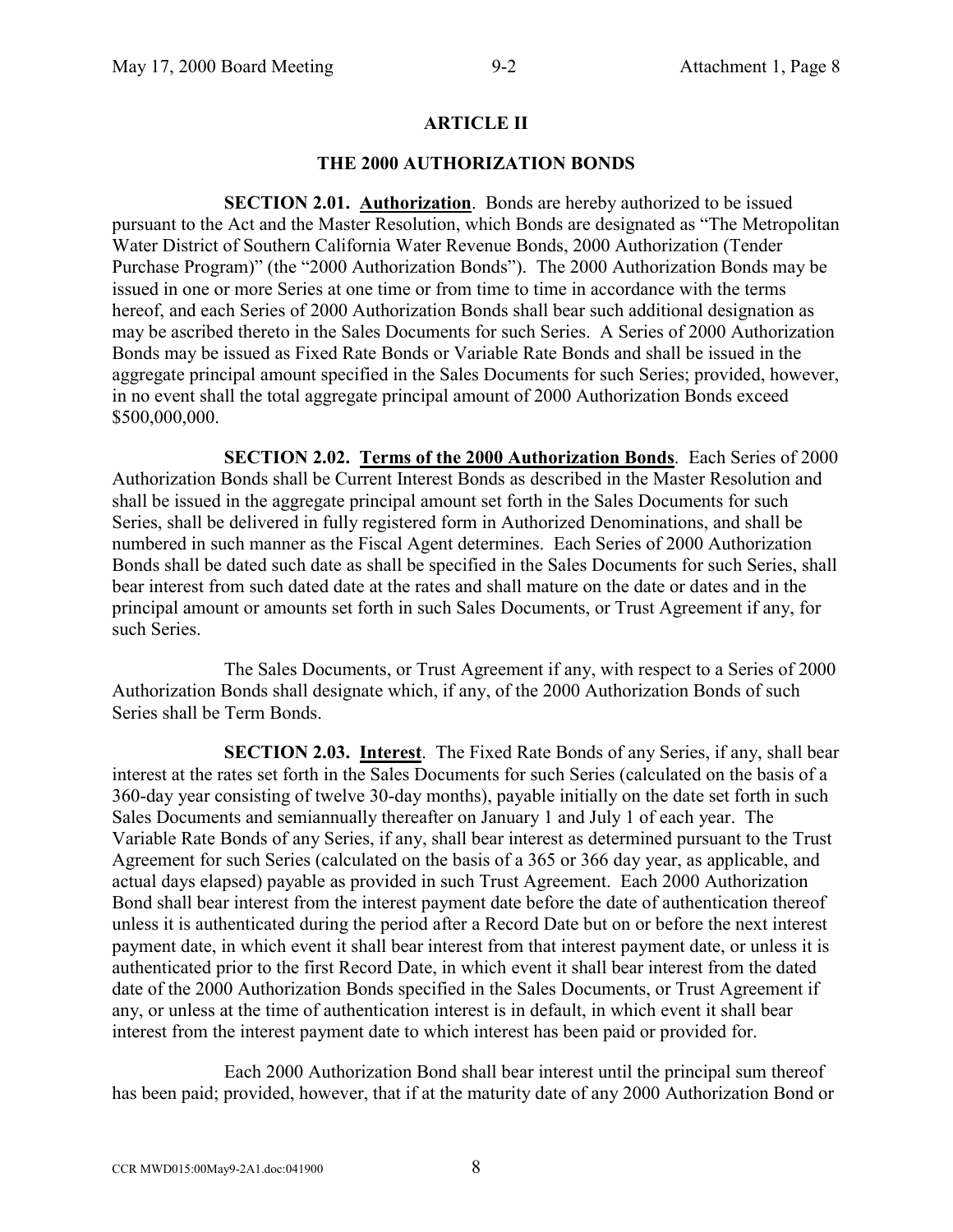if on the redemption date thereof if the same has been fully called for redemption, in each case, funds are available for the payment thereof in full in accordance with the terms of Article IX of the Master Resolution, such 2000 Authorization Bond shall then cease to bear interest.

**SECTION 2.04. Place of Payment**. Subject to Section 2.08 hereof, for so long as the Treasurer is the Fiscal Agent, the principal of the Fixed Rate Bonds shall be payable in lawful money of the United States of America upon presentation and surrender of such Fixed Rate Bonds at the corporate office of the District. Interest on the 2000 Authorization Bonds shall be paid by check or draft mailed by first class mail to the persons whose names appear on the registration books of the Fiscal Agent as the registered Owners of such 2000 Authorization Bonds as of the close of business on the Record Date at such persons' addresses as they appear on such registration books, except that an Owner of \$1,000,000 or more in principal amount of Fixed Rate Bonds may be paid interest by wire transfer to an account in the United States if such Owner makes a written request of the Fiscal Agent at least thirty (30) days preceding any interest payment date specifying the wire transfer instructions for such Owner. Such notice may provide that it will remain in effect for later interest payments until changed or revoked by another written notice. Payments of default interest shall be paid by check, draft or wire transfer to the Owners as of a special record date to be fixed by the Fiscal Agent, notice of which special record date shall be given to the Owners by the Fiscal Agent not less than ten (10) days prior thereto. Principal of and interest on the Variable Rate Bonds shall be payable as provided in the Trust Agreement.

# **SECTION 2.05. Redemption**.

(A) Optional Redemption. The Fixed Rate Bonds of any Series shall be subject to call and redemption prior to maturity, at the option of the District, in the amounts, at the redemption prices and on the dates set forth in the Sales Documents with respect to such Series. The Variable Rate Bonds of any Series shall be subject to call or redemption as provided in the Trust Agreement with respect to such Series.

(B) Mandatory Sinking Account Payments. The Term Bonds of any Series, if any, shall be called before maturity and redeemed at a redemption price equal to the par amount thereof from Mandatory Sinking Account Payments which have been deposited in the Bond Service Fund, in the amounts and upon the dates established for each such maturity, as set forth in the Sales Documents or Trust Agreement, as the case may be, with respect to such Series.

(C) Disposition of Redemption Rights. The Sales Documents applicable to a Series of 2000 Authorization Bonds may contain provisions with respect to the sale or disposition of the right of the District to redeem any 2000 Authorization Bonds of such Series.

**SECTION 2.06. Form of 2000 Authorization Bonds**. Except as otherwise provided in the applicable Sales Documents, the Fixed Rate Bonds of each Series shall be issued in substantially the form set forth in Exhibit A hereto, which exhibit is incorporated herein by this reference as if set forth in full. The Variable Rate Bonds of each Series shall be issued in substantially the form set forth in the Trust Agreement relating to such Series of 2000 Authorization Bonds.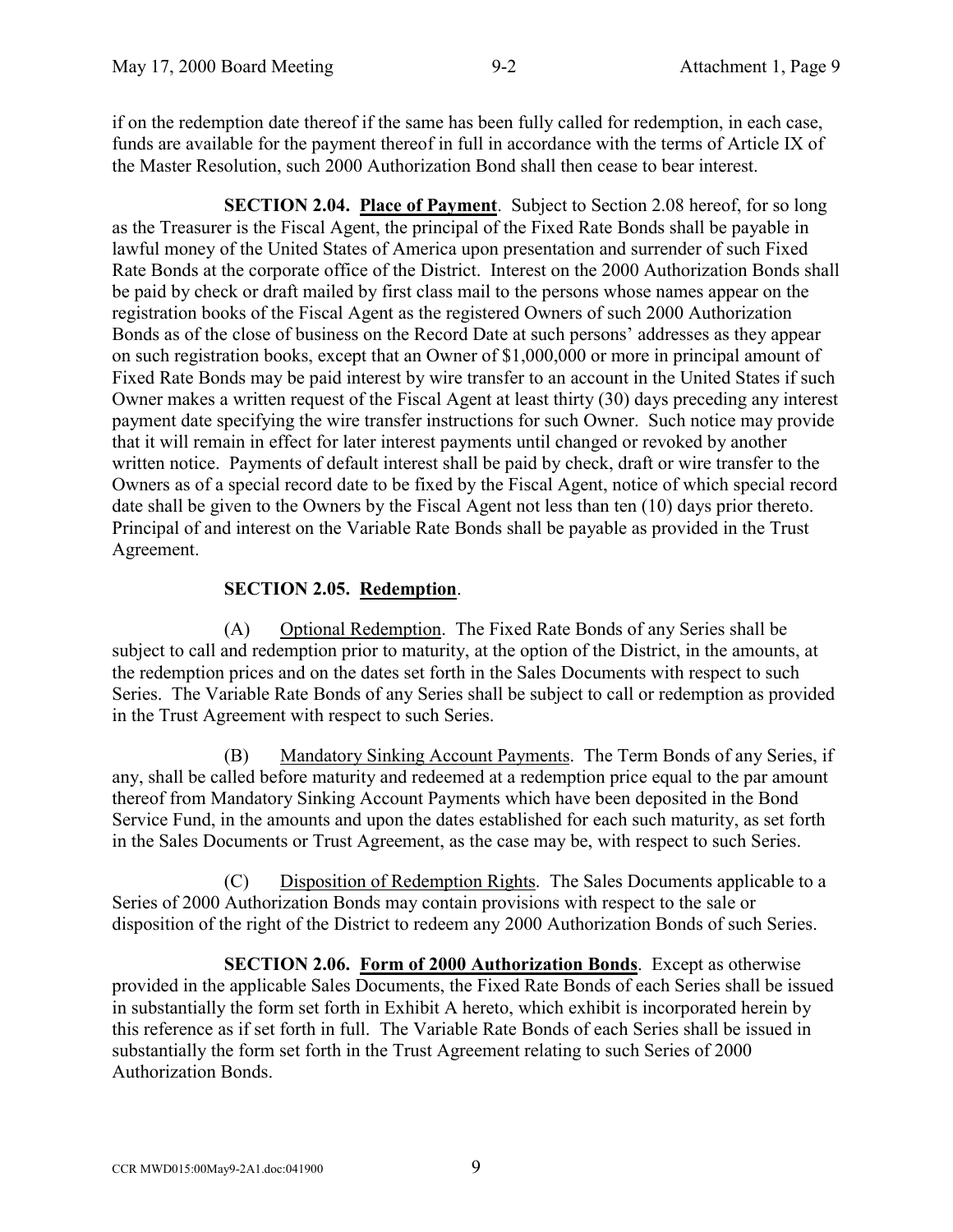**SECTION 2.07. CUSIP Identification Numbers**. CUSIP identification numbers shall be ordered by the Underwriters and caused by the District to be printed on the 2000 Authorization Bonds, but such numbers shall not be deemed a part of the 2000 Authorization Bonds or a part of the contract evidenced thereby and no liability shall attach to the District or its officers, employees or agents because of or on account of such CUSIP identification numbers.

**SECTION 2.08. Book-Entry System**. Except as otherwise provided in the Trust Agreement with respect to Variable Rate Bonds of any Series, the 2000 Authorization Bonds shall be initially issued in the form of a single (unless more than a single 2000 Authorization Bond is required by the Securities Depository), separate, fully registered 2000 Authorization Bond (which may be typewritten) for each of the maturities of the 2000 Authorization Bonds. Upon initial issuance, the ownership of each such 2000 Authorization Bond shall be registered in the Bond Register of the Fiscal Agent in the name of Cede & Co., as nominee of the Securities Depository. Except as provided in Section 2.10 hereof, the ownership of each Outstanding 2000 Authorization Bond shall be registered in the Bond Register of the Fiscal Agent in the name of the Nominee.

With respect to the 2000 Authorization Bonds registered in the Bond Register of the Fiscal Agent in the name of the Nominee, the District and the Fiscal Agent shall have no responsibility or obligation to any such Participant or to any person on behalf of which such a Participant holds an interest in the 2000 Authorization Bonds. Without limiting the immediately preceding sentence, the District and the Fiscal Agent shall have no responsibility or obligation (unless the Fiscal Agent is at such time the Securities Depository) with respect to (i) the accuracy of the records of the Securities Depository, the Nominee or any Participant with respect to any ownership interest in the 2000 Authorization Bonds, (ii) the delivery to any Participant or any other person, other than an Owner as shown in the Bond Register of the Fiscal Agent, of any notice with respect to the 2000 Authorization Bonds, or (iii) the payment to any Participant or any other person, other than an Owner as shown in the Bond Register of the Fiscal Agent, of any amount with respect to principal of or interest and premium, if any, on the 2000 Authorization Bonds. The District and the Fiscal Agent may treat and consider the person in whose name each 2000 Authorization Bond is registered in the Bond Register of the Fiscal Agent as the holder and absolute Owner of such 2000 Authorization Bond for the purpose of payment of principal and interest on such 2000 Authorization Bond, for the purpose of giving notices and other matters with respect to such 2000 Authorization Bond, and for all other purposes whatsoever.

The Fiscal Agent shall pay all principal of and interest on the 2000 Authorization Bonds only to or upon the order of the respective Owners, as shown in the Bond Register of the Fiscal Agent, or their respective attorneys, duly authorized in writing, and all such payments shall be valid and effective to fully satisfy and discharge the obligations hereunder with respect to the payment of principal of and interest on the 2000 Authorization Bonds to the extent of the sum or sums so paid. No person other than an Owner, as shown in the Bond Register of the Fiscal Agent, shall receive a 2000 Authorization Bond evidencing the obligation to make payments of principal and interest and premium, if any, pursuant to this Eleventh Supplemental Resolution. Upon delivery by the Securities Depository to the Fiscal Agent and the District of written notice to the effect that the Securities Depository has determined to substitute a new nominee in place of the Nominee, and subject to the provisions herein with respect to record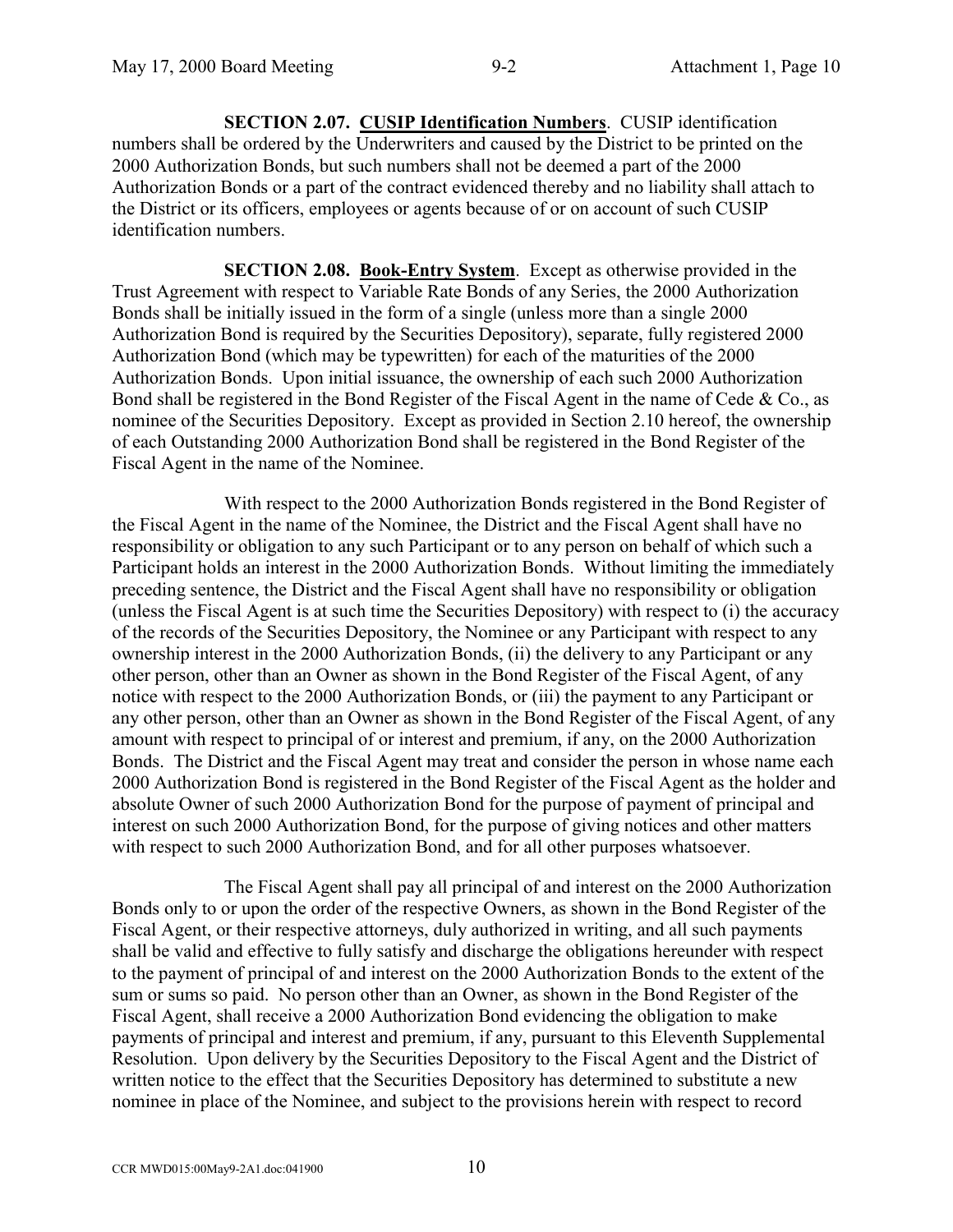dates, the word Nominee in this Eleventh Supplemental Resolution shall refer to such new nominee of the Securities Depository.

**SECTION 2.09. Representation Letter**. In order to qualify the 2000 Authorization Bonds for the Securities Depository's book-entry system, the Authorized Representative is hereby authorized to execute and deliver on behalf of the District to such Securities Depository a letter from the District representing such matters as shall be necessary to so qualify the 2000 Authorization Bonds (the "Representation Letter"). The execution and delivery of the Representation Letter shall not in any way limit the provisions of Section 2.08 hereof or in any other way impose upon the District any obligation whatsoever with respect to persons having interests in the 2000 Authorization Bonds other than the Owners, as shown on the Bond Register of the Fiscal Agent. In the Representation Letter, the Fiscal Agent shall agree to take all actions necessary to comply with all representations of the District in the Representation Letter. In addition to the execution and delivery of the Representation Letter, each Authorized Representative of the District is hereby authorized to take any other actions, not inconsistent with this Eleventh Supplemental Resolution, to qualify the 2000 Authorization Bonds for the Securities Depository's book-entry program.

**SECTION 2.10. Transfers Outside Book-Entry System**. In the event (i) the Securities Depository determines not to continue to act as securities depository for the 2000 Authorization Bonds, or (ii) the District determines that the Securities Depository shall, subject to the provisions of the Trust Agreement with respect to Variable Rate Bonds of such Series, no longer so act and delivers a written certificate to the Fiscal Agent to that effect, then the District will discontinue the book-entry system with the Securities Depository. Subject to the provisions of the Trust Agreement with respect to Variable Rate Bonds of any Series, if the District determines to replace the Securities Depository with another qualified securities depository, the District shall prepare or direct the preparation of a new, single, separate, fully registered 2000 Authorization Bond for each of the maturities of the 2000 Authorization Bonds, registered in the name of such successor or substitute qualified securities depository or its nominee, or make such other arrangement acceptable to the District and the Securities Depository as are not inconsistent with the terms of this Eleventh Supplemental Resolution. If the District fails to identify another qualified securities depository to replace the Securities Depository, then the 2000 Authorization Bonds shall no longer be restricted to being registered in the Bond Register of the Fiscal Agent in the name of the Nominee, but shall be registered in whatever name or names the Participants transferring or exchanging Certificates shall designate, in accordance with the provisions of Article II of the Master Resolution and, with respect to the Variable Rate Bonds, the provisions of the applicable Trust Agreement.

**SECTION 2.11. Payments and Notices to the Nominee**. Notwithstanding any other provision of this Eleventh Supplemental Resolution to the contrary, so long as any 2000 Authorization Bond is registered in the name of the Nominee, all payments with respect to principal of and interest and premium, if any, on such 2000 Authorization Bond and all notices with respect to such 2000 Authorization Bond shall be made and given, respectively, as provided in the Representation Letter or as otherwise instructed by the Securities Depository.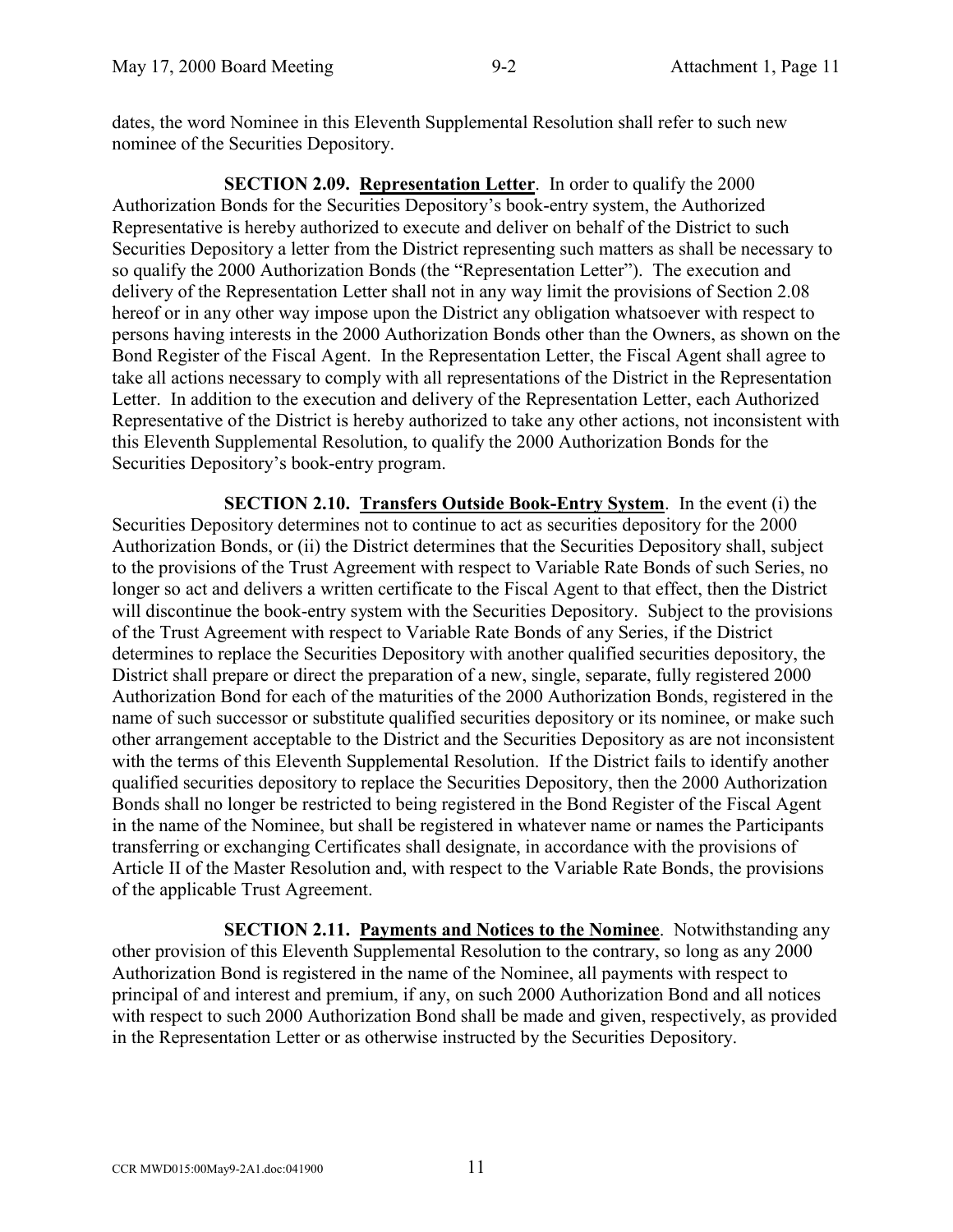**SECTION 2.12. Initial Depository and Nominee**. The initial Securities Depository under this Eleventh Supplemental Resolution shall be DTC. The initial Nominee shall be Cede & Co., as Nominee of DTC.

# **ARTICLE III**

# **APPLICATION OF BOND PROCEEDS; ESTABLISHMENT OF FUNDS; COVENANTS**

# **SECTION 3.01. Application of Proceeds of 2000 Authorization Bonds**. The

proceeds of the sale of a Series of 2000 Authorization Bonds and such other moneys as are available and necessary to accomplish the purposes of this Eleventh Supplemental Resolution from time to time shall be deposited with the Treasurer and shall be held in trust and, unless otherwise specified in a Certificate of an Authorized Representative, shall be set aside by the Treasurer as follows:

> (a) The Treasurer shall deposit in the Bond Service Fund the amount of such proceeds representing interest accrued, if any, on such Series of 2000 Authorization Bonds to the date of delivery thereof.

> (b) Subject to the provisions of this Eleventh Supplemental Resolution permitting deposit of a Reserve Fund Credit Policy, the Treasurer shall deposit in the Reserve Fund for such Series of 2000 Authorization Bonds an amount equal to the Bond Reserve Requirement for such Series of 2000 Authorization Bonds.

(c) The Treasurer shall deposit in the Costs of Issuance Fund the amount of such proceeds necessary to pay all Costs of Issuance that are not to be paid from other sources.

(d) The remaining proceeds shall be deposited in the Purchase Fund for such Series of 2000 Authorization Bonds.

# **SECTION 3.02. Establishment and Application of Costs of Issuance Funds.**

(A) The District shall establish, and the Treasurer shall maintain and hold in trust a separate fund with respect to each Series of 2000 Authorization Bonds, which shall be designated as the "Water Revenue Bonds 2000 Authorization Costs of Issuance Fund" and shall bear such additional designation as shall be determined by an Authorized Representative. The moneys in each such Costs of Issuance Fund shall be used and withdrawn by the Treasurer to pay Costs of Issuance incurred in connection with the issuance of the applicable Series of 2000 Authorization Bonds. The Treasurer shall hold moneys in each such Costs of Issuance Fund uninvested until expended unless directed otherwise by a Certificate of an Authorized Representative.

(B) The Treasurer shall keep a record of all payments from each Costs of Issuance Fund, which record shall state: (i) the item number of such payment; (ii) the name and address of the person to whom each such payment is due, which may be the District in the case of reimbursement for costs theretofore paid by the District; and (iii) the purpose by general classification for which each obligation to be paid was incurred.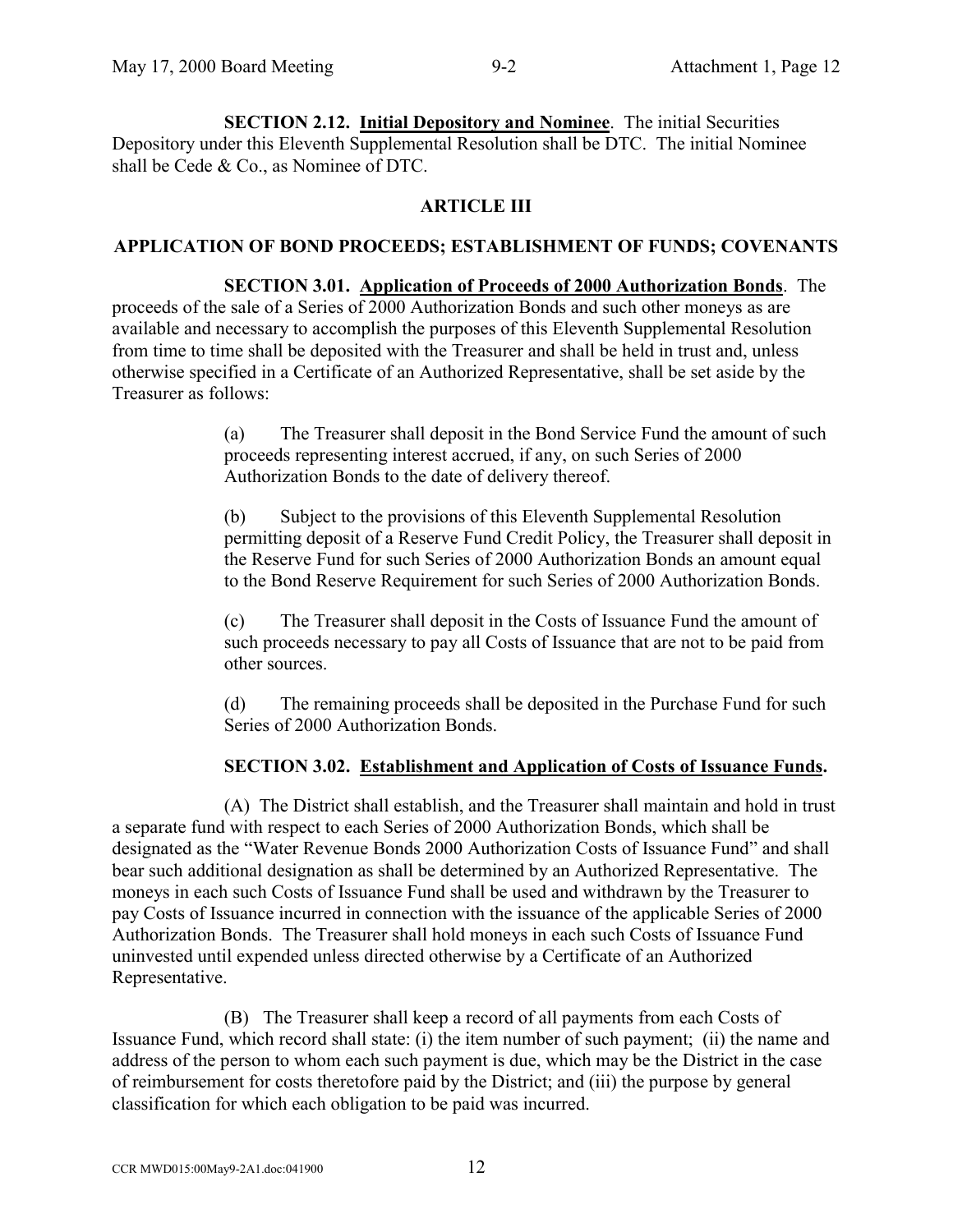# **SECTION 3.03. Establishment and Application of Purchase Funds**.

(A) The District shall establish, and the Treasurer shall maintain and hold in trust a separate fund with respect to each Series of 2000 Authorization Bonds, which shall be designated as the "Water Revenue Bonds 2000 Authorization Purchase Fund" and shall bear such additional designation as shall be determined by an Authorized Representative. The moneys in each such Purchase Fund shall be used and withdrawn by the Treasurer to pay all or a portion of the Tender Price. All investment earnings on funds held in each such Purchase Fund shall be credited to such fund unless otherwise specified in a Certificate of an Authorized Representative.

(B) The Treasurer shall keep a record of all payments from each Purchase Fund. Any moneys remaining in a Purchase Fund after the applicable Tender Price has been paid shall, upon a Certificate of an Authorized Representative, be transferred to the Bond Service Fund.

#### **SECTION 3.04. Establishment, Pledge, Funding and Application of Reserve Funds**.

(A) In connection with the issuance of a Series of 2000 Authorization Bonds pursuant to this Eleventh Supplemental Resolution, the District shall establish and the Treasurer shall maintain and hold in trust a separate fund designated as the "Water Revenue Bonds 2000 Authorization Reserve Fund" and shall bear such additional designation as shall be determined by an Authorized Representative. Each Reserve Fund shall be funded as set forth in Section 3.01 hereof and applied as set forth in this Section 3.04. All amounts held by the Treasurer in the Reserve Fund established with respect to such Series of 2000 Authorization Bonds shall be pledged to secure the payment of the principal of and interest on such Series of 2000 Authorization Bonds in accordance with their terms.

(B) The District shall at all times maintain an amount equal to the applicable Bond Reserve Requirement in the Reserve Fund established with respect to a Series of 2000 Authorization Bonds until such Series is discharged in accordance with the provisions of Article IX of the Master Resolution. The amount of the Bond Reserve Requirement applicable to a designated Series of 2000 Authorization Bonds shall be set forth in the Sales Documents for such Series. In the event of any deficiency in a Reserve Fund, the Treasurer shall replenish such deficiency in accordance with the provisions of Section 5.07 of the Master Resolution.

(C) All amounts in the Reserve Fund established with respect to a Series of 2000 Authorization Bonds shall be used and withdrawn by the Treasurer, as hereinafter provided, solely for the purpose of (i) paying principal of and interest on such Series of 2000 Authorization Bonds in the event moneys in the Bond Service Fund are insufficient, or (ii) for the payment of the final principal and interest payment on such Series of 2000 Authorization Bonds. Any amounts in the Reserve Fund established with respect to a Series of 2000 Authorization Bonds in excess of the Bond Reserve Requirement for such Series shall be transferred to the Bond Service Fund for such Series unless otherwise specified in a Certificate of an Authorized Representative.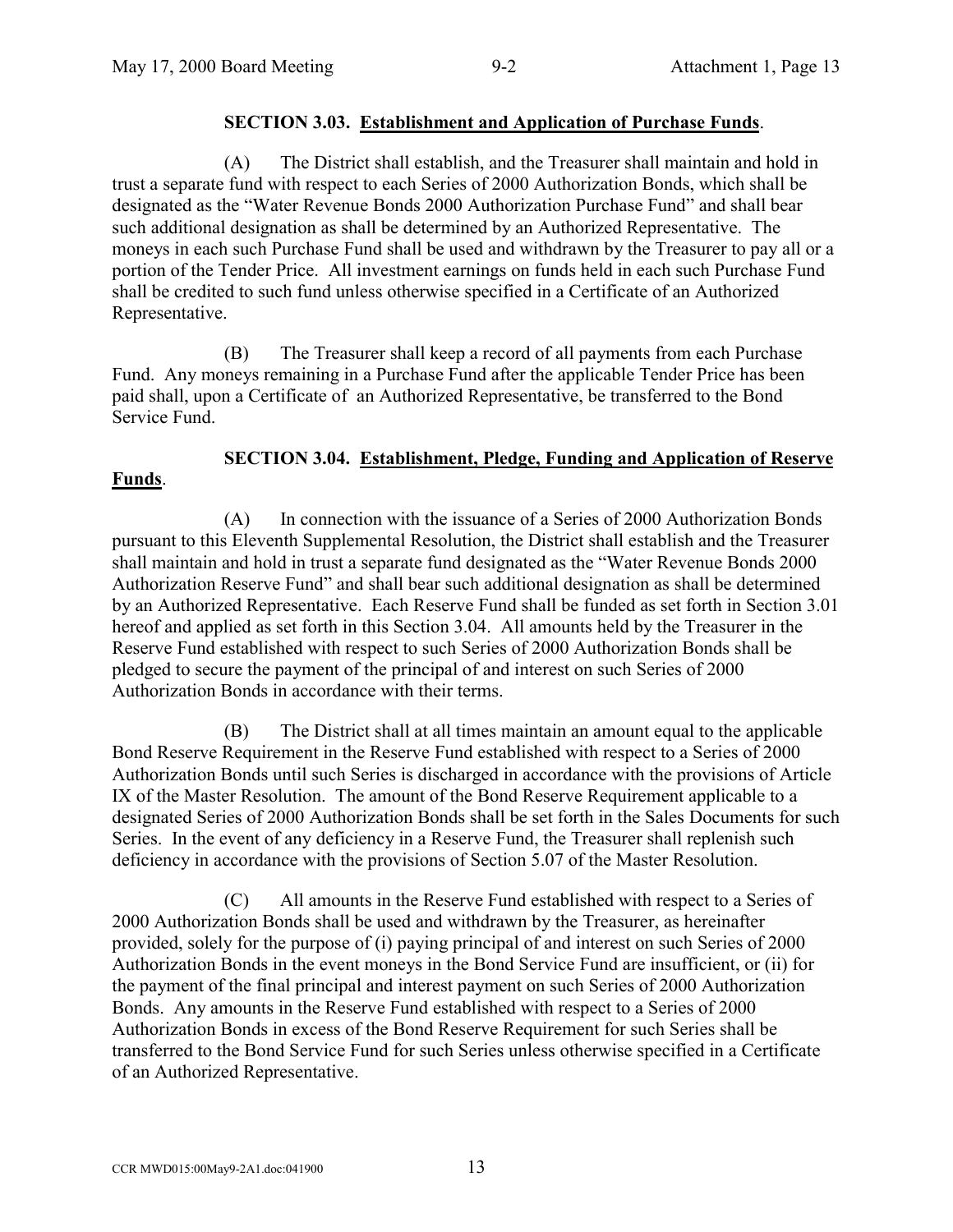All Authorized Investments credited to a Reserve Fund shall be valued as of June 30 of each year (or the next preceding or succeeding Business Day, as determined by the District, if such day is not a Business Day) at their fair market value determined to the extent practical by reference to the closing bid price thereof published in The Wall Street Journal or any other financial publication or quotation service selected by the Treasurer at his or her discretion.

(D) Notwithstanding anything herein to the contrary, at the option of the District, amounts required to be held in a Reserve Fund may be substituted, in whole or in part, by the deposit with the Fiscal Agent of a Reserve Fund Credit Policy in a stated amount equal to the amounts so substituted, provided that prior to the substitution of such Reserve Fund Credit Policy the Rating Agencies shall have been notified of such proposed substitution and the substitution shall not result in a downgrading or withdrawal of any rating of such Series of 2000 Authorization Bonds then in effect by the Rating Agencies. Any such substituted moneys shall be applied as provided in a Certificate of an Authorized Representative.

So long as a Reserve Fund Credit Policy shall be in force and effect with respect to such Series of 2000 Authorization Bonds, any deposits required to be made with respect to the applicable Reserve Fund pursuant to Section 5.07 of the Master Resolution shall include any amounts due to the provider of such Reserve Fund Credit Policy resulting from a draw on such Reserve Fund Credit Policy (which amounts shall constitute a "deficiency" or "withdrawal" from the applicable Reserve Fund within the meaning of Section 5.07 of the Master Resolution). Any such amounts shall be paid to the provider of such Reserve Fund Credit Policy as provided in such Reserve Fund Credit Policy or any related agreement.

# **SECTION 3.05. Establishment and Application of Excess Earnings Funds**.

To ensure proper compliance with the tax covenants contained in Section 3.06 hereof, the District shall establish and the Treasurer maintain a fund for each Series of 2000 Authorization Bonds issued hereunder, which fund shall be separate from any other fund or account established and maintained hereunder or under the Master Resolution designated as the "Water Revenue Bonds 2000 Authorization Excess Earnings Fund" and shall bear such additional designation as shall be determined by an Authorized Representative. All money at any time deposited in the Excess Earnings Fund with respect to a Series of 2000 Authorization Bonds in accordance with the provisions of the Tax and Nonarbitrage Certificate applicable to such Series shall be held by the Treasurer for the account of the District in trust for payment to the federal government of the United States of America, and neither the District nor the Owner of any bonds of such Series of 2000 Authorization Bonds shall have any rights in or claim to such money. All amounts deposited into or on deposit in any such Excess Earnings Fund shall be governed by this Eleventh Supplemental Resolution and by the applicable Tax and Nonarbitrage Certificate. The Treasurer shall invest all amounts held in any such Excess Earnings Fund in accordance with the applicable Tax and Nonarbitrage Certificate. Money shall not be transferred from the Excess Earnings Fund established for a Series of 2000 Authorization Bonds except in accordance with the Tax and Nonarbitrage Certificate with respect to such Series.

**SECTION 3.06. Tax Covenants**. In order to maintain the exclusion from gross income of the interest on the 2000 Authorization Bonds for federal income tax purposes, the District covenants to comply with each applicable requirement of Section 103 and Sections 141 through 150 of the Code and the District agrees to comply with the covenants contained in, and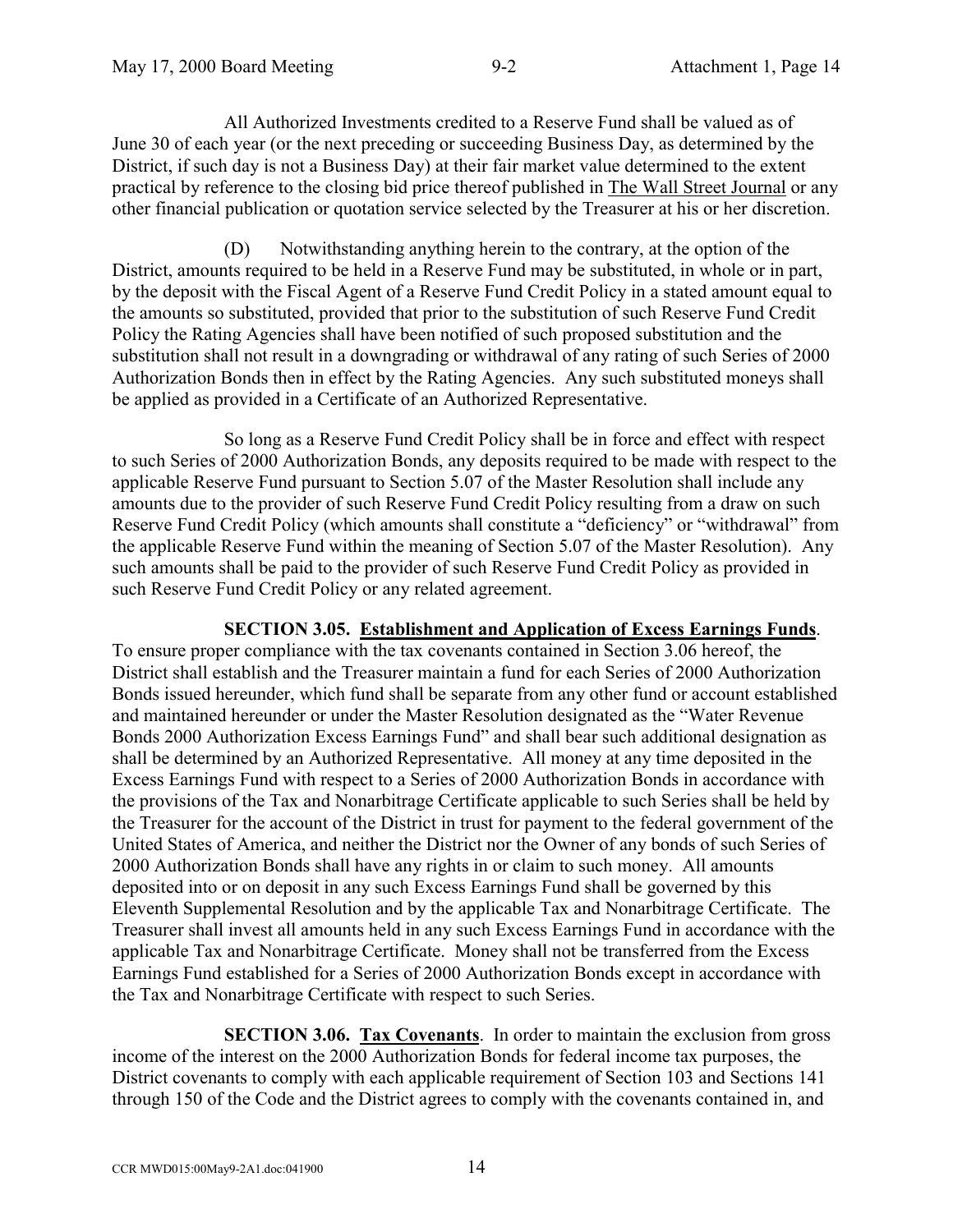the instructions given pursuant to, each Tax and Nonarbitrage Certificate which by this reference is incorporated herein, as a source of guidance for compliance with such provisions.

Notwithstanding any other provisions of the Master Resolution or this Eleventh Supplemental Resolution to the contrary, upon the District's failure to observe, or refusal to comply with, the foregoing covenant, no Person other than the Owners of the 2000 Authorization Bonds shall be entitled to exercise any right or remedy provided to the Owners under the Master Resolution or this Eleventh Supplemental Resolution on the basis of the District's failure to observe, or refusal to comply with, such covenant.

# **SECTION 3.07. Establishment and Application of Additional Funds**. In

addition to the funds established pursuant to the Master Resolution and this Eleventh Supplemental Resolution, there shall be established and maintained such additional funds and/or accounts as shall be set forth in the Trust Agreement, if any, with respect to: (i) the purchase and remarketing of the Variable Rate Bonds; and (ii) the payments to be made by the District under any interest rate swap agreement or agreements entered into by the District pursuant to Section 5.04 hereof and as shall be set forth in the Tender Documents with respect to the tender for and purchase of the Tender Bonds.

# **ARTICLE IV**

# **FISCAL AGENT AND PAYING AGENT**

**SECTION 4.01. Fiscal Agent and Paying Agent**. The Treasurer of the District is hereby appointed as Fiscal Agent with respect to the 2000 Authorization Bonds. In addition, with respect to a Series of Variable Rate Bonds, if any, an Authorized Representative shall appoint a Paying Agent, which shall have such duties as shall be set forth in the respective Trust Agreement.

# **ARTICLE V**

# **SALE OF 2000 AUTHORIZATION BONDS; APPROVAL OF SALES DOCUMENTS AND TRUST AGREEMENTS**

**SECTION 5.01. Ad Hoc Committee.** The Chairman of the Board, or in the event of a vacancy, the Acting Chairman of the Board, the Chairman of the Budget and Finance Committee of the Board (or in the event the Budget and Finance Committee is renamed, dissolved, or reorganized, such other committee of the Board which shall have substantially all of the duties of the Budget and Finance Committee prior to such renaming, dissolution, or reorganization), or in the event of a vacancy, the Acting Chairman of the Budget and Finance Committee of the Board (or in the event the Budget and Finance Committee is renamed, dissolved, or reorganized, such other committee of the Board which shall have substantially all of the duties of the Budget and Finance Committee prior to such renaming, dissolution, or reorganization), and the General Manager or his or her designee, or in the event of a vacancy, the Acting General Manager or his or her designee, acting jointly, are hereby constituted an ad hoc committee (the "Ad Hoc Committee").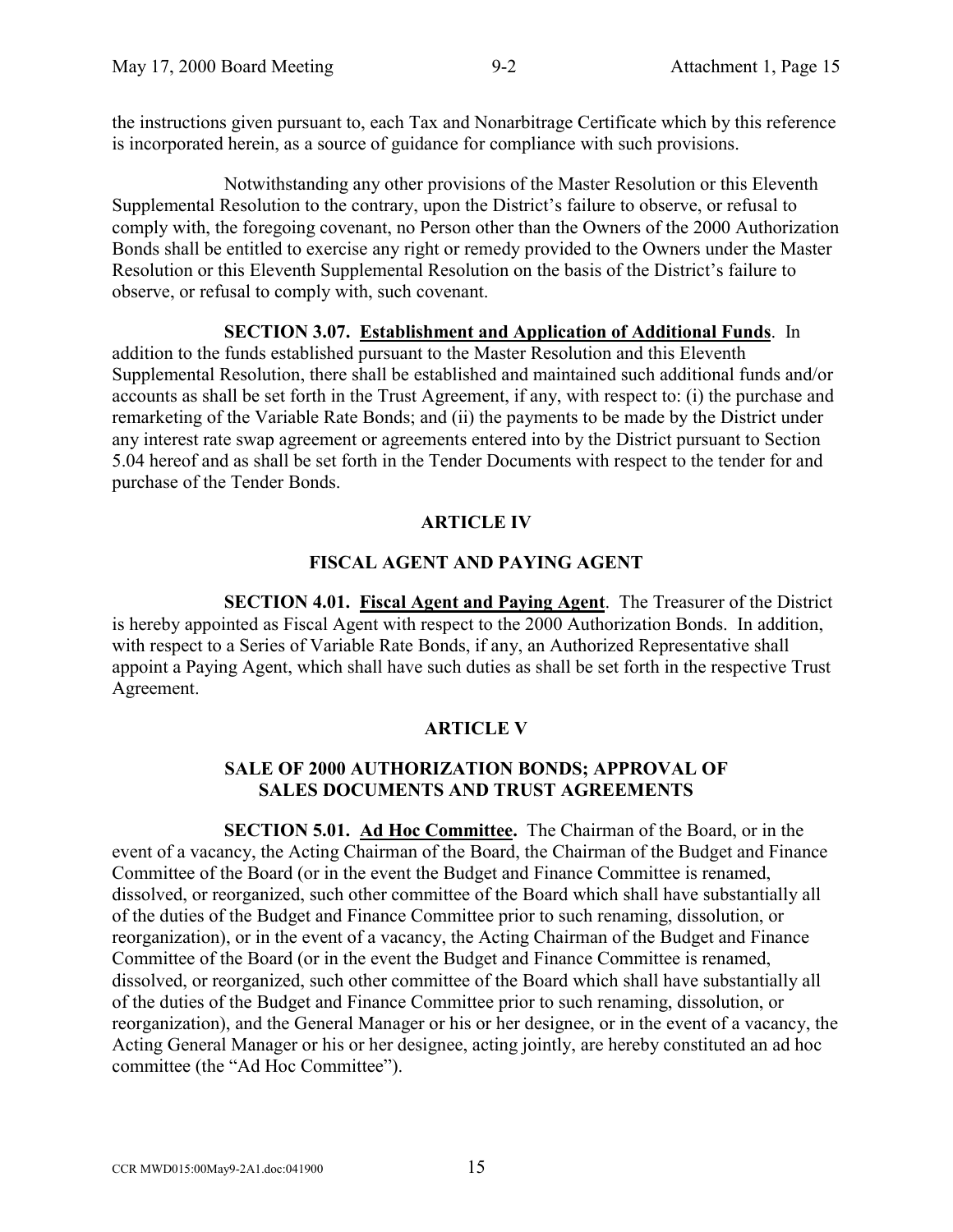**SECTION 5.02. Approval of Sales Documents and Trust Agreements.** The Ad Hoc Committee is authorized and directed to determine on behalf of the District the aggregate principal amount, terms and conditions of each Series of 2000 Authorization Bonds, and the terms and conditions of the sale of each Series of 2000 Authorization Bonds at either a private sale to one or more purchasers or a competitive sale. The Ad Hoc Committee is hereby empowered to establish on behalf of the District such aggregate principal amount, terms and conditions of each Series of 2000 Authorization Bonds, and the terms and conditions of the sale of each Series of 2000 Authorization Bonds to the Underwriters, as the members of the Ad Hoc Committee shall agree upon in their sole discretion as being in the best interests of the District, subject only to the provisions of the Act and of this Eleventh Supplemental Resolution, and shall be so empowered solely to implement the fundamental policies established by this Eleventh Supplemental Resolution in a manner that is most advantageous to the District, and to deem the official statement relating to each Series of 2000 Authorization Bonds as being final within the meaning of Rule 15c2-12 promulgated under the Securities Exchange Act of 1934, as amended; provided, however, that such authorization shall expire on May 31, 2001 unless otherwise directed by the Board.

Such aggregate principal amount, terms and conditions of each Series of 2000 Authorization Bonds and the terms and conditions of their sale shall be set forth in the Sales Documents with respect to such Series of 2000 Authorization Bonds and, with respect to Variable Rate Bonds of a Series, if any, in the respective Trust Agreement. Such terms and conditions as so set forth, together with the other terms and conditions of each Series of 2000 Authorization Bonds set forth in this Eleventh Supplemental Resolution, shall, upon execution and delivery of the Sales Documents with respect to such Series and, if any, the Trust Agreement, by the Ad Hoc Committee, or its designee, on behalf of the District, be all the terms and conditions of each Series of 2000 Authorization Bonds, as if all such terms and conditions were fully set forth in this Eleventh Supplemental Resolution.

The provisions of the Sales Documents, and Trust Agreement if any, pertaining to the terms of each Series of 2000 Authorization Bonds are hereby incorporated by reference into this Eleventh Supplemental Resolution with the same force and effect as if set forth herein.

In connection with the sale of 2000 Authorization Bonds which are Variable Rate Bonds, the Ad Hoc Committee is further hereby authorized to negotiate, execute and deliver on behalf of the District, one or more remarketing agreements providing for the remarketing of such Variable Rate Bonds, and one or more liquidity or credit agreements, standby bond purchase agreements and/or similar agreements providing liquidity or credit support for remarketing the Variable Rate Bonds, all upon such terms and conditions as the Ad Hoc Committee shall determine to be in the best interests of the District.

The Board hereby finds and determines that the interests of the District and the public interest and necessity require that the provisions of Section 225 and of Section 226 of the Act be waived.

The Ad Hoc Committee shall file a report concerning its actions pursuant to this Eleventh Supplemental Resolution with the Board along with a copy of the Sales Documents and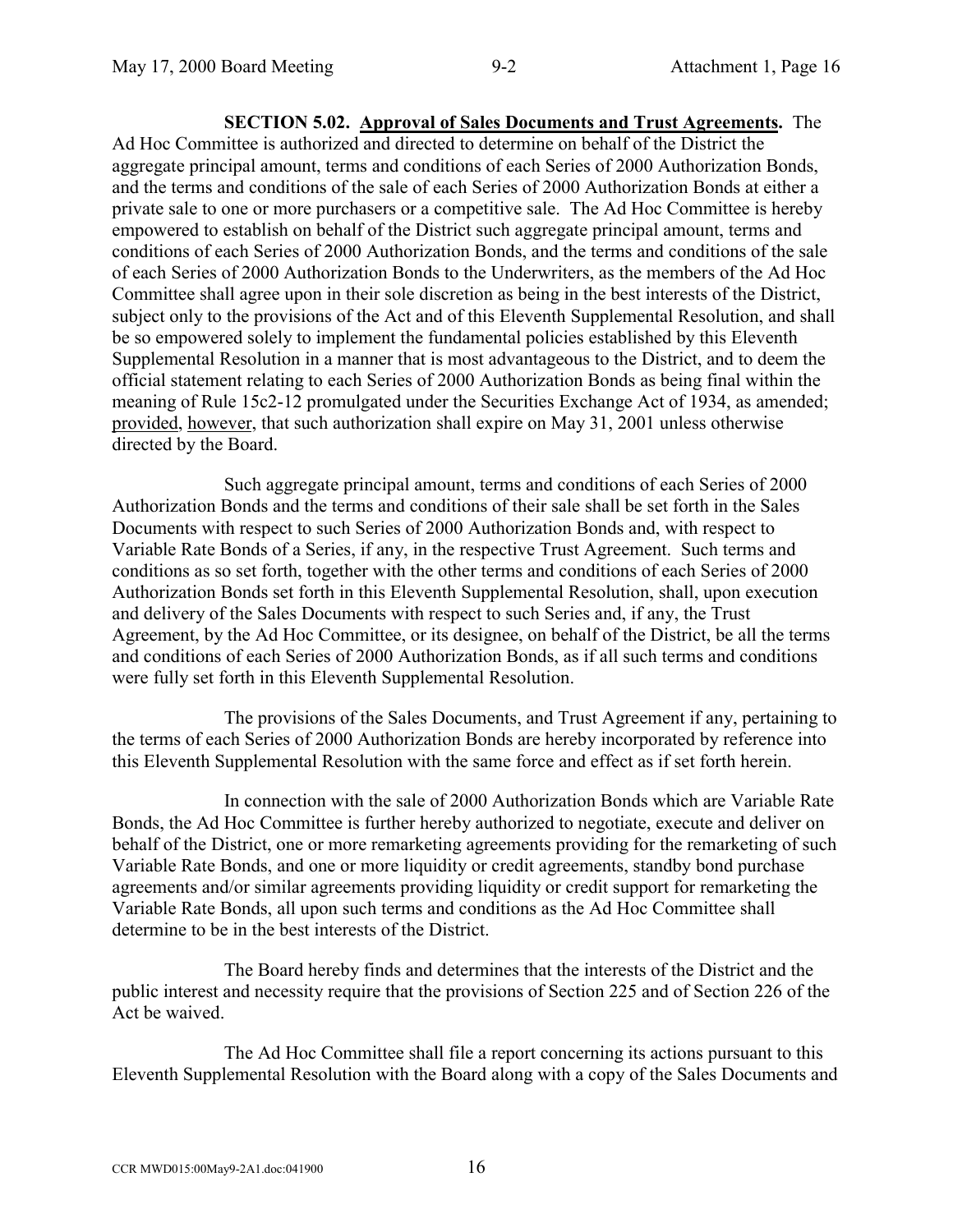any Trust Agreement for each Series of 2000 Authorization Bonds. The Executive Secretary of the District shall maintain true and correct copies of such documents in the files of the District.

**SECTION 5.03. Approval of Tender and Tender Documents.** The Ad Hoc Committee is authorized and directed to determine on behalf of the District the aggregate principal amount, terms and conditions of the tender for and purchase of such portion of the District's Outstanding Bonds as the Ad Hoc Committee deems prudent and in the best interests of the District. The Ad Hoc Committee is hereby empowered to establish on behalf of the District the aggregate principal amount of Tendered Bonds purchased, the maturities and other identifying characteristics of the Bonds selected as Tendered Bonds, and the terms and conditions of the tender for and purchase of each Tendered Bond, as the members of the Ad Hoc Committee shall agree upon in their sole discretion as being in the best interests of the District, subject only to the provisions of the Act, the Master Resolution and of this Eleventh Supplemental Resolution, and shall be so empowered solely to implement the fundamental policies established by this Eleventh Supplemental Resolution in a manner that is most advantageous to the District. The Ad Hoc Committee, on behalf of the District, shall authorize payment for the Tendered Bonds from the proceeds of the 2000 Authorization Bonds authorized in Section 2.01 of this Eleventh Supplemental Resolution. The Ad Hoc Committee, on behalf of the District, may authorize the use of available moneys in the applicable Reserve Fund(s), Redemption Fund(s), Interest and Principal Fund(s) or similar funds previously created for the Tendered Bonds to pay a portion of the Tender Price to the extent that such use is not prohibited under the Master Resolution and the applicable Supplemental Resolution(s). Nothing in this Eleventh Supplemental Resolution shall preclude the District from paying a portion of the Tender Price from any other lawfully available moneys of the District.

Such aggregate principal amount, terms and conditions of each tender for a portion of the District's Outstanding Bonds and the terms and conditions of the purchase of the Tendered Bonds shall be set forth in the Tender Documents. Such terms and conditions as so set forth shall, upon approval of the Tender Documents by the Ad Hoc Committee, or its designee, on behalf of the District, be all the terms and conditions of the tender for and purchase of the Tendered Bonds, as if all such terms and conditions were fully set forth in this Eleventh Supplemental Resolution, and the provisions of said Tender Documents are hereby incorporated by reference into this Eleventh Supplemental Resolution with the same force and effect as if set forth herein.

The Ad Hoc Committee shall file a report concerning its actions pursuant to any and all tenders for Tendered Bonds initiated pursuant to this Eleventh Supplemental Resolution with the Board along with a copy of the Tender Documents.

**SECTION 5.04. Interest Rate Swap Agreements.** The Ad Hoc Committee is hereby authorized to negotiate and execute on behalf of the District an interest rate swap agreement or agreements or similar contracts, if any, including without limitation, interest rate floors or caps, options, puts or calls to hedge payment, rate, spread or similar exposure with respect to a Series of 2000 Authorization Bonds upon such terms and conditions as the Ad Hoc Committee shall determine to be in the best interests of the District.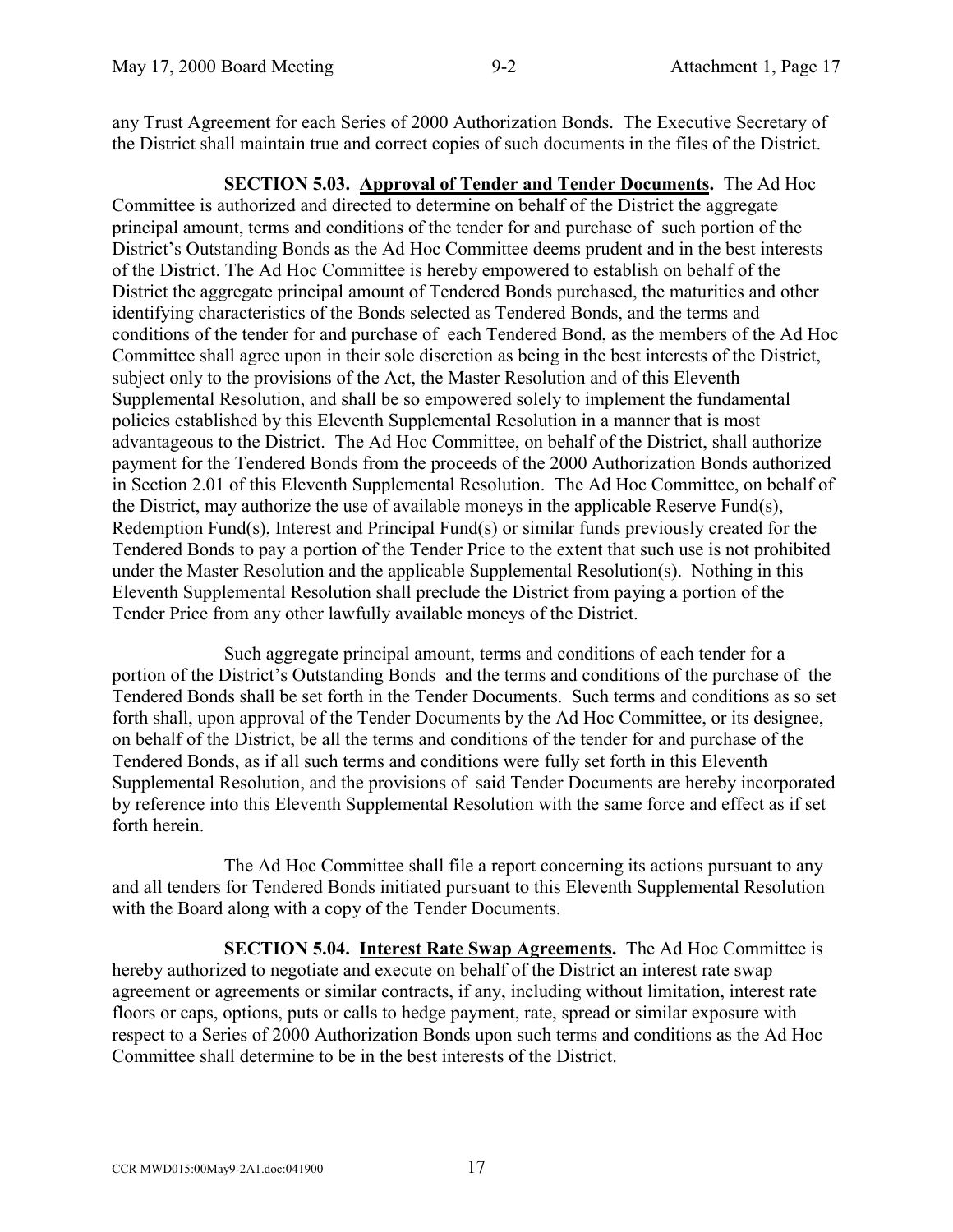**SECTION 5.05. Further Action**. The Chairman of the Board, the General Manager and the Chief Financial Officer of the District shall be and each of them is hereby authorized, empowered and directed to execute such other documents in addition to those enumerated herein and take such other actions as they deem necessary or advisable in order to carry out and perform the purposes of this Eleventh Supplemental Resolution. Without limitation /of the foregoing, the General Counsel of the District, or in the event of a vacancy, the Acting General Counsel or his or her designee, is hereby authorized, empowered and directed, without the necessity of any further Board action or approval, to amend and supplement Section 5200 of Division V of Chapter 2 of The Metropolitan Water District Administrative Code to provide for the establishment of the funds created hereunder and under any Supplemental Resolution previously adopted by the Board with respect to the issuance of its water revenue bonds.

# **ARTICLE VI**

# **UNDERTAKINGS**

**SECTION 6.01. Municipal Securities Disclosure.** The District hereby agrees to provide or cause to be provided certain annual financial information and notices of certain material events to the extent required by Rule 15c2-12 adopted by the Securities and Exchange Commission under the Securities Exchange Act of 1934 (as amended from time to time) with respect to each Series of 2000 Authorization Bonds in accordance with the terms of the Continuing Disclosure Certificate, if any, delivered by the District in connection with such Series of 2000 Authorization Bonds.

**SECTION 6.02. Default.** A default under this Article VI shall not be deemed an Event of Default under the Master Resolution. The sole remedy under this Article VI in the event of any failure of the District to comply with this Article VI shall be an action to compel performance, and no person or entity shall be entitled to recover monetary damages hereunder under any circumstances.

**SECTION 6.03. Amendment**. This Article VI may be amended, supplemented, modified or deleted, from time to time and at any time, as the District may determine without the consent of any Owner of the 2000 Authorization Bonds.

# **ARTICLE VII**

# **MISCELLANEOUS**

# **SECTION 7.01. 2000 Authorization Bonds Subject to Master Resolution**.

Except as expressly provided in this Eleventh Supplemental Resolution, every term and condition contained in the Master Resolution shall apply to this Eleventh Supplemental Resolution and to the 2000 Authorization Bonds with the same force and effect as if it were herein set forth at length, with such omissions, variations and modifications thereof as may be appropriate to make the same conform to this Eleventh Supplemental Resolution.

**SECTION 7.02. Severability of Invalid Provisions**. If any one or more of the provisions contained in this Eleventh Supplemental Resolution or in the 2000 Authorization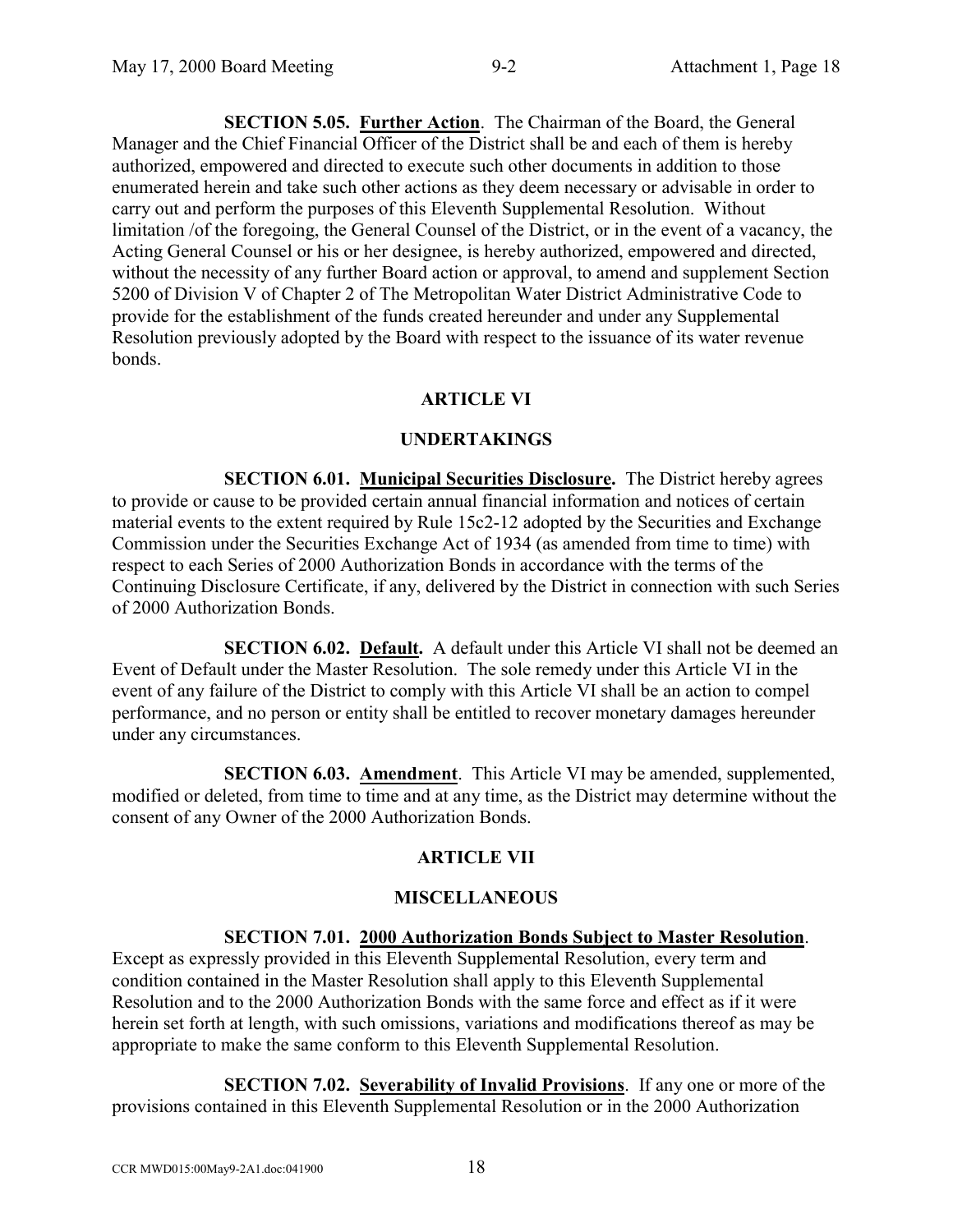Bonds shall for any reason be held to be invalid, illegal or unenforceable in any respect, then such provision or provisions shall be deemed severable from the remaining provisions contained in this Eleventh Supplemental Resolution and such invalidity, illegality or unenforceability shall not affect any other provision of this Eleventh Supplemental Resolution, and this Eleventh Supplemental Resolution shall be construed as if such invalid, illegal or unenforceable provision had never been contained herein. The District hereby declares that it would have adopted this Eleventh Supplemental Resolution and each and every other Section, paragraph, sentence, clause or phrase hereof and authorized the issuance of the 2000 Authorization Bonds pursuant thereto irrespective of the fact that any one or more Sections, paragraphs, sentences, clauses or phrases of this Eleventh Supplemental Resolution may be held illegal, invalid or unenforceable.

# **SECTION 7.03. Article and Section Headings and References;**

**Interpretation**. The headings or titles of the several Articles and Sections hereof shall be solely for convenience of reference and shall not affect the meaning, construction or effect of this Eleventh Supplemental Resolution.

All references herein to "Article," "Sections" and other subdivisions are to the corresponding Articles, Sections or subdivisions of this Eleventh Supplemental Resolution; the words "herein," "hereof," "hereby," "hereunder" and other words of similar import refer to this Eleventh Supplemental Resolution as a whole and not to any particular Article, Section or subdivision hereof; and words of the masculine gender shall mean and include words of the feminine and neuter genders.

**SECTION 7.04. Governing Law**. This Eleventh Supplemental Resolution shall be construed and governed in accordance with the laws of the State of California.

**I HEREBY CERTIFY** that the foregoing is a full, true and correct copy of a Resolution adopted by a two-thirds (2/3) vote of the total vote of the Board of Directors of The Metropolitan Water District of Southern California at its meeting held on May 17, 2000.

> Executive Secretary The Metropolitan Water District of Southern California

 $\mathcal{L}_\text{max}$  , where  $\mathcal{L}_\text{max}$  and  $\mathcal{L}_\text{max}$  and  $\mathcal{L}_\text{max}$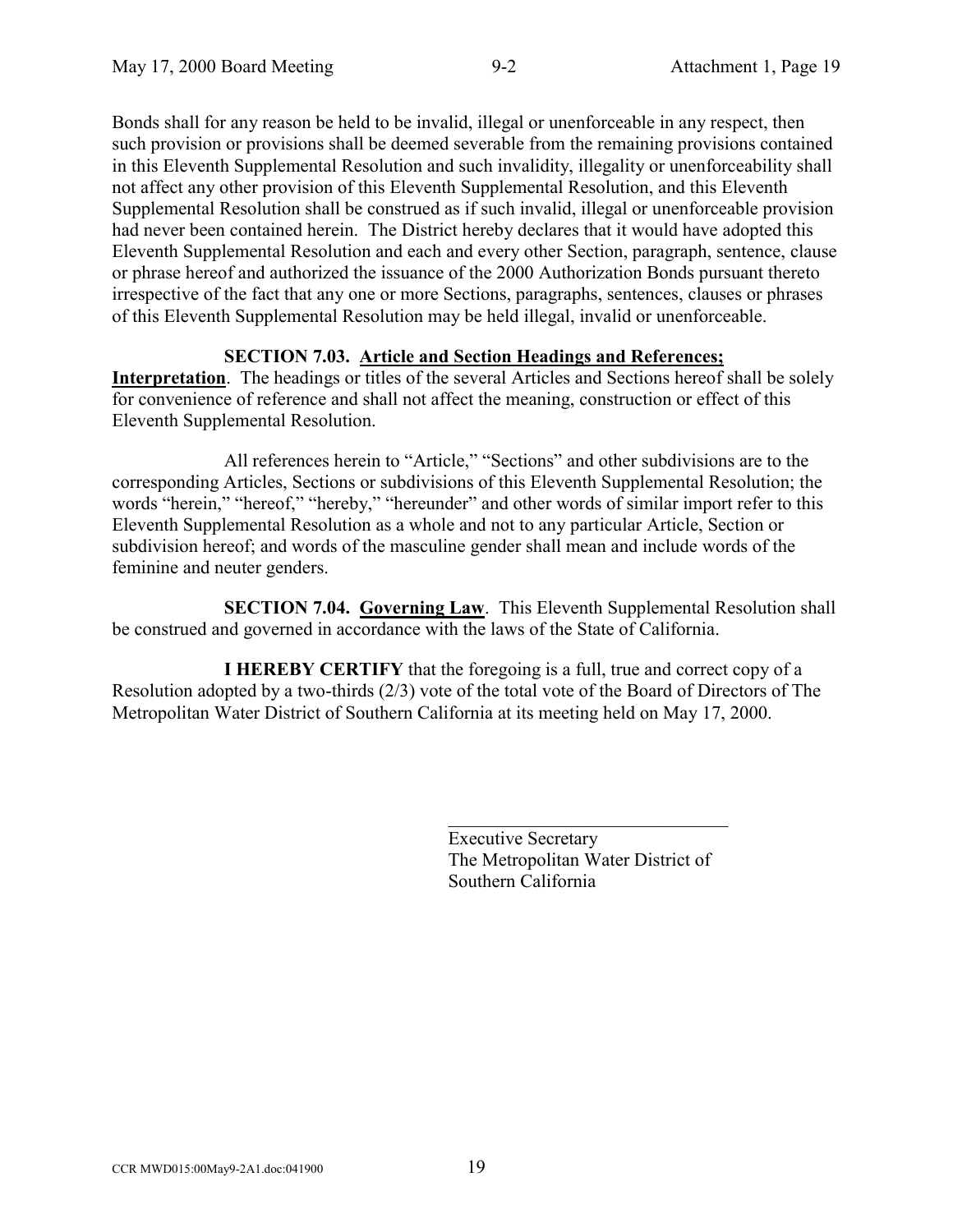# **EXHIBIT A**

### **FORM OF 2000 AUTHORIZATION BOND (FIXED RATE BOND)**

#### UNITED STATES OF AMERICA

 $\infty$ .

# THE METROPOLITAN WATER DISTRICT OF SOUTHERN CALIFORNIA WATER REVENUE BONDS, 2000 AUTHORIZATION [ADDITIONAL DESIGNATION]

UNLESS THIS BOND IS PRESENTED BY AN AUTHORIZED REPRESENTATIVE OF THE SECURITIES DEPOSITORY (AS DEFINED IN THE MASTER RESOLUTION) TO THE FISCAL AGENT FOR REGISTRATION OF TRANSFER, EXCHANGE, OR PAYMENT, AND ANY BOND ISSUED IS REGISTERED IN THE NAME OF CEDE & CO. OR IN SUCH OTHER NAME AS IS REQUESTED BY AN AUTHORIZED REPRESENTATIVE OF THE SECURITIES DEPOSITORY (AND ANY PAYMENT IS MADE TO CEDE & CO. OR TO SUCH OTHER ENTITY AS IS REQUESTED BY AN AUTHORIZED REPRESENTATIVE OF THE SECURITIES DEPOSITORY), ANY TRANSFER, PLEDGE, OR OTHER USE HEREOF FOR VALUE OR OTHERWISE BY OR TO ANY PERSON IS WRONGFUL INASMUCH AS THE REGISTERED OWNER HEREOF, CEDE & CO., HAS AN INTEREST HEREIN.

| <b>INTEREST RATE</b> | <b>MATURITY DATE</b> | ORIGINAL ISSUE DATE                                                                              | $CIISP \#$ |
|----------------------|----------------------|--------------------------------------------------------------------------------------------------|------------|
| $\%$                 | July 1, $\_\_$       |                                                                                                  |            |
| REGISTERED OWNER :   |                      | ************** $\operatorname{CEDE}$ $\alpha$ $\operatorname{CO}$ ****************************** |            |
|                      |                      |                                                                                                  |            |

PRINCIPAL AMOUNT:  $(\$$ 

THE METROPOLITAN WATER DISTRICT OF SOUTHERN CALIFORNIA, FOR VALUE RECEIVED, hereby promises to pay, solely from Net Operating Revenues, as hereinafter provided, to the registered owner named above, or registered assigns, on the maturity date set forth above, unless redeemed prior thereto as hereinafter provided, the principal amount set forth above, and to pay interest (calculated on the basis of a 360-day year consisting of twelve 30-day months) on such principal amount from the interest payment date before the date of authentication hereof (unless this 2000 Authorization Bond is authenticated during the period after a record date but on or before the next interest payment date, in which event this 2000 Authorization Bond shall bear interest from that interest payment date, or unless this 2000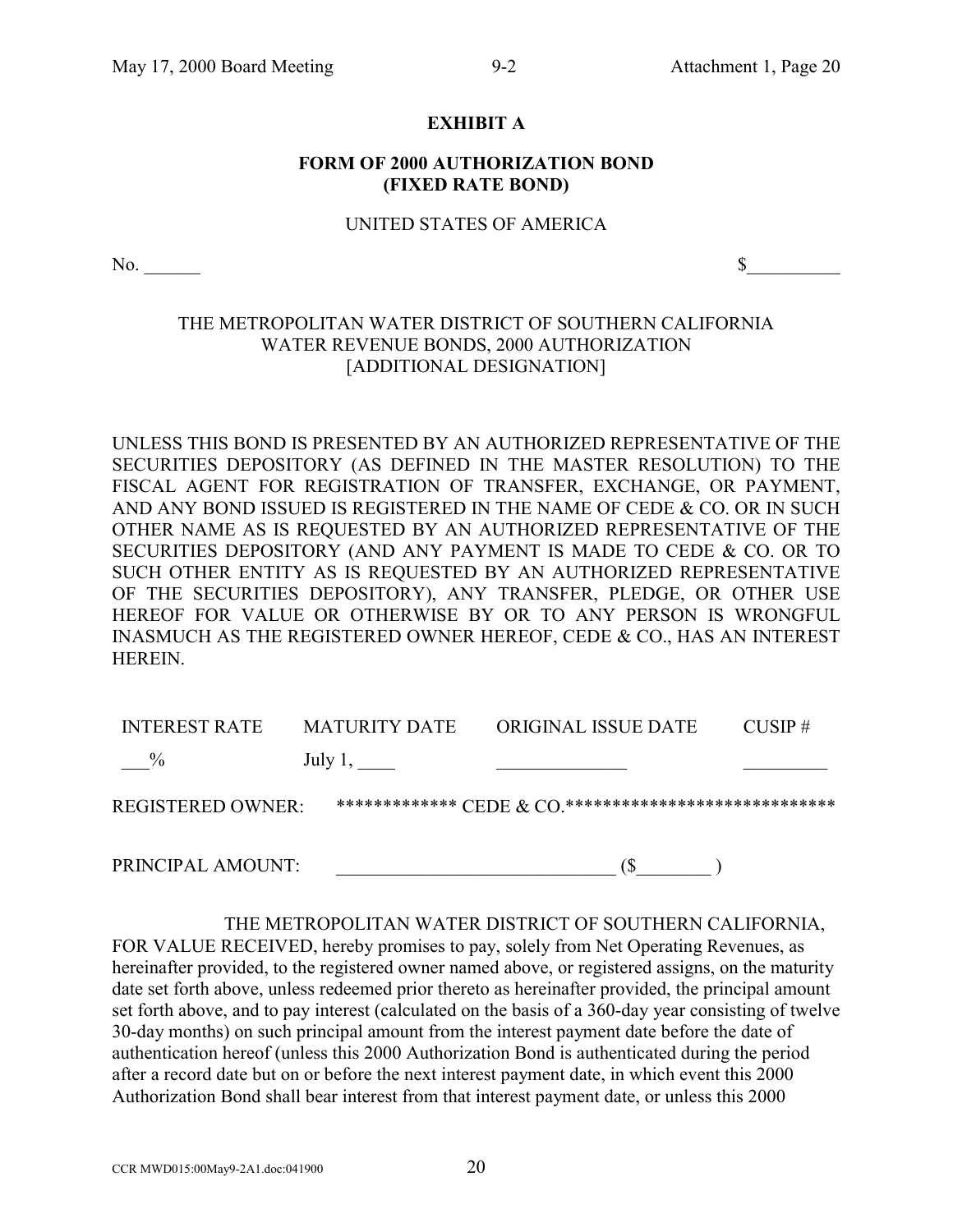Authorization Bond is authenticated prior to the first record date, in which event this 2000 Authorization Bond shall bear interest from 200 or unless at the time of authentication interest is in default, in which event it shall bear interest from the interest payment date to which interest has been paid or provided for), semi-annually on January 1 and July 1 of each year, commencing each vear, commencing at the interest rate set forth above, until the principal amount hereof is paid or made available for payment. For so long as the Treasurer of the District is the Fiscal Agent (the "Fiscal Agent"), the principal of this 2000 Authorization Bond is payable to the registered holder hereof in lawful money of the United States of America upon presentation and surrender of this 2000 Authorization Bond at the corporate office of the Treasurer of the District. Interest on this 2000 Authorization Bond shall be paid by check or draft of the Fiscal Agent mailed by first class mail to the registered holder hereof as of the close of business on the 15th day of the month immediately preceding an interest payment date (a "record date") at such registered holder's address as it appears on the registration books maintained by the Fiscal Agent, except that a registered holder of \$1,000,000 or more in principal amount of the 2000 Authorization Bonds may be paid interest by wire transfer to an account in the United States if such registered owner makes a written request of the Fiscal Agent at least 30 days preceding any interest payment date specifying the wire transfer instructions for such registered owner. Such notice may provide that it will remain in effect for later interest payments until changed or revoked by another written notice.

This 2000 Authorization Bond is one of a duly authorized issue of "The Metropolitan Water District of Southern California Water Revenue Bonds, 2000 Authorization [Additional Designation]" (the "2000 Authorization Bonds") issued in the aggregate principal amount of \$\_\_\_\_\_\_\_\_\_\_ pursuant to the Metropolitan Water District Act, California Statutes 1969, Chapter 209, as amended and supplemented (the "Act"), Resolution 8329 of the District adopted on July 9, 1991 (as amended and supplemented, the "Master Resolution") and Resolution adopted by the District on May 17, 2000 (the "Eleventh Supplemental Resolution"; the Master Resolution as supplemented by the Eleventh Supplemental Resolution is referred to herein as the "Resolution"). Reference is hereby made to the Master Resolution, the Eleventh Supplemental Resolution and to the Act for a description of the terms on which the 2000 Authorization Bonds are issued and to be issued, the provisions with regard to the nature and extent of the Net Operating Revenues (as defined in the Master Resolution), and all of the terms of the Resolution and the Act are hereby incorporated herein and constitute a contract between the District and the registered owner from time to time of this 2000 Authorization Bond, and by acceptance hereof the registered holder of this 2000 Authorization Bond assents to said terms and conditions. The Resolution is adopted under, and this 2000 Authorization Bond is issued under, and all are to be construed in accordance with, the laws of the State of California.

This 2000 Authorization Bond is a special limited obligation of the District payable from and secured by a pledge of and a lien and charge upon the Net Operating Revenues on a parity with all Bonds and all other debt issued or incurred and payable from Net Operating Revenues on a parity with the Bonds. The principal of, premium (if any) and interest on this 2000 Authorization Bond is not a debt of the District, nor a legal or equitable pledge, charge, lien or encumbrance upon any of its property or upon any of its income, receipts or revenues, except the Net Operating Revenues. The general fund of the District is not liable for the payment of the 2000 Authorization Bonds or their interest, nor is the credit or the taxing power of the District or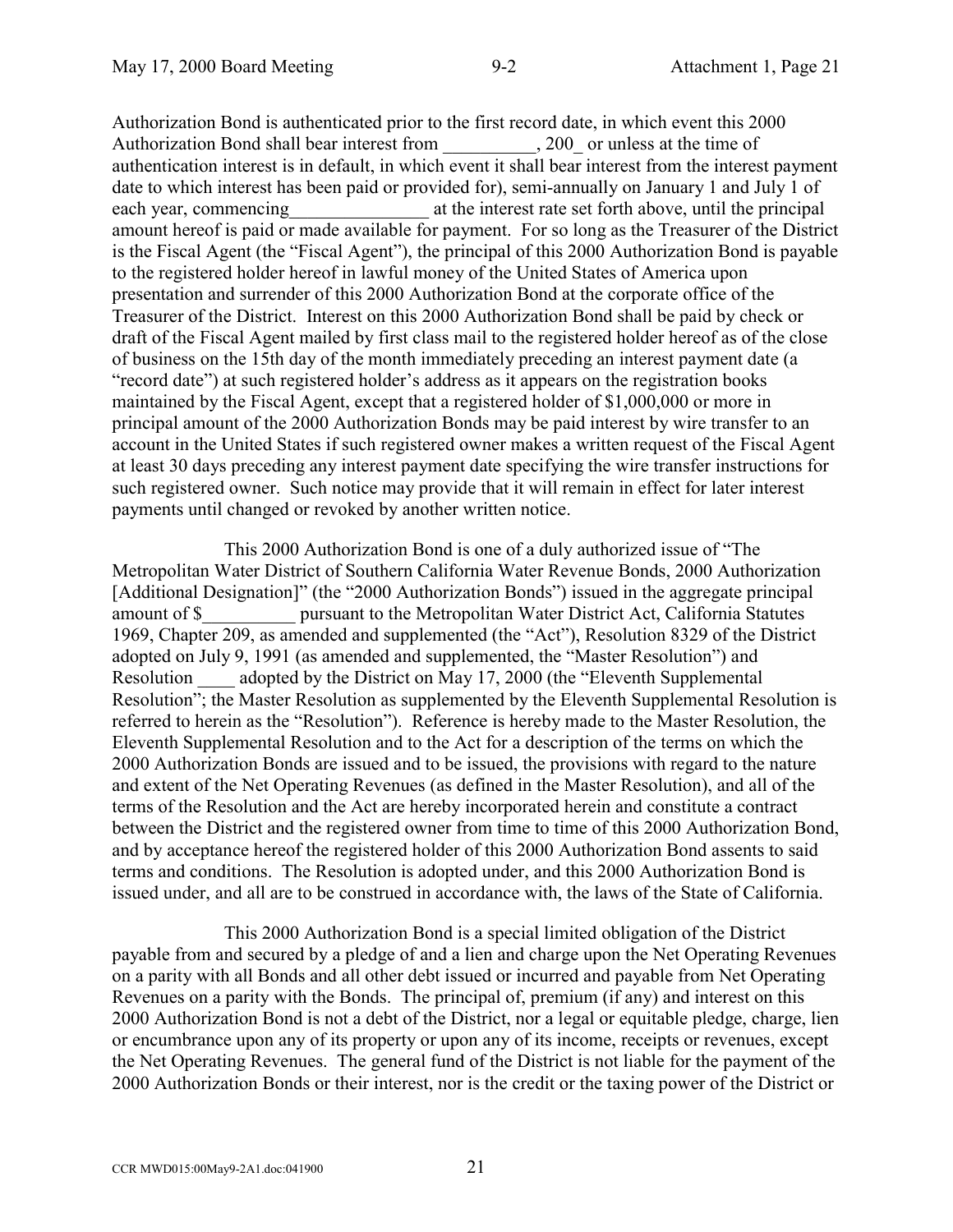the forfeiture of any of its property for the payment of this 2000 Authorization Bond or any interest hereon.

The 2000 Authorization Bonds are payable as to both principal and interest exclusively from the Net Operating Revenues and other funds pledged under the Master Resolution and the Eleventh Supplemental Resolution.

This 2000 Authorization Bond is one of the Issue of 2000 Current Interest Bonds described in the Resolution.

[Redemption provisions to be inserted]

This 2000 Authorization Bond may be transferred without charge upon the registration books required to be kept by the Fiscal Agent, by the person in whose name it is registered, in person or by his duly authorized attorney, upon surrender of this 2000 Authorization Bond for cancellation, accompanied by delivery of a written instrument of transfer, duly executed in a form approved by the Fiscal Agent. Whenever any 2000 Authorization Bond is surrendered for transfer, the District shall execute and the Fiscal Agent shall authenticate and deliver a new 2000 Authorization Bond or Bonds, of the same tenor and maturity and for a like aggregate principal amount. This 2000 Authorization Bond may be exchanged without charge at the office of the Fiscal Agent in Los Angeles, California for 2000 Authorization Bonds of authorized denominations having the same aggregate principal amount, tenor and maturity. The Fiscal Agent need not transfer registration or exchange any 2000 Authorization Bond later than 15 days prior to the date of selection of 2000 Authorization Bonds for redemption or any portion thereof for redemption. The Fiscal Agent may require the holder of any 2000 Authorization Bond requesting transfer of registration or exchange to pay any tax or other governmental charge required to be paid with respect to such transfer of registration or exchange.

The rights and obligations of the District, the Fiscal Agent and of the owners of the 2000 Authorization Bonds may be modified or amended from time to time in the manner, to the extent and upon the terms provided in the Resolution, provided that no such modification or amendment shall extend the fixed maturity of this 2000 Authorization Bond, or reduce the amount of principal hereof, or extend the time of payment, or reduce the rate of interest hereon, or extend the time of payment of interest hereon, without the consent of the owner hereof, or reduce the percent of 2000 Authorization Bonds the consent of the holders of which is required to effect any such modification or amendment, or permit the creation of any lien on the Net Operating Revenues and other assets pledged under the Resolution prior to the lien created by the Resolution, or deprive the holders of the 2000 Authorization Bonds of the lien created by the Resolution on such Net Operating Revenues and other assets, without the consent of the holders of all of the 2000 Authorization Bonds then outstanding.

This 2000 Authorization Bond shall not be entitled to any benefit under the Resolution, or become valid or obligatory for any purpose, until the certificate of authentication and registration hereon endorsed shall have been executed and dated by the Fiscal Agent. It is hereby certified and recited that any and all acts, conditions and things required to exist, to have happened and to have been performed precedent to and in the issuance of this 2000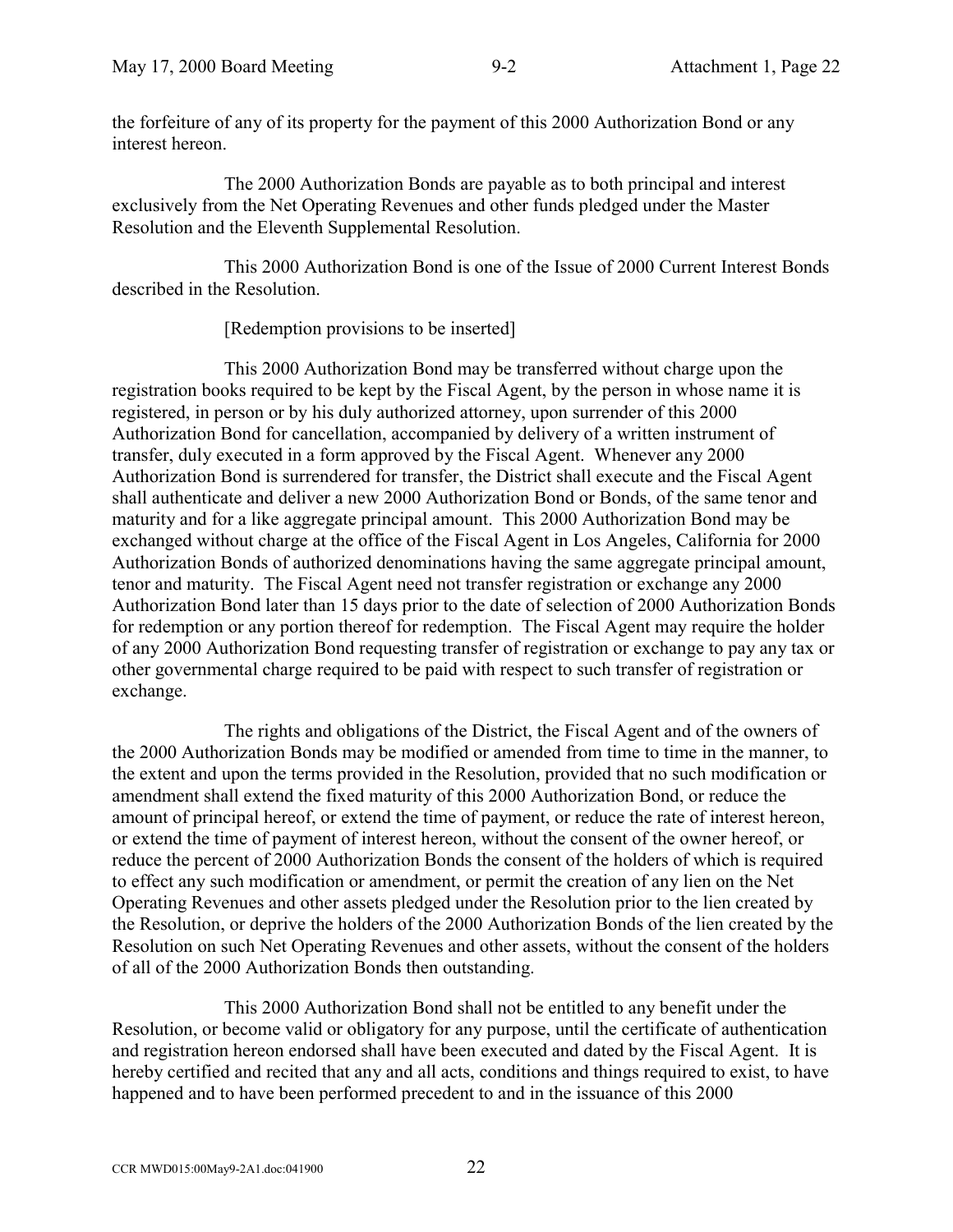Authorization Bond to exist, have happened, and have been performed in due time, form and manner as required by the Constitution and laws of the State of California and that this 2000 Authorization Bond, together with all other indebtedness of the District, does not exceed any limit prescribed by the Constitution and laws of the State of California and the Act and is not in excess of the amount of 2000 Authorization Bonds permitted to be issued under the Resolution.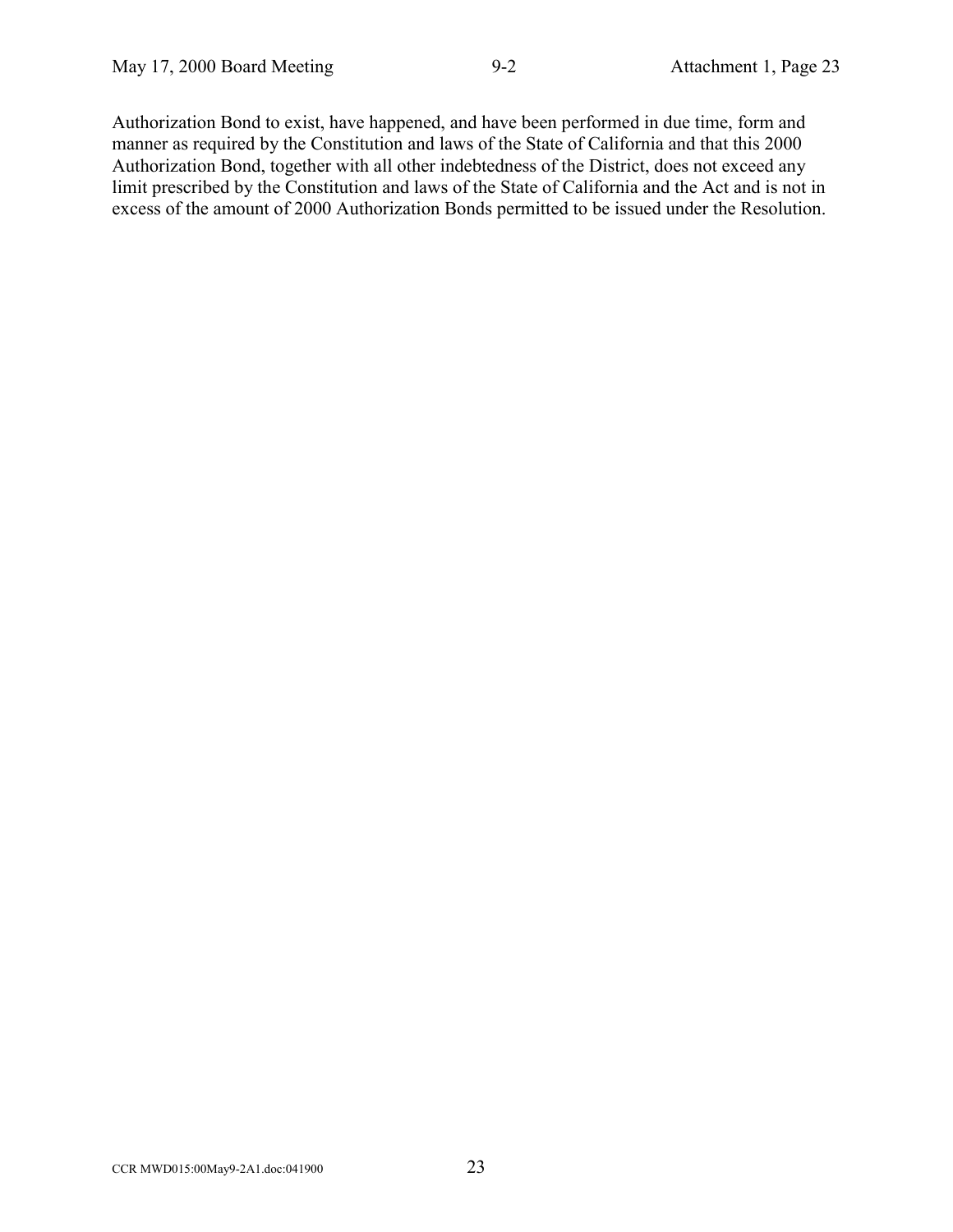IN WITNESS WHEREOF, the District has caused this 2000 Authorization Bond to be signed by the Chairman of the Board of Directors and the Secretary of the Board of Directors of the District, and countersigned by the Controller of the District, each by their facsimile or manual signatures, and sealed with the corporate seal of said District as of the Original Issue Date specified above.

> Chairman of the Board of Directors, The Metropolitan Water District of Southern California

 $\mathcal{L}_\text{max}$  , where  $\mathcal{L}_\text{max}$  and  $\mathcal{L}_\text{max}$  and  $\mathcal{L}_\text{max}$ 

 $\mathcal{L}_\text{max}$  , where  $\mathcal{L}_\text{max}$  and  $\mathcal{L}_\text{max}$  and  $\mathcal{L}_\text{max}$ 

Secretary of the Board of Directors, The Metropolitan Water District of Southern California

COUNTERSIGNED:

Controller of The Metropolitan Water District of Southern California

 $\mathcal{L}_\text{max}$  , where  $\mathcal{L}_\text{max}$  is the set of the set of the set of the set of the set of the set of the set of the set of the set of the set of the set of the set of the set of the set of the set of the set of the se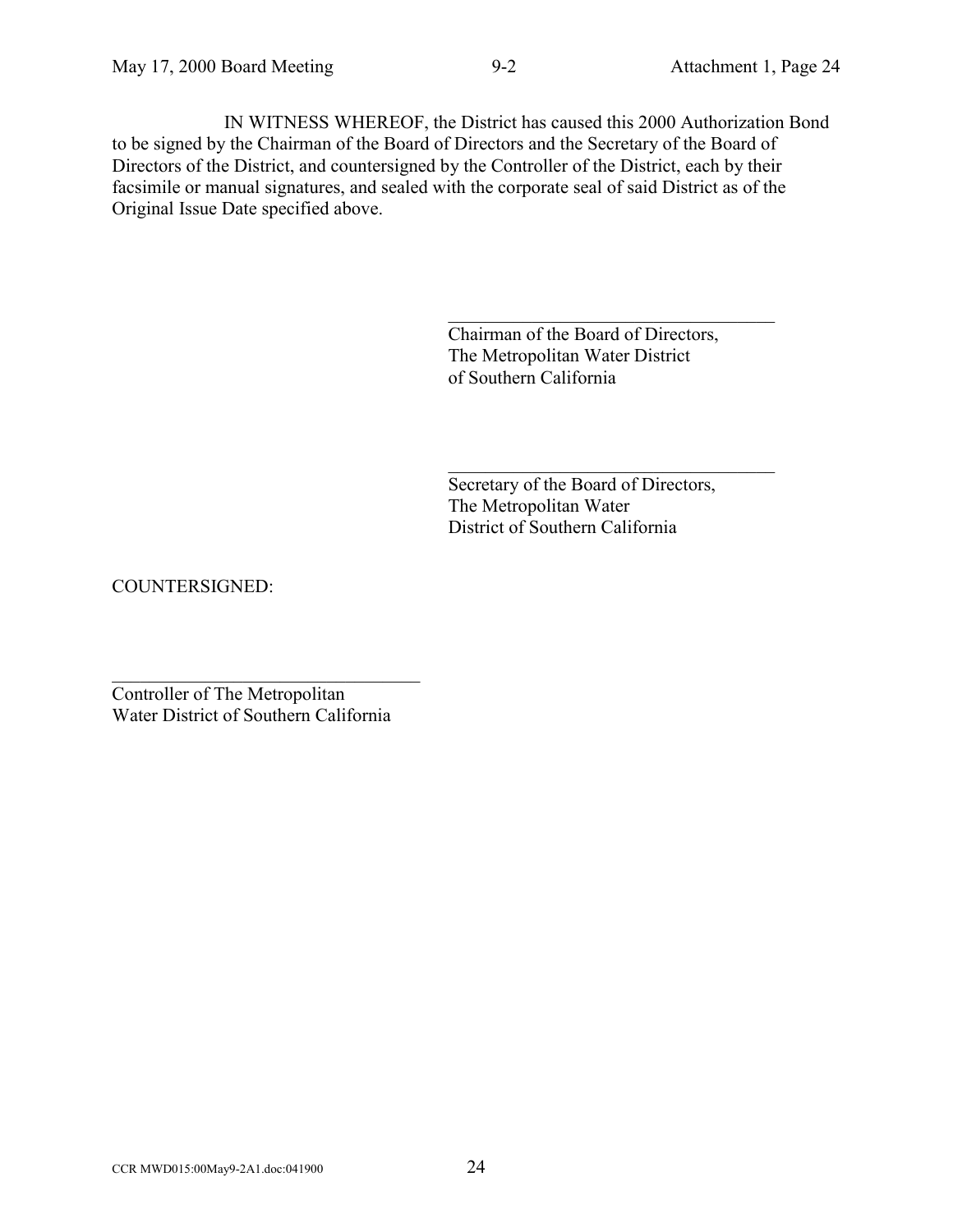# FISCAL AGENT'S CERTIFICATE OF AUTHENTICATION AND REGISTRATION

This Bond is one of The Metropolitan Water District of Southern California Water Revenue Bonds, 2000 Authorization [Additional Designation] delivered pursuant to the within mentioned Master Resolution and Eleventh Supplemental Resolution.

> Treasurer of The Metropolitan Water District of Southern California, as Fiscal Agent

By\_\_\_\_\_\_\_\_\_\_\_\_\_\_\_\_\_\_\_\_\_\_\_\_\_\_\_\_\_\_\_\_\_\_\_\_\_\_

Authorized Signature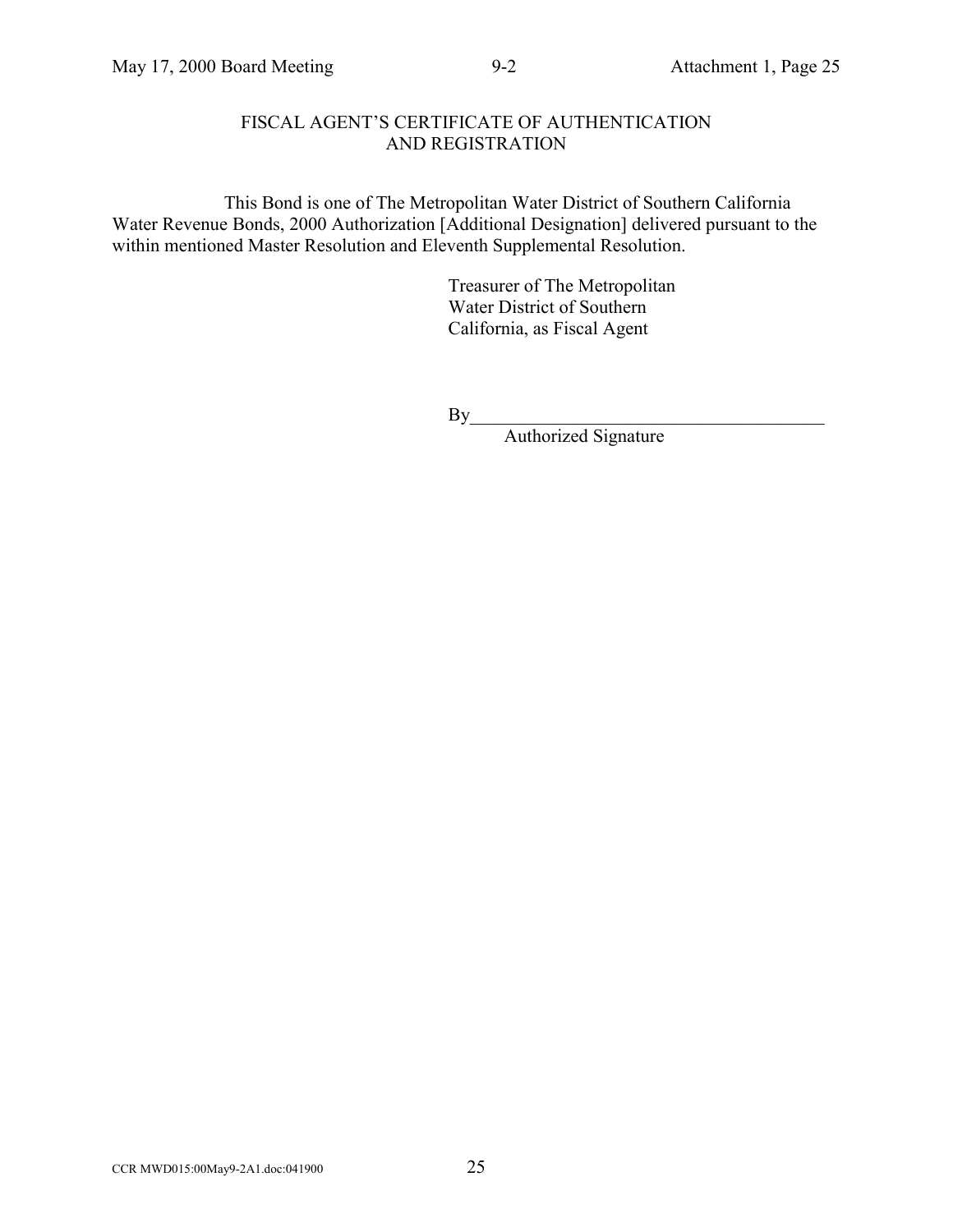### ASSIGNMENT

The following abbreviations, when used in the inscription on the face of the within-mentioned 2000 Authorization Bond and in the assignment below, shall be construed as though they were written out in full according to applicable laws or regulations.

- TEN COM: as tenants in common
- TEN ENT: as tenants by the entireties
- JT TEN: as joint tenants with right of survivorship and not as tenants in common

unto

 $\overline{a}$ 

UNIF GIFT MIN ACT Custodian
Custodian
Custodian
Custodian
Custodian
Custodian
Custodian
Custodian
Custodian
Custodian
Custodian
Custodian
Custodian
Custodian
Custodian
Custodian
Custodian
Custodian
Custodian
Custodian
Cust  $\overline{\text{(Minor)}}$ 

Additional abbreviations may also be used though not in the above list.

FOR VALUE RECEIVED, the undersigned do(es) hereby sell, assign and transfer

the within-mentioned registered 2000 Authorization Bond and hereby irrevocably constitute(s) and appoint(s)

attorney, to transfer the same on the books of the Fiscal Agent with full power of substitution in the premises.

Dated: SIGNATURE GUARANTEED:

Note: The signature(s) to this NOTICE: Signature(s) must be Assignment must correspond with the guaranteed by a member firm of name(s) as written on the face of the New York Stock Exchange or the within 2000 Authorization Bond a commercial bank or trust in every particular, without company. alteration or enlargement or any change whatsoever.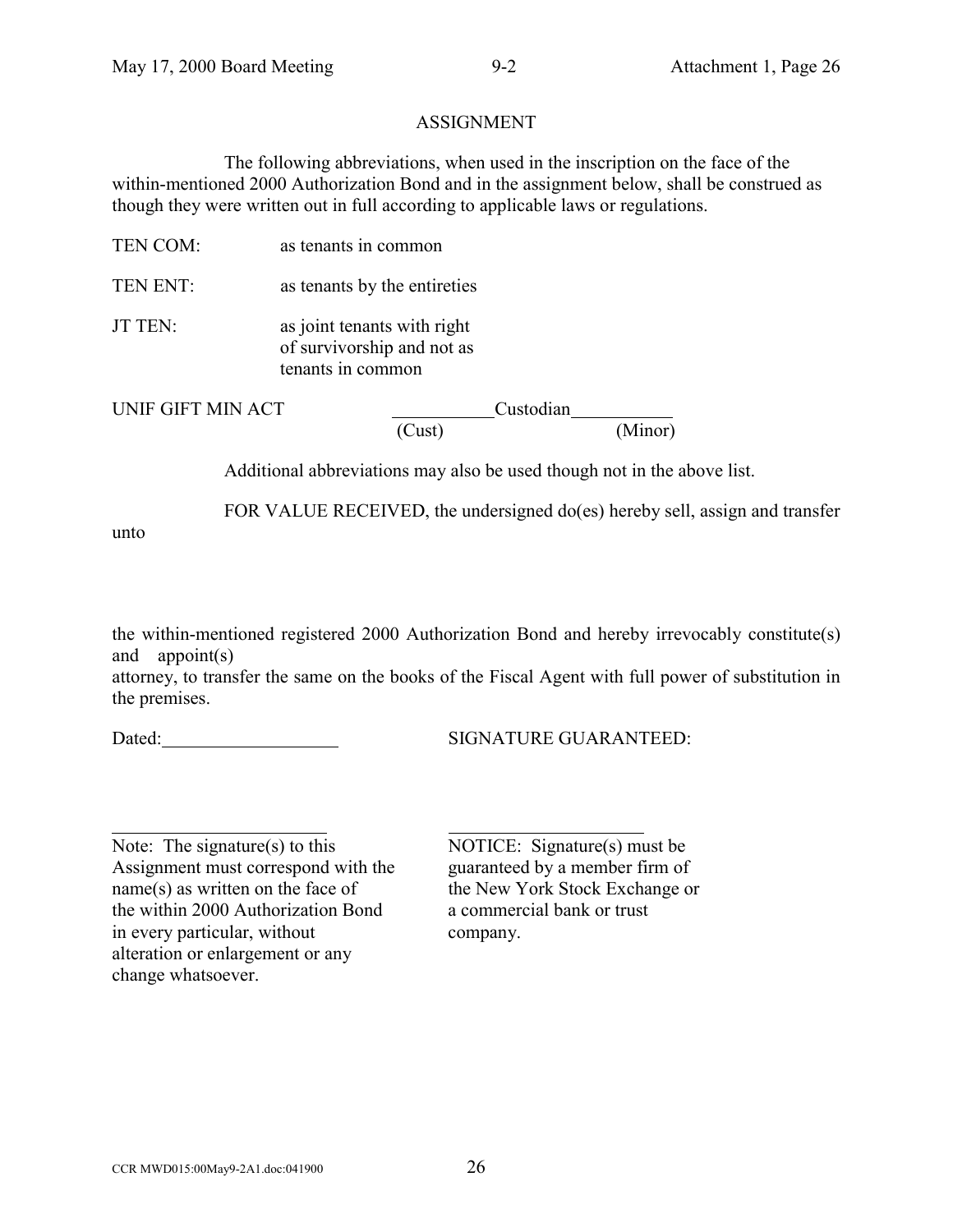#### **THE METROPOLITAN WATER DISTRICT OF SOUTHERN CALIFORNIA**

**RESOLUTION \_\_\_\_\_**

 $\mathcal{L}_\text{max}$  , and the set of the set of the set of the set of the set of the set of the set of the set of the set of the set of the set of the set of the set of the set of the set of the set of the set of the set of the

# **RESOLUTION OF THE BOARD OF DIRECTORS OF THE METROPOLITAN WATER DISTRICT OF SOUTHERN CALIFORNIA AUTHORIZING THE ISSUANCE OF UP TO \$560,000,000 IN PRINCIPAL AMOUNT OF WATER REVENUE BONDS AND PROVIDING THE TERMS AND CONDITIONS OF SAID BONDS (TWELFTH SUPPLEMENTAL RESOLUTION)**

# **(ADOPTED MAY 17, 2000)**

 $\mathcal{L}_\text{max}$  , and the contract of the contract of the contract of the contract of the contract of the contract of the contract of the contract of the contract of the contract of the contract of the contract of the contr

WHEREAS, pursuant to the Act (as defined in the hereinafter defined Master Resolution), the Board of Directors of The Metropolitan Water District of Southern California (the "District") may authorize the issuance of revenue bonds for any purpose permitted under the Act; and

WHEREAS, pursuant to Resolution 8329 adopted by the District on July 9, 1991 (as heretofore and as hereby amended and supplemented, the "Master Resolution"), the District has heretofore authorized the issuance of Water Revenue Bonds (the "Bonds") on behalf of the District by adoption of supplemental resolutions from time to time, with the payment of the principal of, interest on, and any redemption premiums thereon being secured by and payable solely from the Net Operating Revenues (as defined in the Master Resolution) of the District and such other moneys, assets or security as may be provided for in the supplemental resolution pursuant to which such Bonds are issued; and

WHEREAS, the public interest and necessity require the District to proceed under the Master Resolution and issue and sell Water Revenue Bonds, 2000 Authorization Series B (the "2000 Authorization Series B Bonds"), in an aggregate principal amount not to exceed \$560,000,000, for the purpose of (i) refunding certain Notes (as defined in the Master Note Resolution) issued pursuant to Resolution 8322 adopted by the District on May 14, 1991 (as heretofore amended and supplemented, the "Master Note Resolution"), which are to be more particularly described in the Escrow Instructions with respect to such Notes (the "Refinanced Notes") and (ii) paying the costs of acquisition, construction and improvements to the Water System (as defined in the Master Resolution);

NOW, THEREFORE, the Board of Directors of The Metropolitan Water District of Southern California, DOES HEREBY RESOLVE, DETERMINE AND ORDER as follows:

1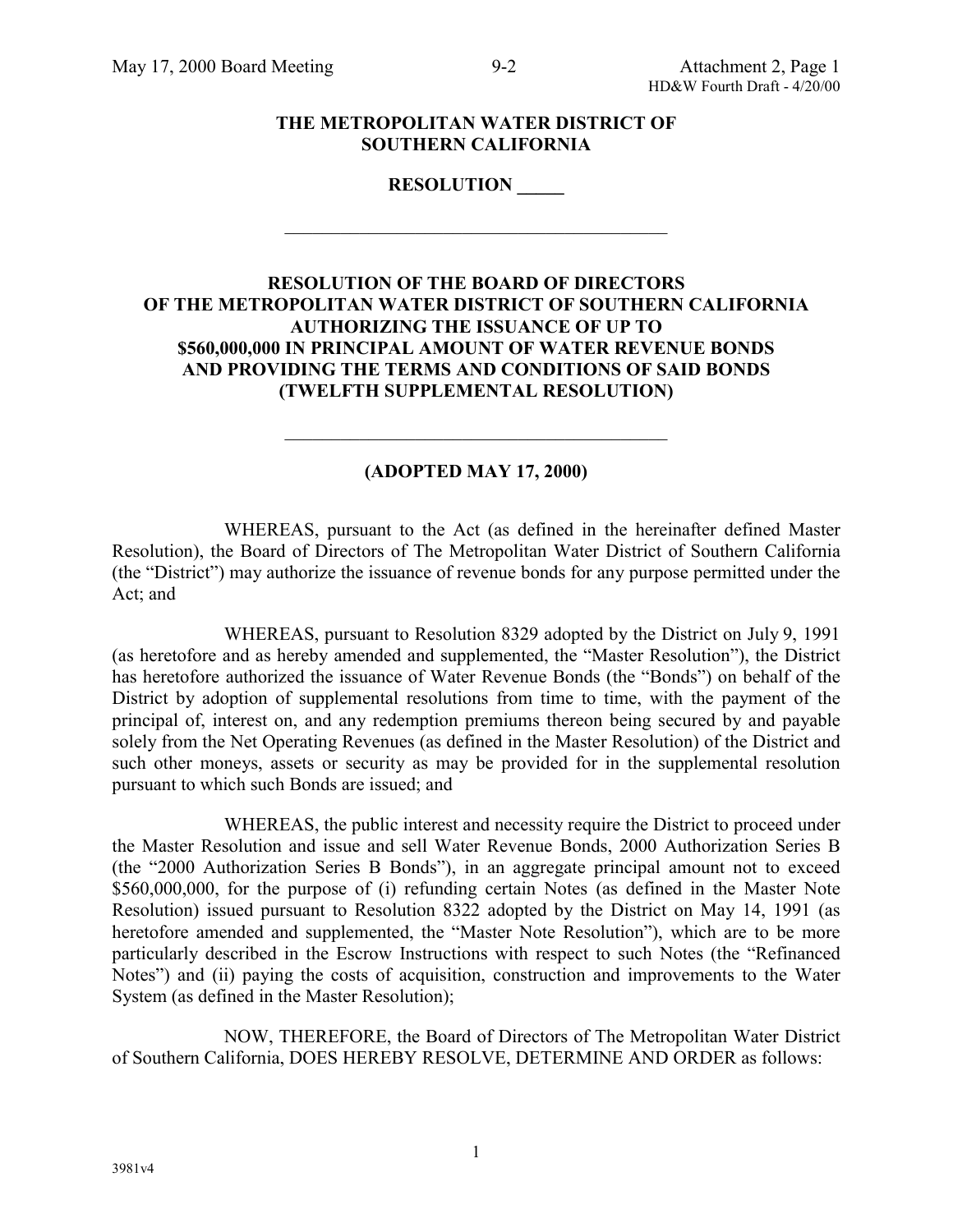### **ARTICLE I**

#### **AUTHORIZATION OF 2000 AUTHORIZATION SERIES B BONDS; DEFINITIONS**

**SECTION 1.1 Twelfth Supplemental Resolution; Determinations**. This Twelfth Supplemental Resolution (this "Twelfth Supplemental Resolution") is adopted in accordance with the provisions of the Master Resolution. The District hereby determines that the issuance of the 2000 Authorization Series B Bonds is advisable from an economic and financial viewpoint.

**SECTION 1.2 Definitions**. All terms which are defined in Section 1.01 of the Master Resolution shall, unless otherwise defined herein, have the same meanings in this Twelfth Supplemental Resolution. Unless the context otherwise requires, the terms defined in this Section shall, for all purposes of this Twelfth Supplemental Resolution and of any certificate, opinion or other document herein mentioned, have the meanings herein specified, to be equally applicable to both the singular and the plural forms of any of the terms herein defined.

"Ad Hoc Committee" has the meaning ascribed to such term in Section 5.1 hereof.

"Authorized Denominations" means, with respect to the Fixed Rate Bonds, \$5,000 and any integral multiple thereof, and with respect to the Variable Rate Bonds, except as otherwise set forth in the applicable Trust Agreement, \$100,000 and any integral multiple of \$5,000 in excess thereof.

"Bond Reserve Requirement" means, with respect to the 2000 Authorization Series B Bonds, subject to the provisions of this Twelfth Supplemental Resolution permitting the deposit of the Reserve Fund Credit Policy, the amount to be deposited in the Reserve Fund, as set forth in the Sales Documents relating to the 2000 Authorization Series B Bonds.

"Code" means the Internal Revenue Code of 1986, as amended.

"Commercial Paper Notes" shall have the meaning ascribed to such term in the Master Note Resolution.

"Construction Costs" means the cost of acquiring, constructing, reconstructing, replacing, extending and improving the Water System and any facilities related thereto.

"Construction Fund" means the Water Revenue Bonds 2000 Authorization Series B Construction Fund established for such Series pursuant to Section 3.2 hereof.

"Continuing Disclosure Certificate" means the Continuing Disclosure Certificate of the District delivered by the District in connection with the issuance of the 2000 Authorization Series B Bonds, if required under Rule 15c2-12(b)(5), as further described in Article VI hereof.

"Costs of Issuance" means all items of expense directly or indirectly payable by or reimbursable to the District and related to the authorization, execution, sale and delivery of the 2000 Authorization Series B Bonds, including but not limited to advertising and printing costs,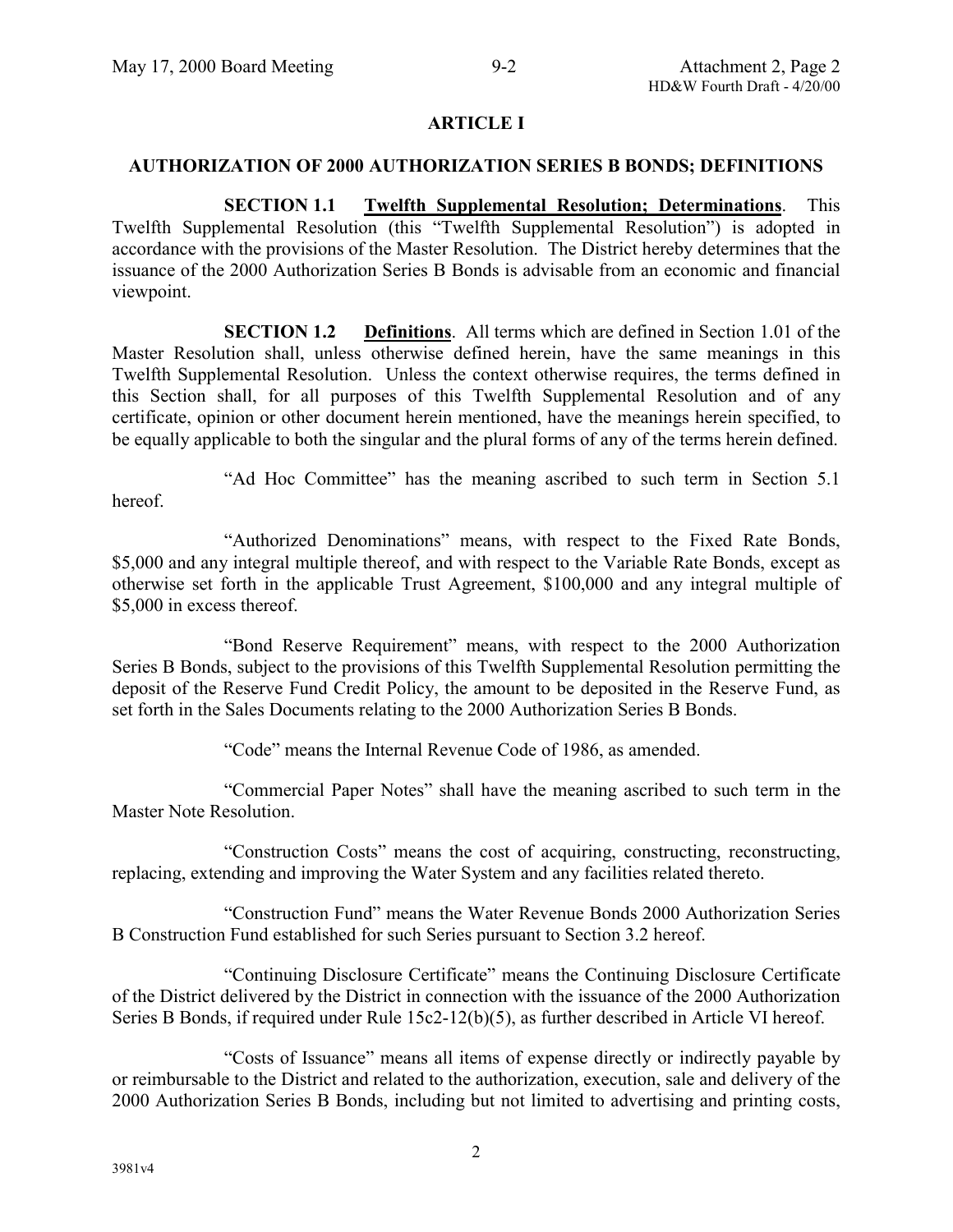costs of preparation and reproduction of documents, filing and recording fees, initial fees and charges of any Fiscal Agent or Paying Agent, legal fees and charges, fees and disbursements of consultants and professionals, financial advisor fees and expenses, rating agency fees, fees and charges for preparation, execution, transportation and safekeeping of such 2000 Authorization Series B Bonds, and any other cost, charge or fee in connection with the issuance and delivery of such 2000 Authorization Series B Bonds.

"Credit Facility" shall have the meaning ascribed to such term in the Master Resolution.

"DTC" means The Depository Trust Company, New York, New York, and its successors and assigns.

"Escrow Agent" means the escrow agent selected and appointed by an Authorized Representative in accordance with Section 3.3 hereof to act in accordance with and to carry out the Escrow Instructions.

"Escrow Fund" means the Water Revenue Bonds 2000 Authorization Series B Escrow Fund established for the Refinanced Notes pursuant to Section 3.3 hereof.

"Escrow Instructions" means the escrow instructions relating to the Refinanced Notes authorized or required by Section 3.3 hereof to be given by an Authorized Representative to the Escrow Agent in accordance with Section 3.3 hereof.

"Escrow Requirements" means such amount necessary to pay when due the redemption price of the Refinanced Notes, calculated in accordance with the provisions of the Master Note Resolution authorizing the issuance of the Refinanced Notes on the redemption date or other date specified in the applicable Escrow Instructions, and the principal, if any, and interest to become due on the Refinanced Notes on or prior to such redemption date.

"Excess Earnings Fund" means the Water Revenue Bonds 2000 Authorization Series B Excess Earnings Fund established for the 2000 Authorization Series B Bonds pursuant to Section 3.5 hereof.

"Final Compounded Amount" shall have the meaning ascribed to such term in the Master Resolution; provided that upon redemption of any 2000 Authorization Series B Capital Appreciation Bonds prior to their respective maturity date, then such term shall refer to the Accreted Value of such Bonds on their respective redemption date.

"Fiscal Agent" means the Treasurer.

"Fixed Rate Bonds" means such 2000 Authorization Series B Bonds other than Variable Rate Bonds.

"Liquidity Facility" means an instrument or instruments such as an irrevocable letter of credit, a standby purchase agreement, a guaranty, an insurance policy, a surety bond or a committed line of credit issued by one or more financial institutions, including any amendments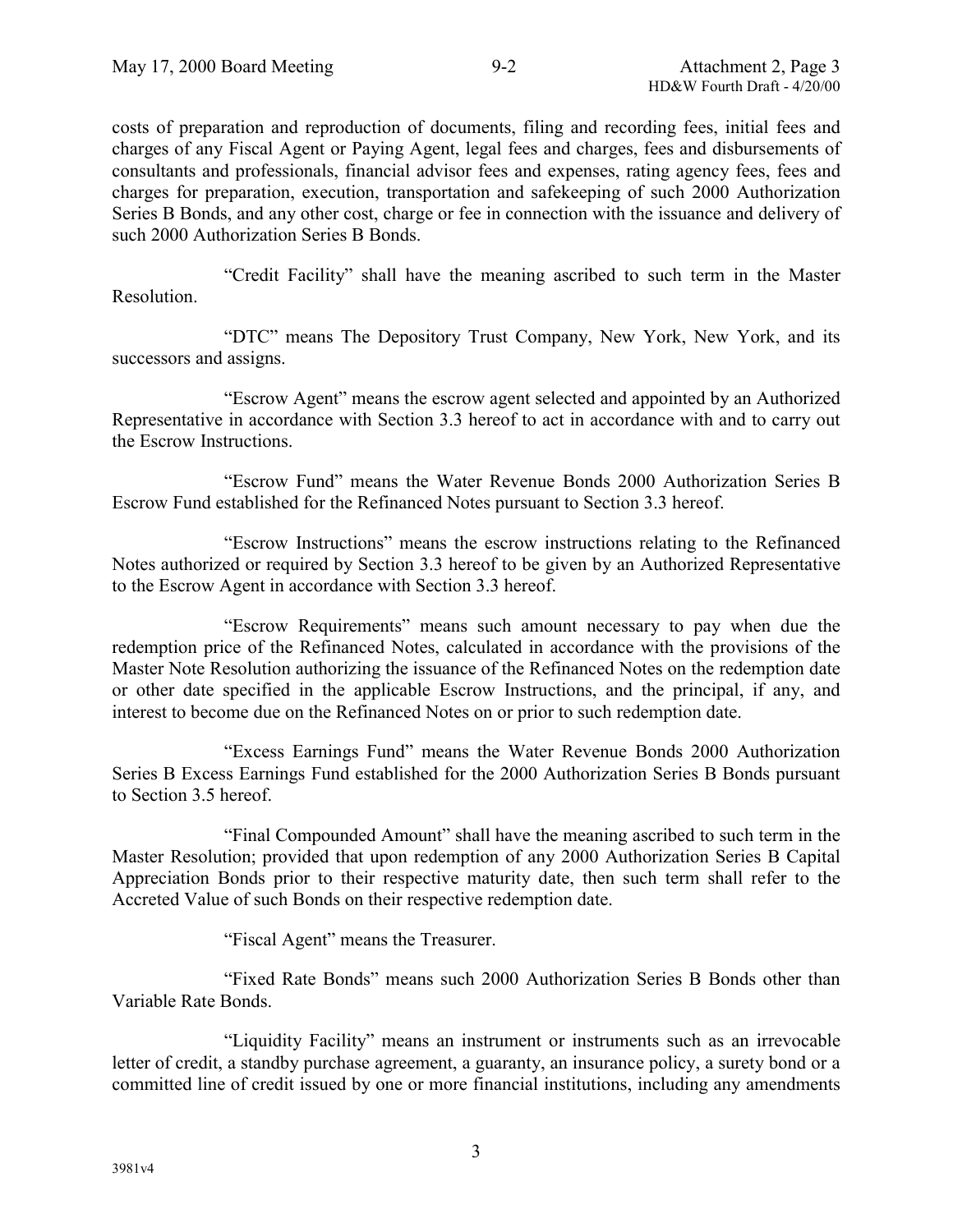or extensions to existing instrument or instruments supporting the liquidity of any Outstanding Variable Rate Indebtedness (as defined in the Master Resolution).

"Master Resolution" means Resolution 8329 adopted by the District on July 9, 1991, as heretofore amended and supplemented.

"Master Note Resolution" means Resolution 8322 adopted by the District on May 14, 1991, as amended and supplemented from time to time.

"Nominee" means the nominee of the Securities Depository, which may be the Securities Depository, as determined from time to time pursuant hereto.

"Notes" shall mean either the Commercial Paper Notes or Revolving Notes.

"Participants" means those broker-dealers, banks and other financial institutions for which the Securities Depository holds certificates as securities depository.

"Paying Agent" means, with respect to the Variable Rate Bonds, the paying agent appointed pursuant to Section 4.1 of this Twelfth Supplemental Resolution.

"Record Date" means, with respect to the Fixed Rate Bonds, the close of business on the fifteenth (15th) day of each month preceding an interest payment date, and with respect to the Variable Rate Bonds, the record date established under the applicable Trust Agreement.

"Refinanced Notes" has the meaning ascribed thereto in Section 3.3 hereof.

"Remarketing Agent" means the remarketing agent appointed by the District from time to time pursuant to the Remarketing Agreement.

"Remarketing Agreement" means such remarketing agreement or such other instrument or instruments executed and delivered in connection with the issuance of the Variable Rate Bonds which sets forth the terms and conditions relating to the remarketing of such Variable Rate Bonds.

"Representation Letter" means a representation letter from the District to the Securities Depository as described in Section 2.9 hereof.

"Reserve Fund" means, with respect to the 2000 Authorization Series B Bonds, a Water Revenue Bonds 2000 Authorization Series B Reserve Fund established for such Series pursuant to Section 3.4 hereof.

"Reserve Fund Credit Policy" means an insurance policy, surety bond, letter of credit or other credit facility deposited with the Fiscal Agent pursuant to Section 3.4(d) hereof.

"Revolving Note" shall have the meaning ascribed to such term in the Master Note Resolution.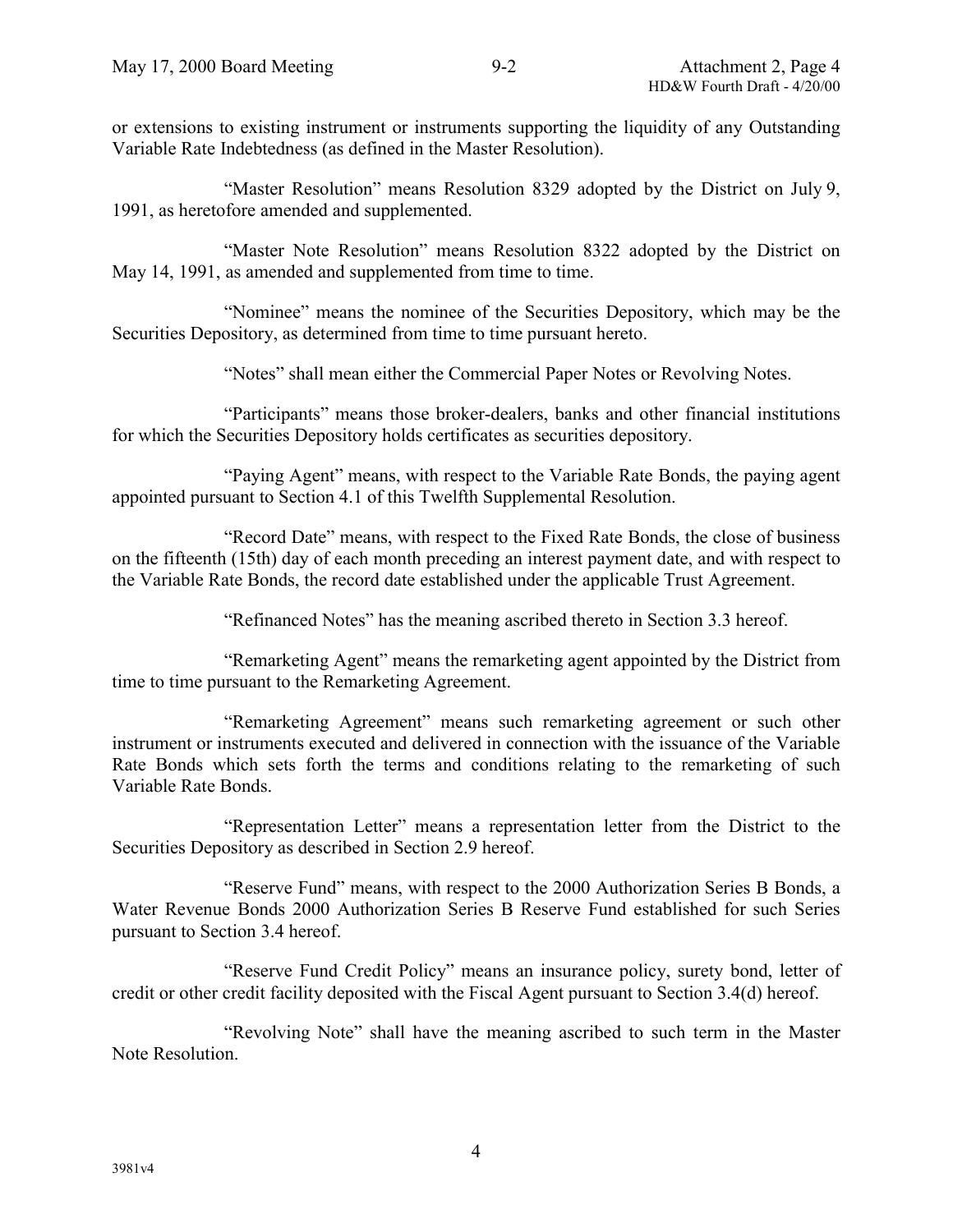"Sales Documents" means, in the case of a negotiated sale, that certain bond purchase contract or other agreement for the purchase of the 2000 Authorization Series B Bonds between the District and the Underwriters for such Series; or, in the case of a competitive sale, the notice of sale, bid form and other documents providing for the sale of the 2000 Authorization Series B Bonds by the District to the Underwriters.

 "Securities Depository" means the Securities Depository acting as such hereunder and which may be the District.

"Tax and Nonarbitrage Certificate" means the Tax and Nonarbitrage Certificate of the District delivered by the District in connection with the issuance of the 2000 Authorization Series B Bonds.

"Trust Agreement" means such trust agreement, paying agent agreement or such other instrument or instruments executed and delivered in connection with the issuance of the Variable Rate Bonds which sets forth the terms and conditions of such Variable Rate Bonds, and which appoints a Paying Agent in respect of such Variable Rate Bonds.

"Twelfth Supplemental Resolution" means this resolution of the District, and any amendments, modifications or supplements hereto.

"2000 Authorization Series B Bonds" means the Bonds described in Section 2.1 hereof, authorized and issued pursuant to the Master Resolution, as supplemented by this Twelfth Supplemental Resolution, and includes Fixed Rate Bonds and Variable Rate Bonds.

"2000 Authorization Series B Capital Appreciation Bonds" means the 2000 Authorization Series B Bonds issued as Capital Appreciation Bonds, as described in Section 2.2(b) of this Twelfth Supplemental Resolution.

"2000 Authorization Series B Current Interest Bonds" means the 2000 Authorization Series B Bonds issued as Current Interest Bonds, as described in Section 2.2(a) of this Twelfth Supplemental Resolution.

"Underwriters" means the original purchasers of the 2000 Authorization Series B Bonds, as selected by the General Manager or his or her designee, or in the event of a vacancy, the Acting General Manager or his or her designee; or in the case of a competitive sale, the successful bidder for such 2000 Authorization Series B Bonds.

"Variable Rate Bonds" means the 2000 Authorization Series B Bonds bearing interest as determined from time to time by the Remarketing Agent or otherwise in accordance with the provisions of the Trust Agreement.

# **ARTICLE II**

# **THE 2000 AUTHORIZATION SERIES B BONDS**

**SECTION 2.1 Authorization.** Bonds are hereby authorized to be issued pursuant to the Act and the Master Resolution, which Bonds are designated as "The Metropolitan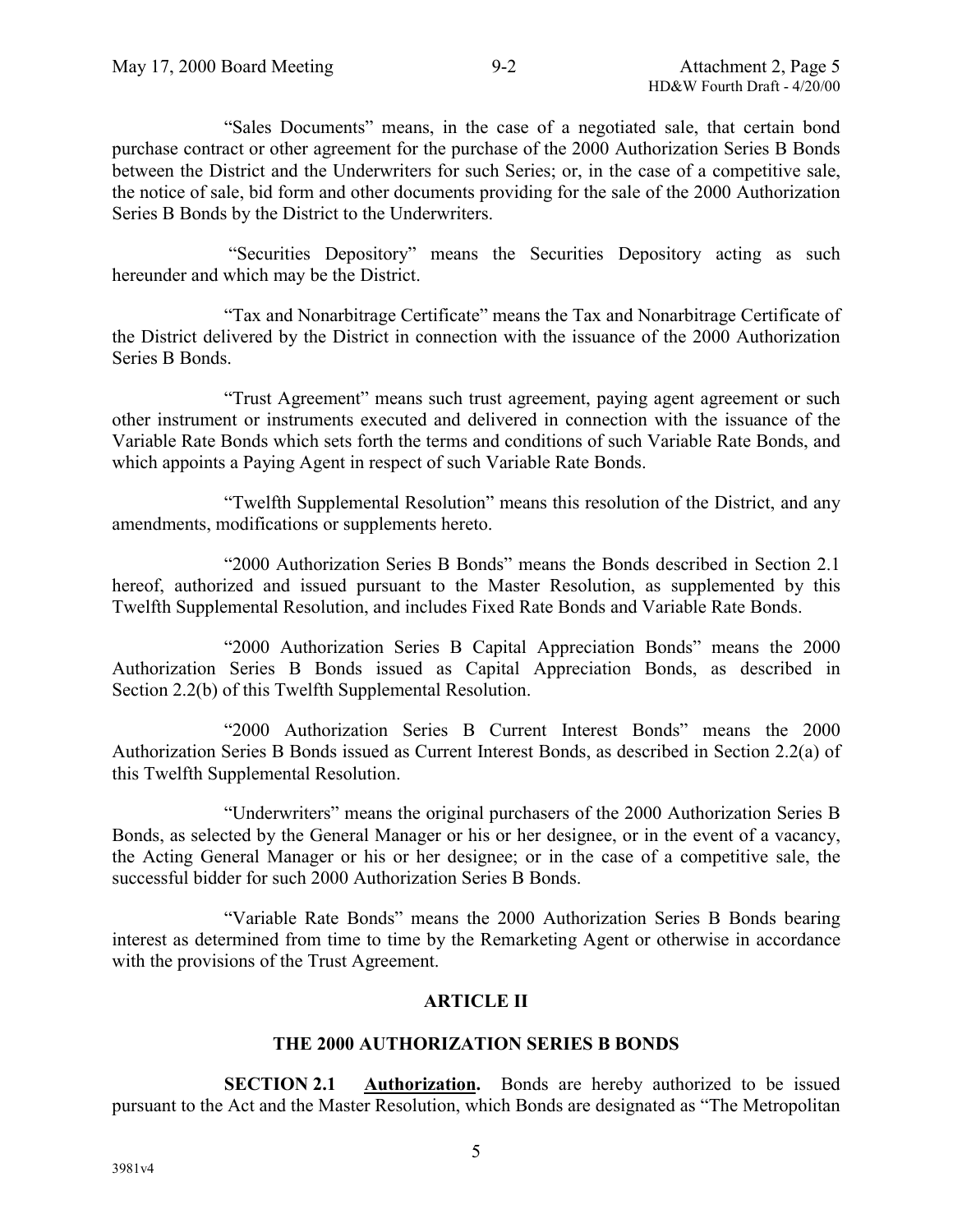Water District of Southern California Water Revenue Bonds, 2000 Authorization Series B" (the "2000 Authorization Series B Bonds"). The 2000 Authorization Series B Bonds may be issued as Current Interest Bonds or Capital Appreciation Bonds, and as Fixed Rate Bonds or Variable Rate Bonds, with such additional designation as deemed necessary and appropriate by the District. The 2000 Authorization Series B Bonds shall be issued in the aggregate principal amount and Initial Amount, if appropriate, not to exceed Five Hundred Sixty Million Dollars (\$560,000,000). Pursuant to this Twelfth Supplemental Resolution, the District may issue the 2000 Authorization Series B Bonds at any time prior to May 31, 2001.

# **SECTION 2.2 Terms of the 2000 Authorization Series B Bonds**.

(a) 2000 Authorization Series B Current Interest Bonds. The 2000 Authorization Series B Current Interest Bonds, if any, shall be Current Interest Bonds as described in the Master Resolution and, if any shall be issued, shall be issued in the aggregate principal amount set forth in the Sales Documents, shall be delivered in fully registered form in Authorized Denominations, and shall be numbered in such manner as determined by the Fiscal Agent. The 2000 Authorization Series B Current Interest Bonds shall be dated such date as shall be specified in the Sales Documents, shall bear interest from such dated date at the rates and shall mature on the dates and in the principal amounts, all as set forth in the Sales Documents or Trust Agreement, as appropriate.

The Sales Documents or Trust Agreement if any, with respect to the 2000 Authorization Series B Bonds shall designate which, if any, of the 2000 Authorization Series B Current Interest Bonds shall be Term Bonds.

(b) 2000 Authorization Series B Capital Appreciation Bonds. The 2000 Authorization Series B Capital Appreciation Bonds shall be Capital Appreciation Bonds as described in the Master Resolution and, if any shall be issued, shall be issued in the aggregate Initial Amount, shall mature on the dates and have a yield to maturity as set forth in the Sales Documents. The 2000 Authorization Series B Capital Appreciation Bonds, if any shall be issued, shall be dated the date of delivery thereof, shall be delivered in fully registered form in Authorized Denominations, and shall be numbered in such manner as determined by the Fiscal Agent.

The Accreted Value for a 2000 Authorization Series B Capital Appreciation Bond having a \$5,000 Final Compounded Amount shall be illustrated by the Accreted Value Table set forth as an exhibit to the Sales Documents for such Bonds.

(c) Sources of Payment. The payment of the principal and Final Compounded Amount of, interest on, and any redemption premiums on, the 2000 Authorization Series B Bonds shall be secured by and payable solely from Net Operating Revenues.

# **SECTION 2.3 Interest**.

(a) 2000 Authorization Series B Current Interest Bonds. Any 2000 Authorization Series B Current Interest Bonds which are Fixed Rate Bonds shall bear interest at the rates set forth in the Sales Documents (calculated on the basis of a 360-day year consisting of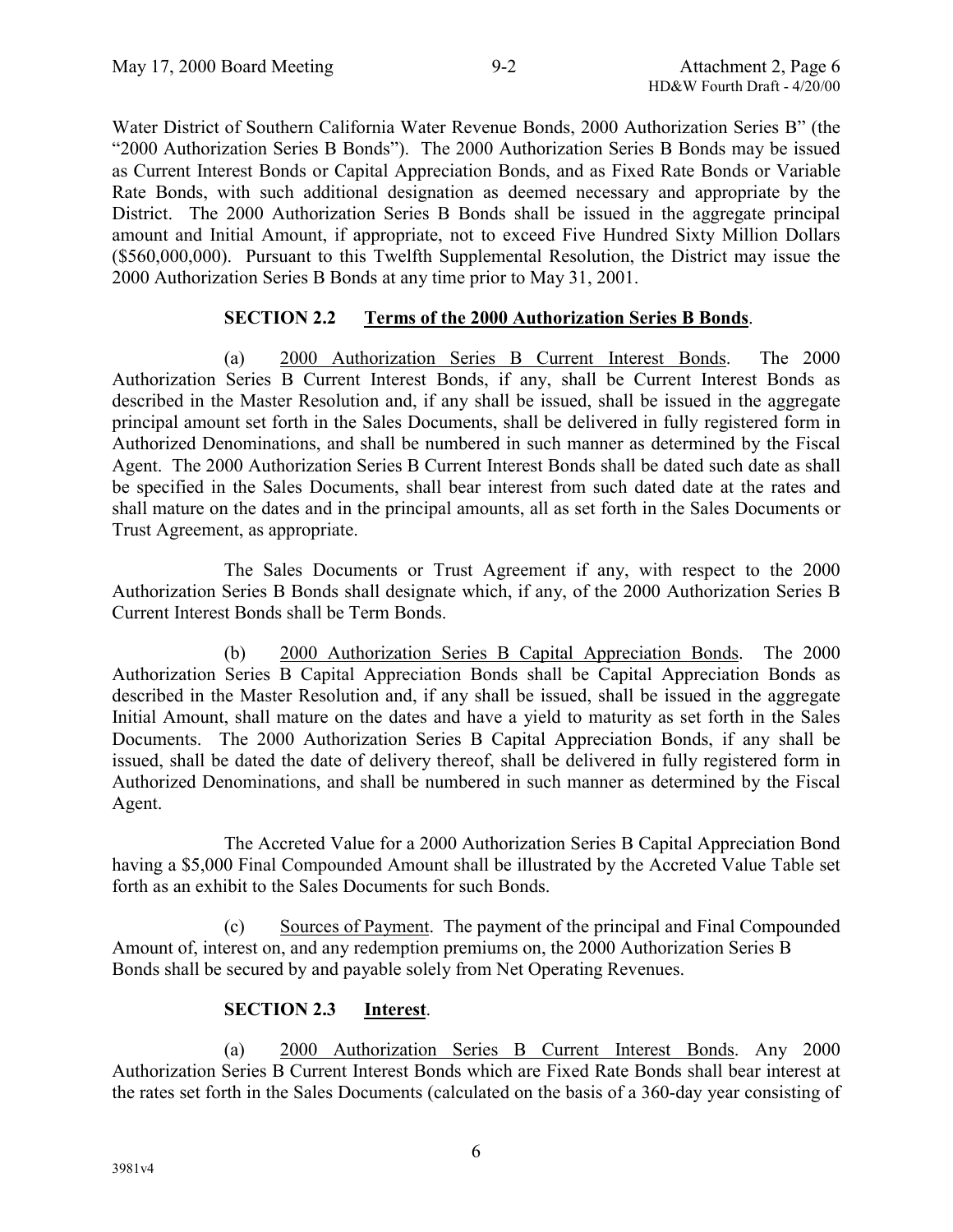twelve 30-day months or otherwise as may be set forth in such Sales Documents), payable initially on the date set forth in such Sales Documents and semiannually thereafter on the dates set forth in such Sales Documents. Any 2000 Authorization Series B Current Interest Bonds which are Variable Rate Bonds shall bear interest as determined pursuant to the Trust Agreement applicable to such Bonds (calculated on the basis of a 365 or 366 day year, as applicable, and actual days elapsed) payable as provided in such Trust Agreement. Each 2000 Authorization Series B Current Interest Bond shall bear interest from the interest payment date next preceding the date of authentication thereof unless it is authenticated during the period after a Record Date but on or before the next interest payment date, in which event it shall bear interest from that interest payment date, or unless it is authenticated prior to the first Record Date, in which event it shall bear interest from the dated date of the 2000 Authorization Series B Current Interest Bonds specified in the Sales Documents, or Trust Agreement if any, or unless at the time of authentication interest is in default, in which event it shall bear interest from the interest payment date to which interest has been paid or provided for.

(b) 2000 Authorization Series B Capital Appreciation Bonds. Interest with respect to the 2000 Authorization Series B Capital Appreciation Bonds of any maturity shall be compounded at the original yield thereof set forth in the Sales Documents commencing on the date specified in such Sales Documents and, unless otherwise provided in such Sales Documents, semi-annually thereafter on January 1 and July 1 of each year, computed using a year of 360 days comprised of twelve months of 30 days and shall be payable only at maturity or upon redemption as part of the Accreted Value. Accreted Value on any date other than January 1 and July 1 shall be calculated by straight line interpolation of the Accreted Value as of the immediately preceding and succeeding January 1 and July 1.

(c) Payment of Interest. Each 2000 Authorization Series B Bond shall bear or accrete interest until the principal or Final Compounded Amount thereof has been paid; provided, however, that if at the maturity date of any 2000 Authorization Series B Bond or on the redemption date thereof if the same has been duly called for redemption, funds are available for the payment thereof in full in accordance with the terms of Article IX of the Master Resolution, such 2000 Authorization Series B Bond shall then cease to bear or accrue interest.

**SECTION 2.4 Place of Payment.** Subject to Section 2.8 of this Twelfth Supplemental Resolution, for so long as the Treasurer is the Fiscal Agent, the principal or the Final Compounded Amount of the Fixed Rate Bonds shall be payable in lawful money of the United States of America upon presentation and surrender of such Fixed Rate Bonds at the corporate office of the District. Interest on the 2000 Authorization Series B Current Interest Bonds shall be paid by check or draft mailed by first class mail to the persons whose names appear on the registration books of the Fiscal Agent as the registered Owners of such Bonds as of the close of business on the Record Date at such persons' addresses as they appear on such registration books, except that an Owner of \$1,000,000 or more in principal amount of the Fixed Rate Bonds which are Current Interest Bonds may be paid interest by wire transfer to an account in the United States if such Owner makes a written request of the Fiscal Agent at least thirty (30) days preceding any interest payment date specifying the wire transfer instructions for such Owner. Such notice may provide that it will remain in effect for later interest payments until changed or revoked by another written notice. Payments of default interest shall be paid by check, draft or wire transfer to the Owners as of a special record date to be fixed by the Fiscal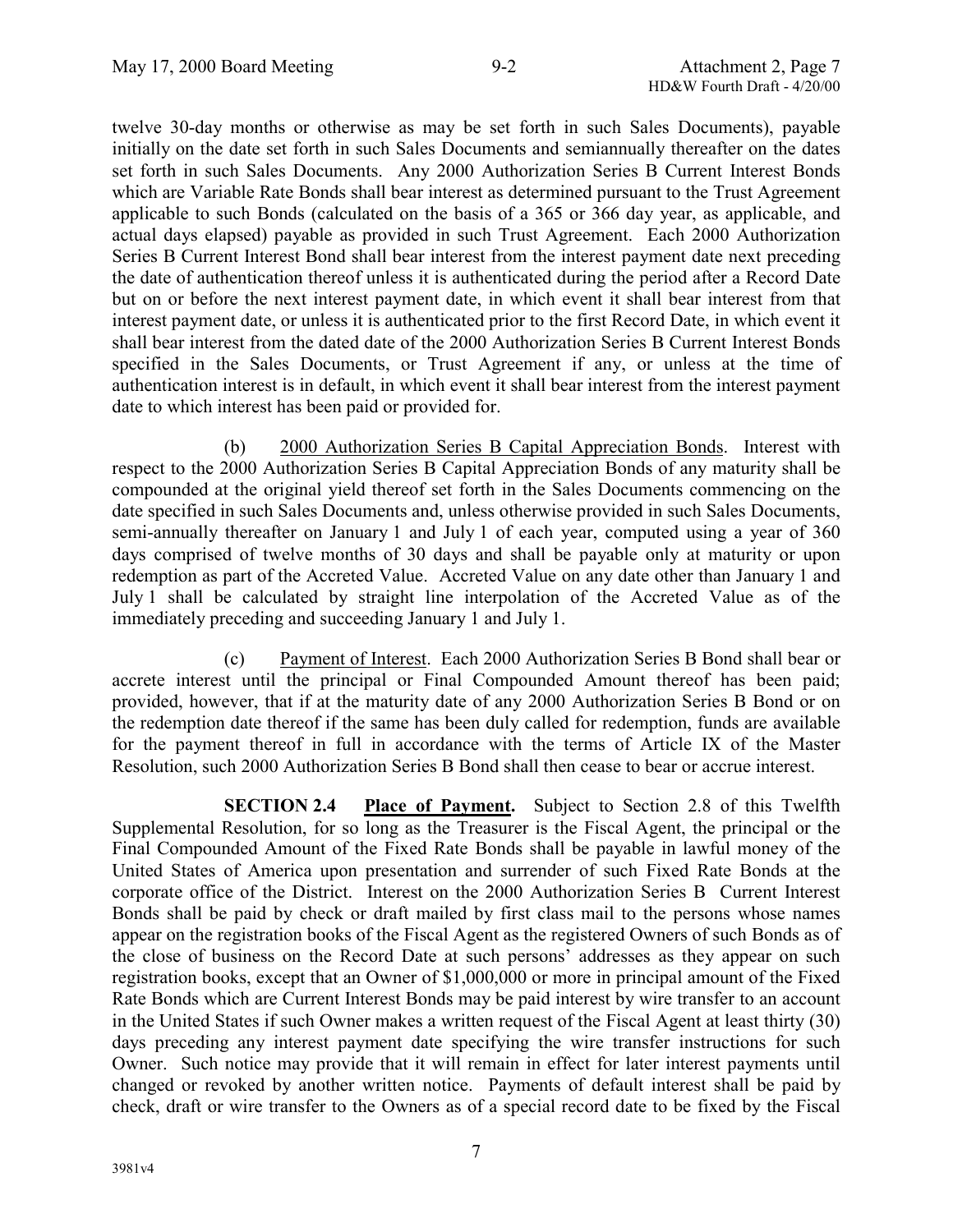Agent, notice of which special record date shall be given to the Owners by the Fiscal Agent not less than ten (10) days prior thereto. Principal of and interest on the Variable Rate Bonds shall be payable as provided in the Trust Agreement.

### **SECTION 2.5 Redemption**.

(a) Optional Redemption. The Fixed Rate Bonds shall be subject to call and redemption prior to maturity, at the option of the District, in the amounts, at the redemption prices and on the dates as set forth in the Sales Documents relating to such Bonds. The Variable Rate Bonds shall be subject to call or redemption as provided in the Trust Agreement with respect to such Bonds.

(b) Mandatory Sinking Account Payments. The 2000 Authorization Series B Bonds which are Term Bonds may be called before maturity and redeemed at a redemption price equal to the par amount thereof from Mandatory Sinking Account Payments which have been deposited in the Bond Service Fund, in the amounts and upon the dates established for each such maturity, as set forth in the Sales Documents or Trust Agreement as the case may be, with respect to such Bonds.

(c) Disposition of Redemption Rights. The Sales Documents applicable to the 2000 Authorization Series B Bonds may contain provisions such as optional and mandatory tender rights of Variable Rate Bonds or any other rights of the District to redeem or purchase the 2000 Authorization Series B Bonds.

**SECTION 2.6 Form of 2000 Authorization Series B Bonds.** Except as otherwise provided in the Sales Documents, the 2000 Authorization Series B Capital Appreciation Bonds and 2000 Authorization Series B Current Interest Bonds shall be issued in substantially the forms set forth in Appendix A hereto, with such insertions, variations, omissions and endorsements as may be necessary or required. The Variable Rate Bonds of such Series shall be issued in substantially the form set forth in the Trust Agreement relating to such Series of the 2000 Authorization Series B Bonds, with such additional designation to distinguish the Variable Rate Bonds in such Series.

**SECTION 2.7 CUSIP Identification Numbers.** CUSIP identification numbers shall be ordered by the Underwriters and caused by the District to be printed on the 2000 Authorization Series B Bonds, but such numbers shall not be deemed a part of the 2000 Authorization Series B Bonds or a part of the contract evidenced thereby and no liability shall attach to the District or its officers, employees or agents because of or on account of such CUSIP identification numbers.

**SECTION 2.8 Book-Entry System.** Except as otherwise provided in the Trust Agreement with respect to the Variable Rate Bonds, the 2000 Authorization Series B Current Interest Bonds and the 2000 Authorization Series B Capital Appreciation Bonds shall be initially issued in the form of a separate single fully registered 2000 Authorization Series B Current Interest Bond and 2000 Authorization Series B Capital Appreciation Bond, respectively, for each of the maturities of the 2000 Authorization Series B Current Interest Bonds and the 2000 Authorization Series B Capital Appreciation Bonds (each of which may be typewritten).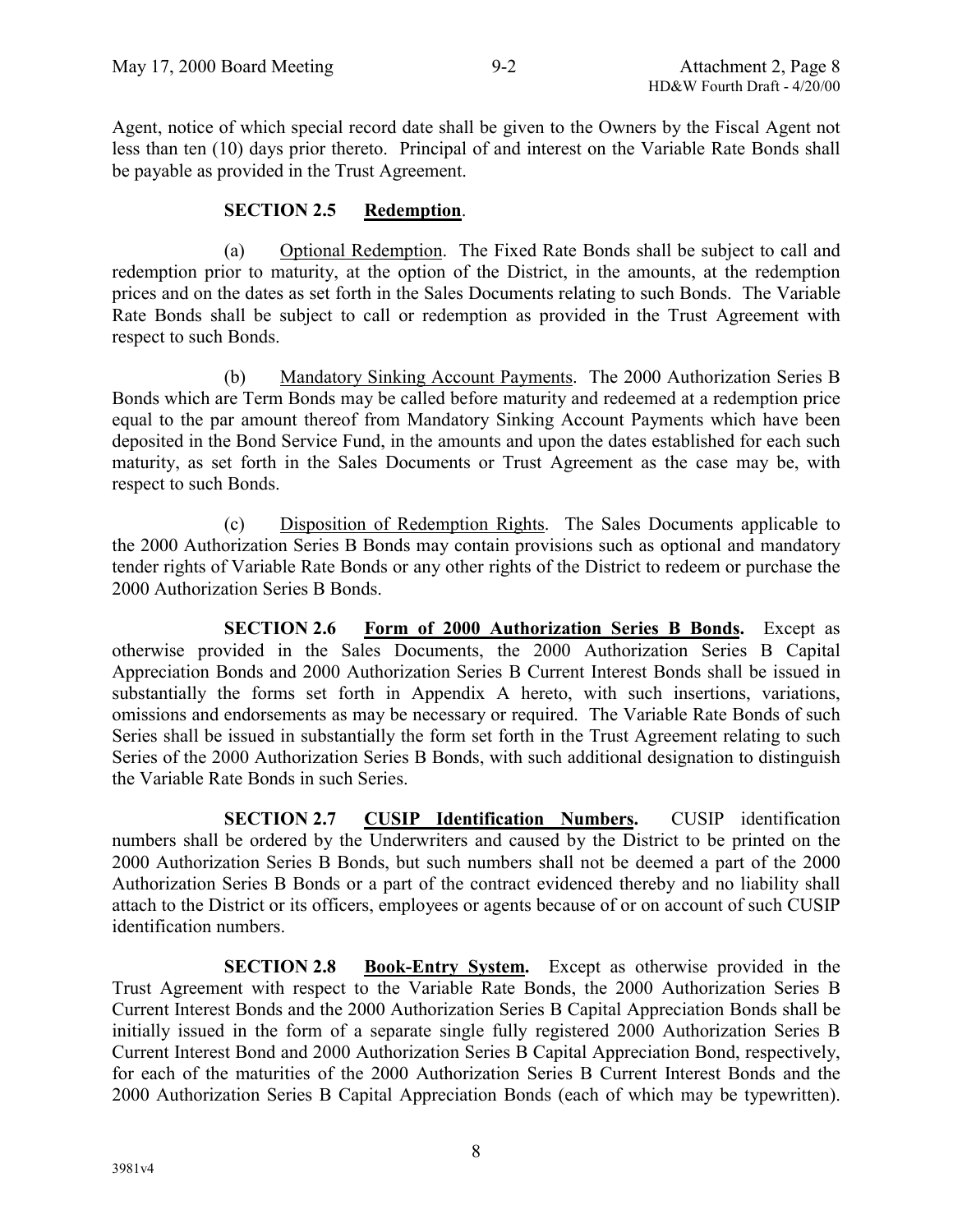Upon initial issuance, the ownership of each such 2000 Authorization Series B Bond shall be registered in the Bond Register of the Fiscal Agent in the name of Cede & Co., as nominee of the Securities Depository. Except as provided in Section 2.10 hereof, all of the Outstanding 2000 Authorization Series B Bonds shall be registered in the Bond Register of the Fiscal Agent in the name of the Nominee.

With respect to the 2000 Authorization Series B Bonds registered in the Bond Register of the Fiscal Agent in the name of the Nominee, the District and the Fiscal Agent shall have no responsibility or obligation to any such Participant or to any person on behalf of which such a Participant holds an interest in the 2000 Authorization Series B Bonds. Without limiting the immediately preceding sentence, the District and the Fiscal Agent shall have no responsibility or obligation (unless the Fiscal Agent is at such time the Securities Depository) with respect to (i) the accuracy of the records of the Securities Depository, the Nominee or any Participant with respect to any ownership interest in the 2000 Authorization Series B Bonds, (ii) the delivery to any Participant or any other person, other than an Owner as shown in the Bond Register of the Fiscal Agent, of any notice with respect to the 2000 Authorization Series B Bonds, or (iii) the payment to any Participant or any other person, other than an Owner as shown in the Bond Register of the Fiscal Agent, of any amount with respect to principal and Final Compounded Amount of, or interest and premium (if any) on, the 2000 Authorization Series B Bonds. The District and the Fiscal Agent may treat and consider the person in whose name each 2000 Authorization Series B Bond is registered in the Bond Register of the Fiscal Agent as the holder and absolute Owner of such 2000 Authorization Series B Bond for the purpose of payment of principal and Final Compounded Amount of, and interest on, such 2000 Authorization Series B Bond, for the purpose of giving notices and other matters with respect to such 2000 Authorization Series B Bond, and for all other purposes whatsoever.

The Fiscal Agent shall pay all principal and Accreted Value of and interest on the 2000 Authorization Series B Bonds only to or upon the order of the respective Owners, as shown in the Bond Register of the Fiscal Agent, or their respective attorneys, duly authorized in writing, and all such payments shall be valid and effective to fully satisfy and discharge the obligations hereunder with respect to the payment of principal and Final Compounded Amount of, and interest on, the 2000 Authorization Series B Bonds to the extent of the sum or sums so paid. No person other than an Owner, as shown in the Bond Register of the Fiscal Agent, shall receive a 2000 Authorization Series B Bond evidencing the obligation to make payments of principal, Final Compounded Amount and interest and premium (if any) pursuant to this Twelfth Supplemental Resolution. Upon delivery by the Securities Depository to the Fiscal Agent and the District of written notice to the effect that the Securities Depository has determined to substitute a new nominee in place of the Nominee, and subject to the provisions herein with respect to record dates, the word Nominee in this Twelfth Supplemental Resolution shall refer to such new nominee of the Securities Depository.

**SECTION 2.9 Representation Letter.** The District has executed and delivered the Blanket Issuer Letter of Representations, dated June 15, 1995. If determined by the Underwriters or the District that an additional letter or letters are necessary from the District to qualify the 2000 Authorization Series B Bonds for the Securities Depository's book-entry system, the Authorized Representative is hereby authorized to execute, seal, countersign and deliver on behalf of the District to such Securities Depository such letter or letters from the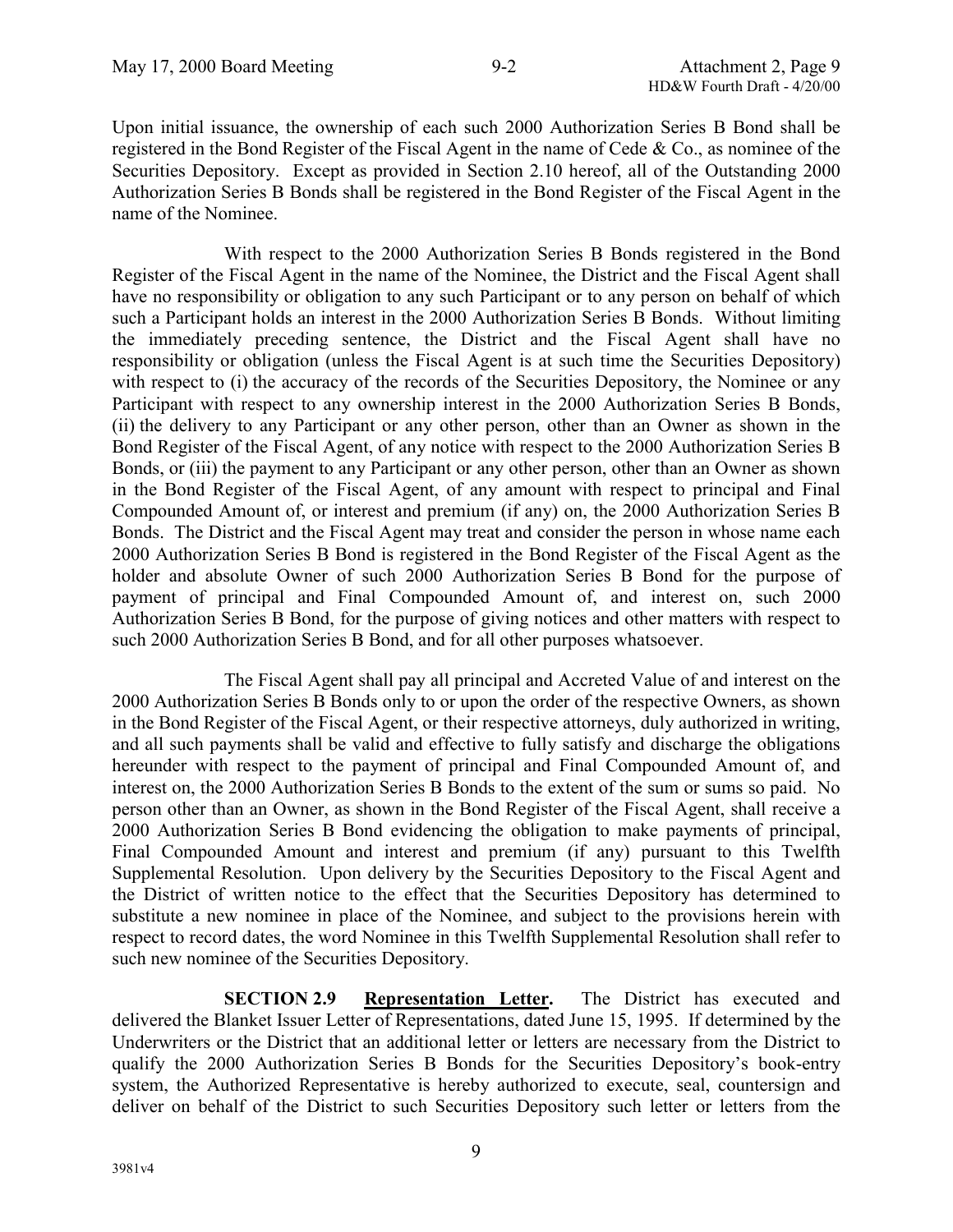District representing such matters as shall be necessary to so qualify the 2000 Authorization Series B Bonds (each, a "Representation Letter"). The execution and delivery of a Representation Letter shall not in any way limit the provisions of Section 2.8 hereof or in any other way impose upon the District any obligation whatsoever with respect to persons having interests in the 2000 Authorization Series B Bonds other than the Owners, as shown on the Bond Register of the Fiscal Agent. In the written acceptance of the Fiscal Agent of a Representation Letter, such Fiscal Agent shall agree to take all actions necessary for all representations of the District in the Representation Letter with respect to the Fiscal Agent to at all times be complied with. In addition to the execution and delivery of a Representation Letter, each Authorized Representative of the District is hereby authorized to take any other actions, not inconsistent with this Twelfth Supplemental Resolution, to qualify the 2000 Authorization Series B Bonds for the Securities Depository's book-entry program.

**SECTION 2.10 Transfers Outside Book-Entry System.** In the event (i) the Securities Depository determines not to continue to act as securities depository for the 2000 Authorization Series B Bonds, or (ii) the District determines that the Securities Depository shall, subject to the provisions of the Trust Agreement with respect to Variable Rate Bonds of such Series, no longer so act and delivers a written certificate to the Fiscal Agent to that effect, then the District will discontinue the book-entry system for such Bonds with the Securities Depository. Subject to the provisions of the Trust Agreement with respect to Variable Rate Bonds of the Series, if the District determines to replace the Securities Depository with another qualified securities depository, the District shall prepare or direct the preparation of a new, single, separate, fully registered 2000 Authorization Series B Bond for each of the maturities of the 2000 Authorization Series B Bonds, registered in the name of such successor or substitute qualified securities depository or its nominee, or make such other arrangement acceptable to the District and the Securities Depository as are not inconsistent with the terms of this Twelfth Supplemental Resolution. If the District fails to identify another qualified securities depository to replace the Securities Depository, then the 2000 Authorization Series B Bonds shall no longer be restricted to being registered in the Bond Register of the Fiscal Agent in the name of the Nominee, but shall be registered in whatever name or names the Participants transferring or exchanging certificates shall designate, in accordance with the provisions of Article II of the Master Resolution and, with respect to the Variable Rate Bonds, the provisions of the applicable Trust Agreement.

**SECTION 2.11 Payments and Notices to the Nominee.** Notwithstanding any other provision of this Twelfth Supplemental Resolution to the contrary, so long as any 2000 Authorization Series B Bond is registered in the name of the Nominee, all payments with respect to principal and Final Compounded Amount of, and interest and premium (if any) on, such 2000 Authorization Series B Bond and all notices with respect to such 2000 Authorization Series B Bonds shall be made and given, respectively, as provided in the applicable Representation Letter or as otherwise instructed by the Securities Depository.

**SECTION 2.12 Initial Depository and Nominee.** The initial Securities Depository under this Twelfth Supplemental Resolution shall be DTC. The initial Nominee shall be Cede & Co., as Nominee of DTC.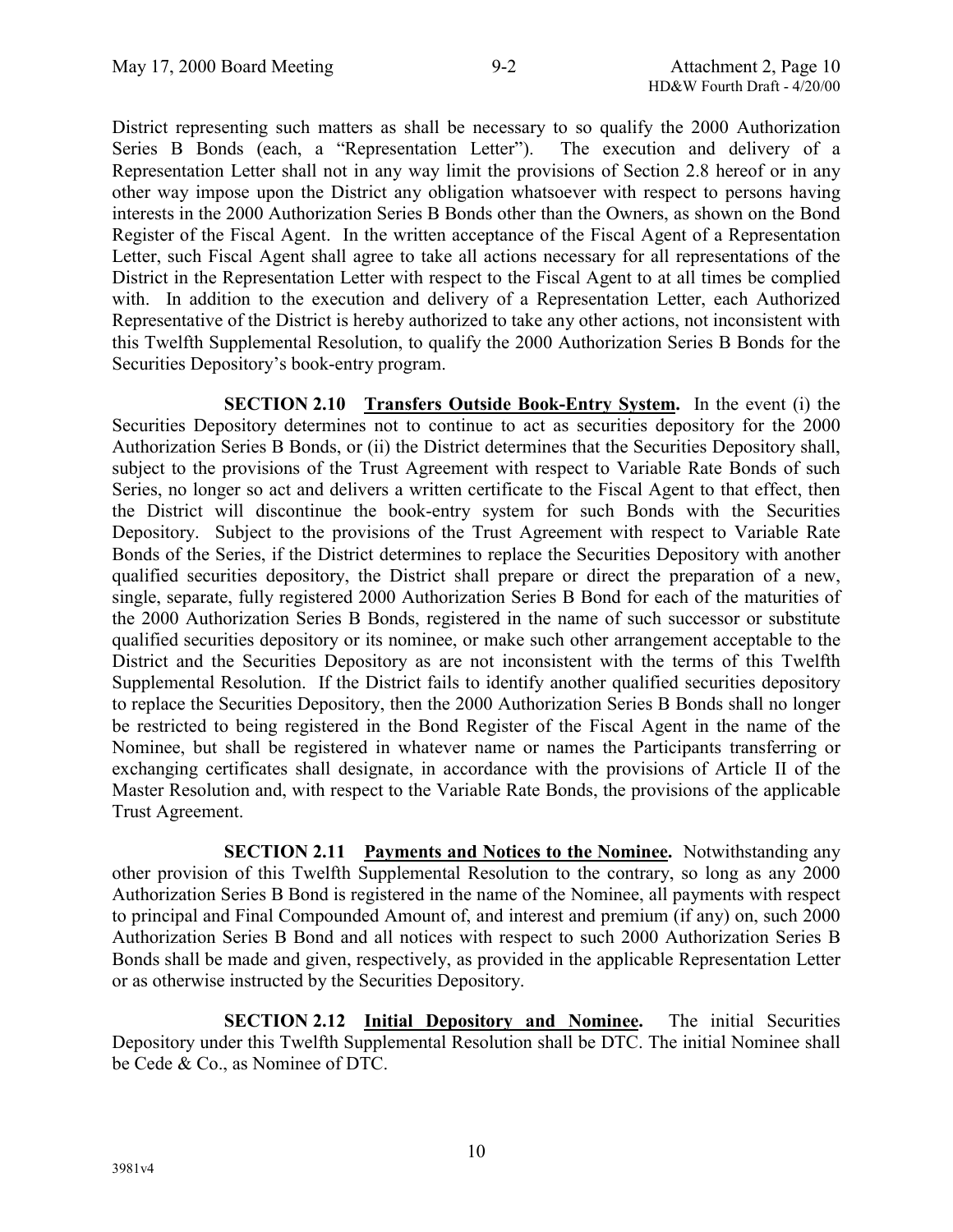# **ARTICLE III**

### **SALE OF 2000 AUTHORIZATION SERIES B BONDS; APPLICATION; FUNDS; COVENANTS**

**SECTION 3.1 Application of the Proceeds of the 2000 Authorization** Series B Bonds. The sale proceeds of the 2000 Authorization Series B Bonds and such other moneys as are available and necessary to accomplish the purposes of this Twelfth Supplemental Resolution from time to time shall be deposited with the Treasurer and shall be held in trust and, unless otherwise specified in a certificate of an Authorized Representative, be set aside by the Treasurer in the following accounts and funds, as applicable:

(a) The Treasurer shall deposit in the Bond Service Fund the amount of such proceeds representing interest accrued, if any, on such 2000 Authorization Series B Bonds to the date of delivery thereof.

(b) The Treasurer shall deposit in the Escrow Fund an amount which, together with other amounts transferred to the Escrow Fund, will be sufficient to satisfy the Escrow Requirements with respect to the Refinanced Notes when due, as set forth in the Escrow **Instructions** 

(c) Subject to the provisions of this Twelfth Supplemental Resolution permitting deposit of a Reserve Fund Credit Policy, the Treasurer shall deposit in the Reserve Fund for the 2000 Authorization Series B Bonds an amount equal to the Bond Reserve Requirement for the 2000 Authorization Series B Bonds.

(d) Remaining proceeds shall be deposited in the Construction Fund for the 2000 Authorization Series B Bonds.

# **SECTION 3.2 Establishment and Application of Construction Funds**

 (a) The District shall establish, and the Treasurer shall maintain and hold in trust, a separate fund which shall be designated as the "Water Revenue Bonds 2000 Authorization Series B Construction Fund" and shall bear such additional designation as shall be determined by an Authorized Representative. The moneys in such Construction Fund shall be used and withdrawn by the Treasurer to pay (i) Construction Costs, and (ii) Costs of Issuance incurred in connection with the issuance of the 2000 Authorization Series B Bonds. All investment earnings on funds held in such Construction Fund shall be credited to such fund unless otherwise specified in a Certificate of an Authorized Representative.

(b) The Treasurer shall keep a record of all payments from such Construction Fund, which record shall state: (i) the item number of such payment; (ii) the name and address of the person to whom each such payment is due, which may be the District in the case of reimbursement for costs theretofore paid by the District; and (iii) the purpose by general classification for which each obligation to be paid was incurred.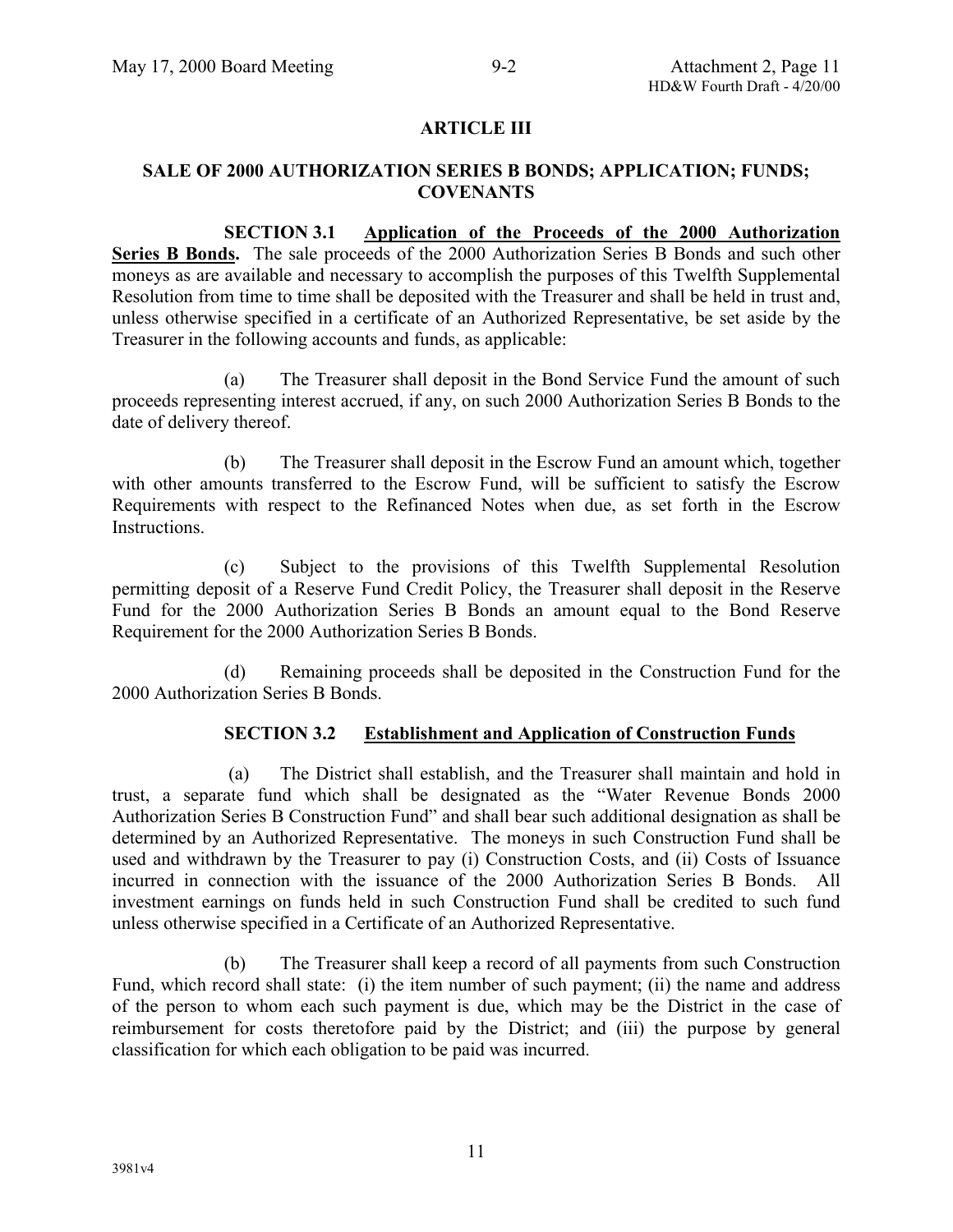### **SECTION 3.3 Establishment and Application of Escrow Funds**.

(a) Establishment of Escrow Funds. In connection with the issuance of the 2000 Authorization Series B Bonds, the District shall establish a special trust fund with respect to the Notes to be refunded by such Series of Bonds. Such special fund shall be designated as the "Water Revenue Bonds 2000 Authorization Series B Escrow Fund" and shall bear such additional designation as shall be ascribed thereto by an Authorized Representative. Each Escrow Fund established pursuant to the terms of this Section 3.3(a) shall include such accounts as shall be necessary to accomplish the refunding of the Notes to be refunded in accordance with the terms of the Escrow Instructions, and shall be held by the Escrow Agent pursuant to the Escrow Instructions. Moneys in the Escrow Fund shall be applied solely as provided in the Escrow Instructions.

(b) Establishment of Escrow Instructions and Appointment of Escrow Agent. An Authorized Representative is hereby authorized and directed to execute and deliver the Escrow Instructions and to select and appoint the Escrow Agent for the Refinanced Notes. The Escrow Agent may be any bank or trust company within or without the State of California, or both within and without said State. The selection and appointment of the Escrow Agent shall be subject to such terms and conditions, and the Escrow Instructions shall contain such terms, conditions and provisions, as such Authorized Representative, acting in his or her sole discretion, shall deem to be in the best interests of the District in providing for the refunding of all or a portion of the Notes.

The Escrow Instructions shall specify which Notes are to be refunded. The Notes which are specified by the Escrow Instructions as the Notes to be refunded by the 2000 Authorization Series B Bonds are referred to herein as the "Refinanced Notes." The Escrow Instructions may provide that upon receipt of certificate from an Authorized Representative directing the Escrow Agent to do so, the Escrow Agent may substitute other Federal Securities or Authorized Investments for those initially purchased for the Escrow Fund only if (i) a nationally recognized firm of independent certified public accountants shall certify that the Federal Securities or Authorized Investments to be substituted, together with the Federal Securities or Authorized Investments and uninvested amounts which will continue to be held in such funds will mature at such times and in such amounts to satisfy the applicable escrow requirements when due, and (ii) the District shall have received an Opinion of Bond Counsel to the effect that the sale, transfer, redemption or other disposition and substitution of such Federal Securities or Authorized Investments does not cause interest on either the Refinanced Notes or the 2000 Authorization Series B Bonds to be included in gross income for purposes of federal income taxation under relevant provisions of the Code.

# **SECTION 3.4 Establishment, Pledge, Funding and Application of Reserve**

**Funds.** (a) In connection with the issuance of the 2000 Authorization Series 2000 Bonds pursuant to this Twelfth Supplemental Resolution, the District shall establish and the Treasurer shall maintain and hold in trust a separate fund which shall be designated as the "Water Revenue Bonds 2000 Authorization Series B Reserve Fund" and shall bear such additional designation as shall be determined by an Authorized Representative. Each Reserve Fund shall be funded as set forth in Section 3.1 hereof and applied as set forth in this Section 3.4. All amounts held by the Treasurer in the Reserve Fund established with respect to the 2000 Authorization Series B Bonds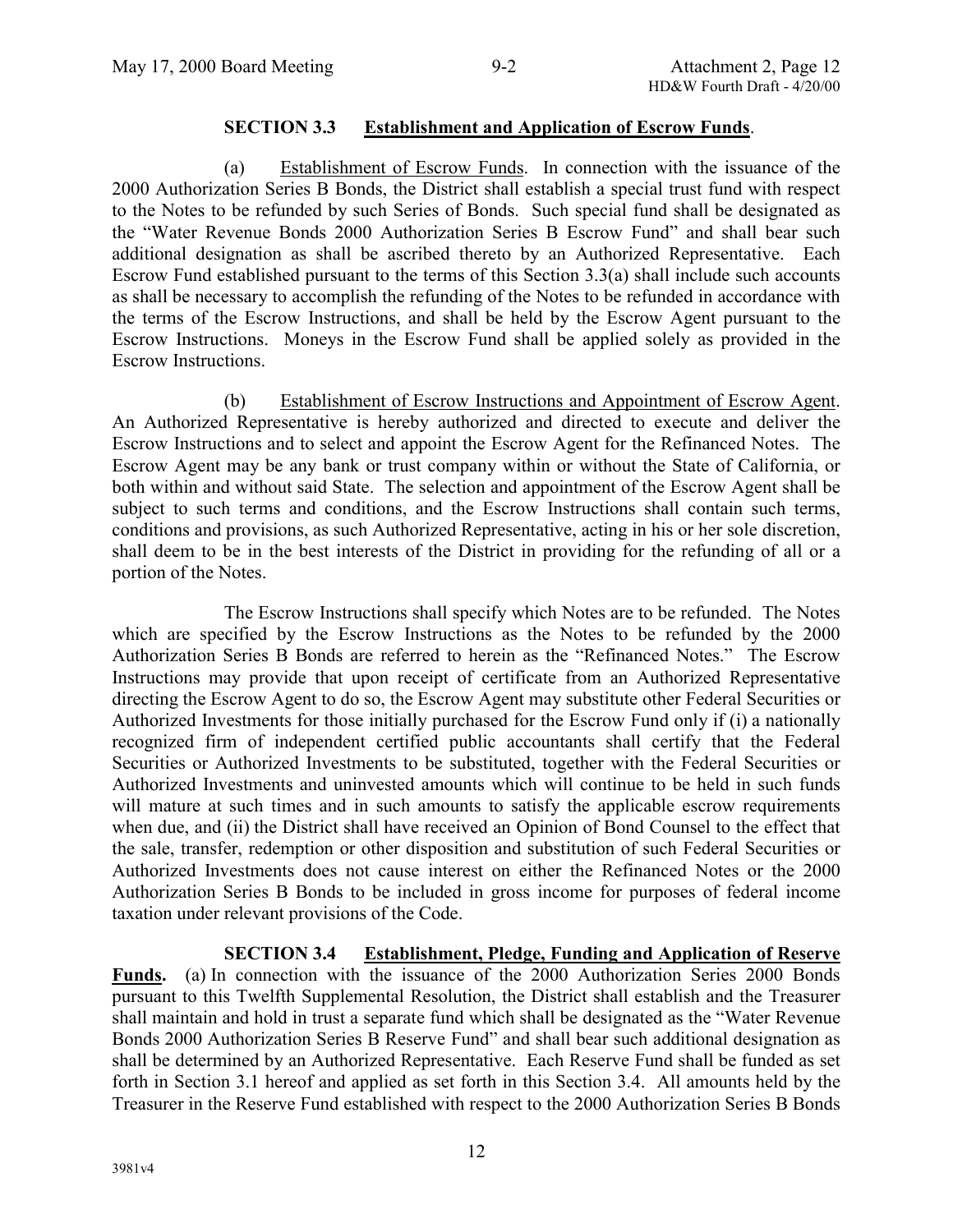shall be pledged to secure the payment of the principal and Final Compounded Amount of, and interest on, such 2000 Authorization Series B Bonds in accordance with their terms.

(b) The District shall at all times maintain an amount equal to the applicable Bond Reserve Requirement in the Reserve Fund established with respect to the 2000 Authorization Series B Bonds until such Series is discharged in accordance with the provisions of Article IX of the Master Resolution. The amount of the Bond Reserve Requirement applicable to the 2000 Authorization Series B Bonds shall be set forth in the Sales Documents for such Series. In the event of any deficiency in the Reserve Fund, the Treasurer shall replenish such deficiency in accordance with the provisions of Section 5.07 of the Master Resolution.

(c) All amounts in the Reserve Fund established with respect to the 2000 Authorization Series B Bonds shall be used and withdrawn by the Treasurer, as hereinafter provided, solely for the purpose of (i) paying principal and Final Compounded Amount of, and interest on, the 2000 Authorization Series B Bonds in the event moneys in the Bond Service Fund established for such Series are insufficient, or (ii) for the payment of the final principal and Final Compounded Amount and interest payment on such 2000 Authorization Series B Bonds. Any amounts in the Reserve Fund established with respect to the 2000 Authorization Series B Bonds in excess of the Bond Reserve Requirement for such Series shall be transferred to the Bond Service Fund established for such Series unless otherwise specified in a Certificate of an Authorized Representative.

All Authorized Investments credited to a Reserve Fund shall be valued as of June 30 of each year (or the next preceding or succeeding Business Day, as determined by the District, if such day is not a Business Day) at their fair market value determined to the extent practical by reference to the closing bid price thereof published in The Wall Street Journal or any other financial publication or quotation service selected by the Treasurer at his or her discretion.

(d) Notwithstanding anything herein or in Section 3.1(c) to the contrary, at the option of the District amounts required to be held in the Reserve Fund may be substituted, in whole or in part, by the deposit with the Fiscal Agent of a Reserve Fund Credit Policy in a stated amount equal to the amounts so substituted, provided that prior to the substitution of such Reserve Fund Credit Policy, the Rating Agencies shall have been notified of such proposed substitution and the substitution shall not result in a downgrading or withdrawal of any rating then maintained on the 2000 Authorization Series B Bonds by the Rating Agencies. Any such substituted and released moneys shall be applied by the District as provided in a Certificate of an Authorized Representative.

So long as a Reserve Fund Credit Policy shall be in force and effect with respect to 2000 Authorization Series B Bonds, any deposits required to be made with respect to the applicable Reserve Fund pursuant to Section 5.07 of the Master Resolution shall include any amounts due to the provider of such Reserve Fund Credit Policy resulting from a draw on such Reserve Fund Credit Policy (which amounts shall constitute a "deficiency" or "withdrawal" from the applicable Reserve Fund within the meaning of Section 5.07 of the Master Resolution). Any such amounts shall be paid to the provider of such Reserve Fund Credit Policy as provided in such Reserve Fund Credit Policy or any related agreement.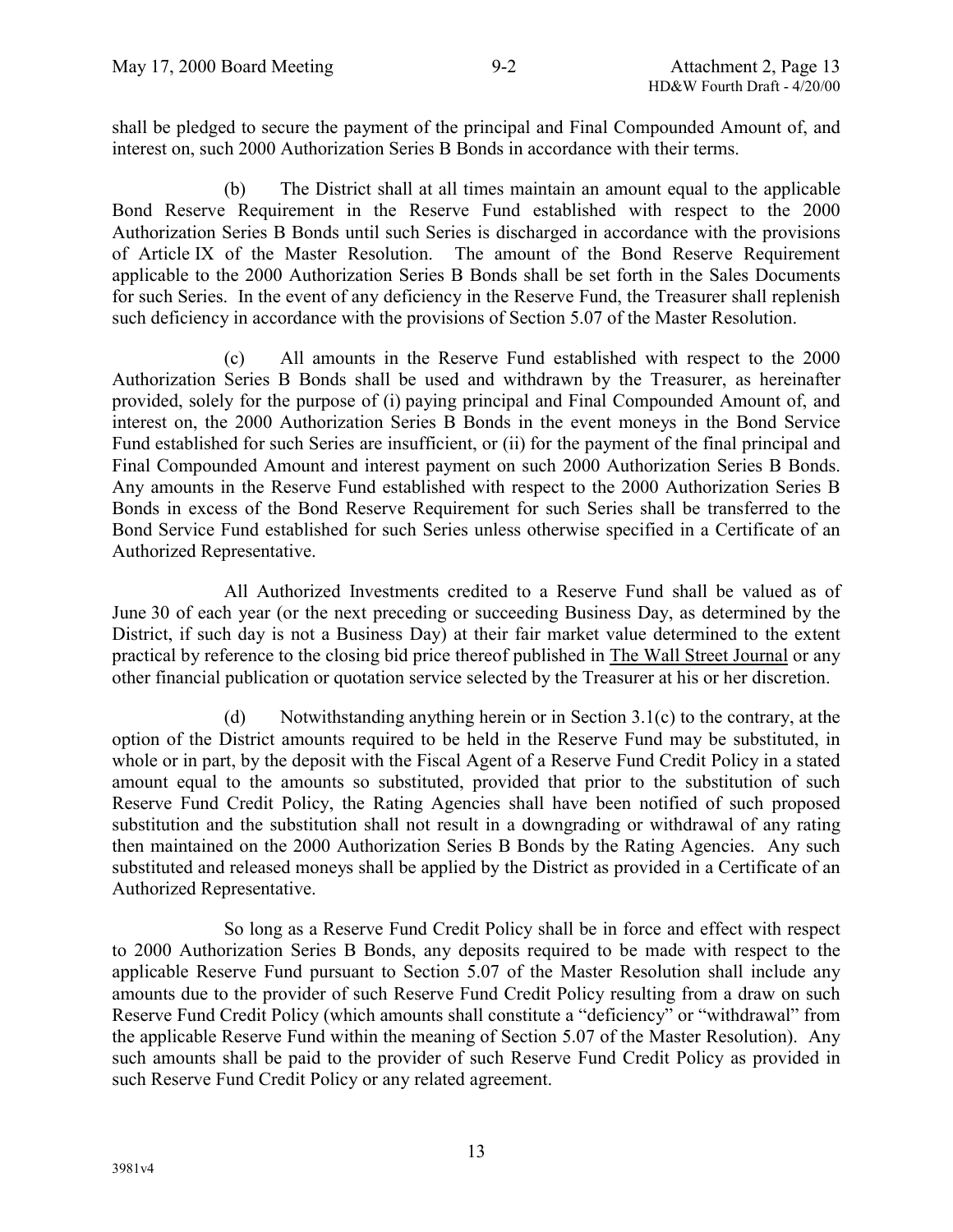**SECTION 3.5 Establishment and Application of Excess Earnings Funds.** To ensure proper compliance with the tax covenants contained in Section 3.6 hereof, the District shall establish and the Treasurer shall maintain a fund for the 2000 Authorization Series B Bonds issued hereunder, which fund shall be separate from any other fund or account established and maintained hereunder or under the Master Resolution and shall be designated as the "Water Revenue Bonds 2000 Authorization Series B Excess Earnings Fund" and shall bear such additional designation as shall be ascribed thereto by an Authorized Representative. All money at any time deposited in the Excess Earnings Fund with respect to the 2000 Authorization Series B Bonds in accordance with the provisions of the Tax and Nonarbitrage Certificate applicable to such Series shall be held by the Treasurer for the account of the District in trust for payment to the federal government of the United States of America, and neither the District nor the Owner of any bonds of such 2000 Authorization Series B Bonds shall have any rights in or claim to such money. All amounts deposited into or on deposit in any such Excess Earnings Fund shall be governed by this Twelfth Supplemental Resolution and by the applicable Tax and Nonarbitrage Certificate. The Treasurer shall invest all amounts held in any such Excess Earnings Fund in accordance with the applicable Tax and Nonarbitrage Certificate. Money shall not be transferred from the Excess Earnings Fund established for the 2000 Authorization Series B Bonds except in accordance with the Tax and Nonarbitrage Certificate with respect to such Series.

**SECTION 3.6 Tax Covenants.** In order to maintain the exclusion from gross income of the interest on the 2000 Authorization Series B Bonds for federal income tax purposes, the District covenants to comply with each applicable requirement of Section 103 and Sections 141 through 150 of the Code and the District agrees to comply with the covenants contained in, and the instructions given pursuant to, each Tax and Nonarbitrage Certificate which by this reference is incorporated herein, as a source of guidance for compliance with such provisions.

Notwithstanding any other provisions of the Master Resolution or this Twelfth Supplemental Resolution to the contrary, upon the District's failure to observe, or refusal to comply with, the foregoing covenant, no Person other than the Owners of the 2000 Authorization Series B Bonds shall be entitled to exercise any right or remedy provided to the Owners under the Master Resolution or this Twelfth Supplemental Resolution on the basis of the District's failure to observe, or refusal to comply with, such covenant.

**SECTION 3.7 Establishment and Application of Additional Funds With Respect to 2000 Authorization Series B Bonds.** In addition to the Funds established pursuant to the Master Resolution and this Twelfth Supplemental Resolution, there shall be established and maintained such additional funds and/or accounts as shall be set forth in the Trust Agreement, if any, with respect to (i) the purchase and remarketing of the Variable Rate Bonds and (ii) the payments to be made by the District under any interest rate swap agreement or agreements entered into by the District pursuant to Section 5.3 herein.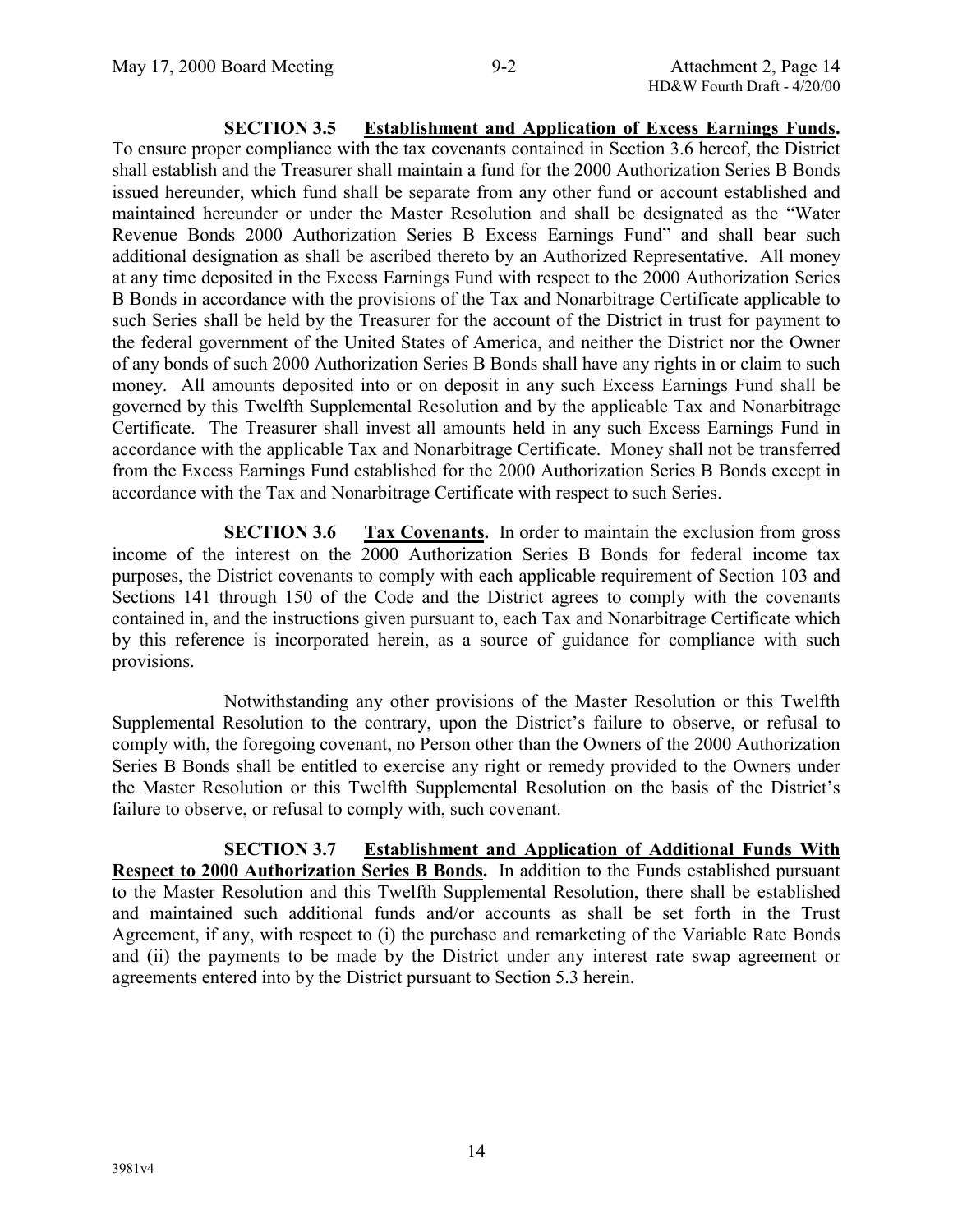#### **ARTICLE IV**

#### **FISCAL AGENT AND PAYING AGENT**

**SECTION 4.1 Fiscal Agent and Paying Agent.** The Treasurer is hereby appointed as Fiscal Agent with respect to the 2000 Authorization Series B Bonds. In addition, with respect to a Series of Variable Rate Bonds, if any, an Authorized Representative shall appoint a Paying Agent, which shall have such duties as shall be set forth in the respective Trust Agreement.

#### **ARTICLE V**

#### **APPROVAL OF SALES DOCUMENTS**

**SECTION 5.1 Ad Hoc Committee.** The Chairman of the Board, or in the event of a vacancy, the Acting Chairman of the Board, the Chairman of the Budget and Finance Committee of the Board (or in the event the Budget and Finance Committee is renamed, dissolved, or reorganized, such other committee of the Board which shall have substantially all of the duties of the Budget and Finance Committee prior to such renaming, dissolution, or reorganization), or in the event of a vacancy, the Acting Chairman of the Budget and Finance Committee of the Board (or in the event the Budget and Finance Committee is renamed, dissolved, or reorganized, such other committee of the Board which shall have substantially all of the duties of the Budget and Finance Committee prior to such renaming, dissolution, or reorganization), and the General Manager or his or her designee, or in the event of a vacancy, the Acting General Manager or his or her designee, acting jointly, are hereby constituted an ad hoc committee (the "Ad Hoc Committee").

**SECTION 5.2 Approval of Sales Documents, Trust Agreement and other** Financing Documents. The Ad Hoc Committee is authorized and directed to determine on behalf of the District the aggregate principal amount, terms and conditions of the 2000 Authorization Series B Bonds, and the terms and conditions of the sale of such 2000 Authorization Series B Bonds at either a private sale to one or more purchasers or a competitive sale. The Ad Hoc Committee is hereby empowered to establish on behalf of the District such aggregate principal amount, terms and conditions of the 2000 Authorization Series B Bonds and the terms and conditions of the sale of such 2000 Authorization Series B Bonds to the Underwriters, as the members of the Ad Hoc Committee shall agree upon in their sole discretion as being in the best interests of the District, subject only to the provisions of the Act and of this Twelfth Supplemental Resolution, and shall be so empowered solely to implement the fundamental policies established by this Twelfth Supplemental Resolution in a manner that is most advantageous to the District, and to deem the official statement relating to each the 2000 Authorization Series B Bonds as being final within the meaning of Rule 15c2-12 promulgated under the Securities Exchange Act of 1934, as amended.

Such aggregate principal amount, terms and conditions of the 2000 Authorization Series B Bonds and the terms and conditions of their sale shall be set forth in the Sales Documents relating to such 2000 Authorization Series B Bonds and, with respect to Variable Rate Bonds of a Series, if any, in the respective Trust Agreement. Such terms and conditions as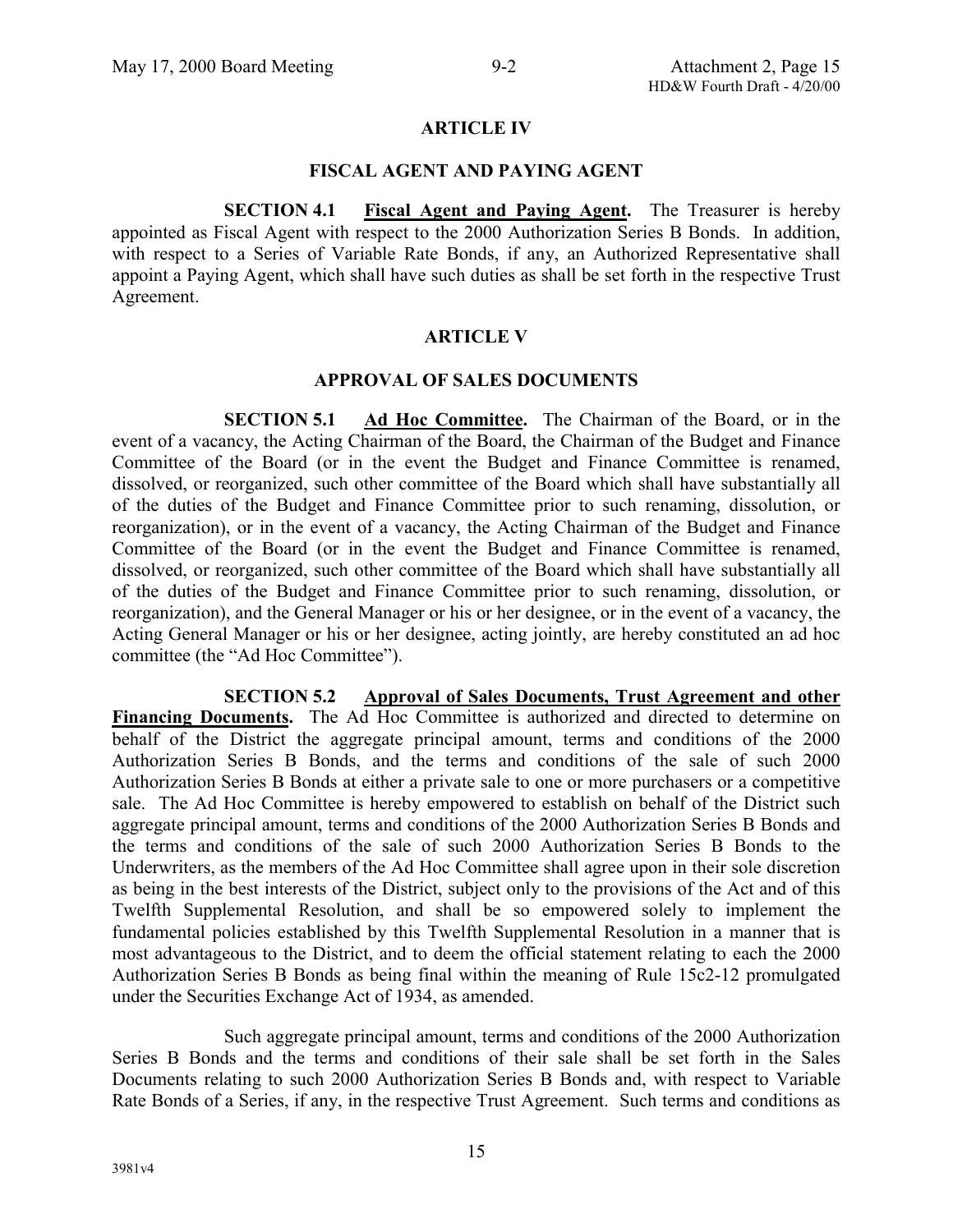so set forth, together with the other terms and conditions of the 2000 Authorization Series B Bonds set forth in this Twelfth Supplemental Resolution, shall, upon execution and delivery of the Sales Documents with respect to such Series and, if any, the Trust Agreement, by the Ad Hoc Committee, or its designee, on behalf of the District, be all the terms and conditions of the 2000 Authorization Series B Bonds, as if all such terms and conditions were fully set forth in this Twelfth Supplemental Resolution.

The provisions of the Sales Documents, and the Trust Agreement if any, pertaining to the terms of the 2000 Authorization Series B Bonds are hereby incorporated by reference into this Twelfth Supplemental Resolution with the same force and effect as if set forth herein.

The Board hereby finds and determines that the interests of the District and the public interest and necessity require that the provisions of Section 225 and of Section 226 of the Act be waived.

The 2000 Authorization Series B Bonds may be sold pursuant to the applicable Sales Documents at a discount not to exceed one percent (1%) (excluding original issue discount, if any). In addition, in no event may the true interest cost for any Fixed Rate Bonds exceed eight percent  $(8\%)$ .

The Ad Hoc Committee shall file a report concerning its actions pursuant to this Twelfth Supplemental Resolution with the Board along with a copy of the Sales Documents and any Trust Agreement, if any, for the 2000 Authorization Series B Bonds. The Executive Secretary of the District shall maintain true and correct copies of such documents in the files of the District.

In connection with the sale of the 2000 Authorization Series B Bonds which are Variable Rate Bonds, the Ad Hoc Committee is further hereby authorized to negotiate, execute and deliver on behalf of the District, one or more Remarketing Agreements providing for the remarketing of such Variable Rate Bonds, one or more Liquidity Facilities providing liquidity support for the Variable Rate Bonds, and one or more Credit Facilities providing additional security for the Variable Rate Bonds, upon such terms and conditions as the Ad Hoc Committee shall determine to be in the best interest of the District. All terms relating to such Variable Rate Bonds, incorporating the determinations of the Ad Hoc Committee relating to such Bonds, shall be memorialized in the related Trust Agreement authorized to be executed and delivered by the District.

**SECTION 5.3 Interest Rate Swap Agreements.** The Ad Hoc Committee is hereby authorized to negotiate and execute on behalf of the District an interest rate swap agreement or agreements or similar contracts, if any, including without limitation, interest rate floors or caps, options, puts or calls to hedge payment, rate, spread or similar exposure with respect to the 2000 Authorization Series B Bonds upon such terms and conditions as the Ad Hoc Committee shall determine to be in the best interests of the District.

**SECTION 5.4 Further Action.** The Chairman of the Board, the General Manager and Director of Finance of the District shall be and each of them is hereby authorized,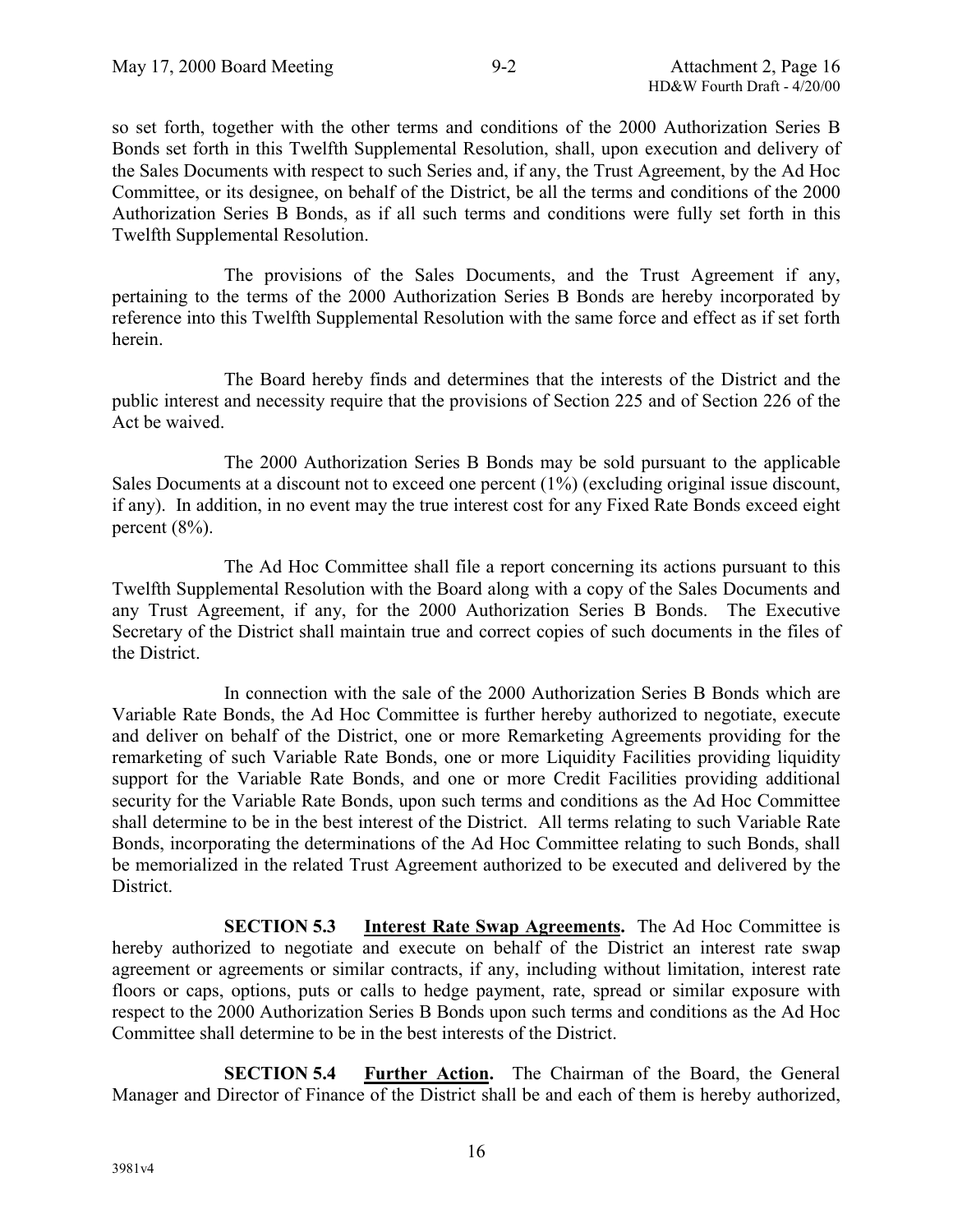empowered and directed to execute such other documents in addition to those enumerated herein and to take such other actions as they deem necessary or advisable in order to carry out and perform the purposes of this Twelfth Supplemental Resolution. Without limitation of the foregoing, the General Counsel of the District is hereby authorized, empowered and directed, without the necessity of any further Board action or approval, to amend and supplement Section 5200 of Division V of Chapter 2 of The Metropolitan Water District Administrative Code to provide for the establishment of the funds created hereunder and under any Supplemental Resolution previously adopted by the Board with respect to the issuance of its Bonds.

# **ARTICLE VI**

# **UNDERTAKINGS**

**SECTION 6.1 Municipal Securities Disclosure**. The District hereby agrees to provide or cause to be provided certain annual financial information and notices of certain material events with respect to the 2000 Authorization Series B Bonds if required under Rule 15c2-12(b)(5) of the Securities Exchange Act of 1934, as amended, on the delivery date of the 2000 Authorization Series B Bonds.

**SECTION 6.2 Default**. A default under this Article VI shall not be deemed an Event of Default under the Master Resolution. The sole remedy under this Article VI in the event of any failure of the District to comply with this Article VI shall be an action to compel performance, and no person or entity shall be entitled to recover monetary damages hereunder under any circumstances.

**SECTION 6.3 Amendment**. This Article VI may be amended, supplemented, modified or deleted, from time to time and at any time, as the District may determine without the consent of any Owner of the 2000 Authorization Series B Bonds.

# **ARTICLE VII**

# **MISCELLANEOUS**

# **SECTION 7.1 2000 Authorization Series B Bonds Subject to the Master**

**Resolution.** Except as expressly provided in this Twelfth Supplemental Resolution, every term and condition contained in the Master Resolution shall apply to this Twelfth Supplemental Resolution and to the 2000 Authorization Series B Bonds with the same force and effect as if it were herein set forth at length, with such omissions, variations and modifications thereof as may be appropriate to make the same conform to this Twelfth Supplemental Resolution. The Master Resolution, as amended and supplemented by this Twelfth Supplemental Resolution, is in all respects ratified and approved.

**SECTION 7.2 Severability of Invalid Provisions.** If any one or more of the provisions contained in this Twelfth Supplemental Resolution or in the 2000 Authorization Series B Bonds shall for any reason be held to be invalid, illegal or unenforceable in any respect, then such provision or provisions shall be deemed severable from the remaining provisions contained in this Twelfth Supplemental Resolution and such invalidity, illegality or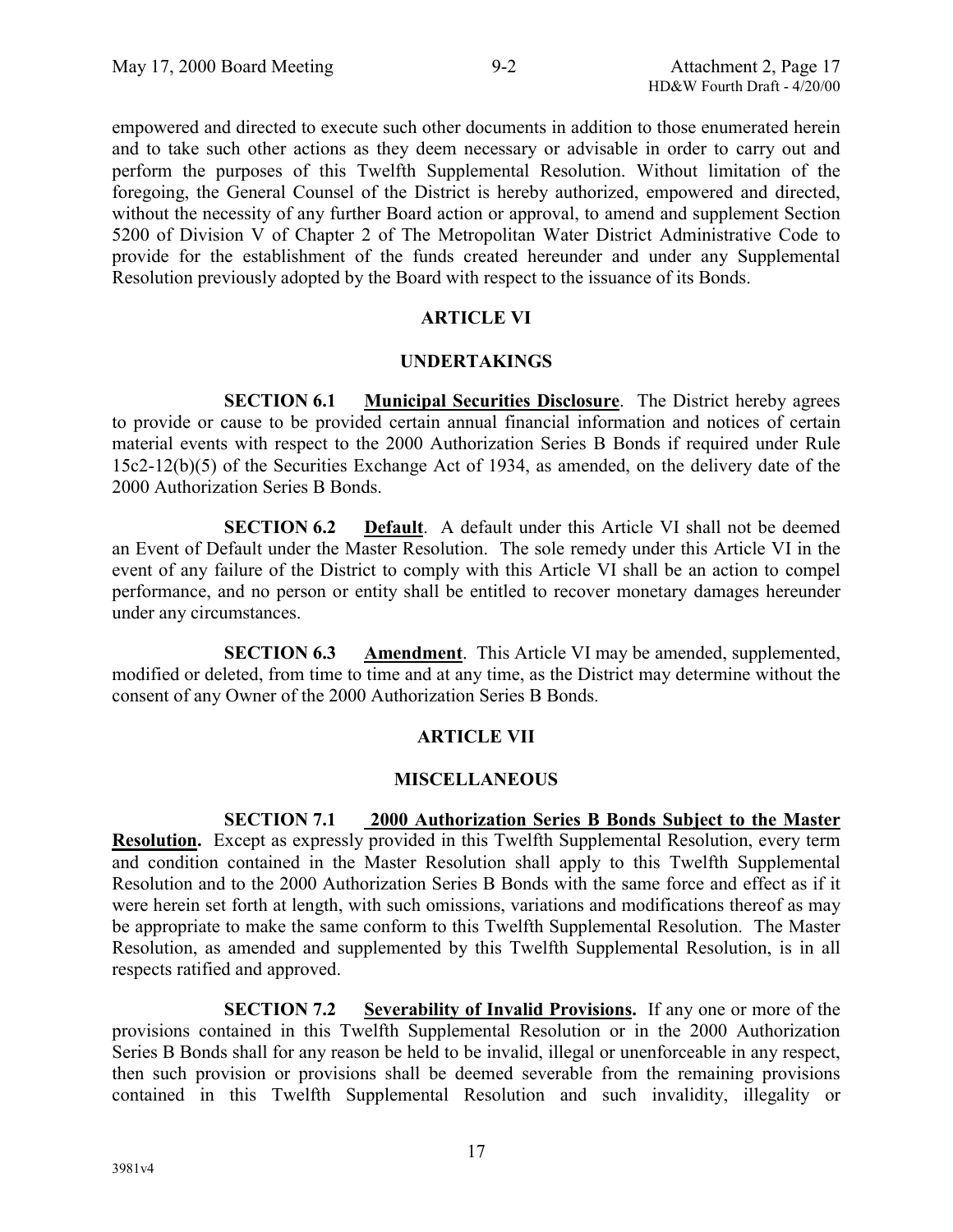unenforceability shall not affect any other provision of this Twelfth Supplemental Resolution, and this Twelfth Supplemental Resolution shall be construed as if such invalid or illegal or unenforceable provision had never been contained herein. The District hereby declares that it would have adopted this Twelfth Supplemental Resolution and each and every other Section, paragraph, sentence, clause or phrase hereof and authorized the issuance of the 2000 Authorization Series B Bonds pursuant thereto irrespective of the fact that any one or more Sections, paragraphs, sentences, clauses or phrases of this Twelfth Supplemental Resolution may be held illegal, invalid or unenforceable.

**SECTION 7.3 Article and Section Headings and References; Interpretation.** The headings or titles of the several Articles and Sections hereof shall be solely for convenience of reference and shall not affect the meaning, construction or effect of this Twelfth Supplemental Resolution.

All references herein to "Article," "Sections" and other subdivisions are to the corresponding Articles, Sections or subdivisions of this Twelfth Supplemental Resolution; the words "herein," "hereof," "hereby," "hereunder" and other words of similar import refer to this Twelfth Supplemental Resolution as a whole and not to any particular Article, Section or subdivision hereof; and words of the masculine gender shall mean and include words of the feminine and neuter genders.

**SECTION 7.4 Governing Law.** This Twelfth Supplemental Resolution shall be construed and governed in accordance with the laws of the State of California.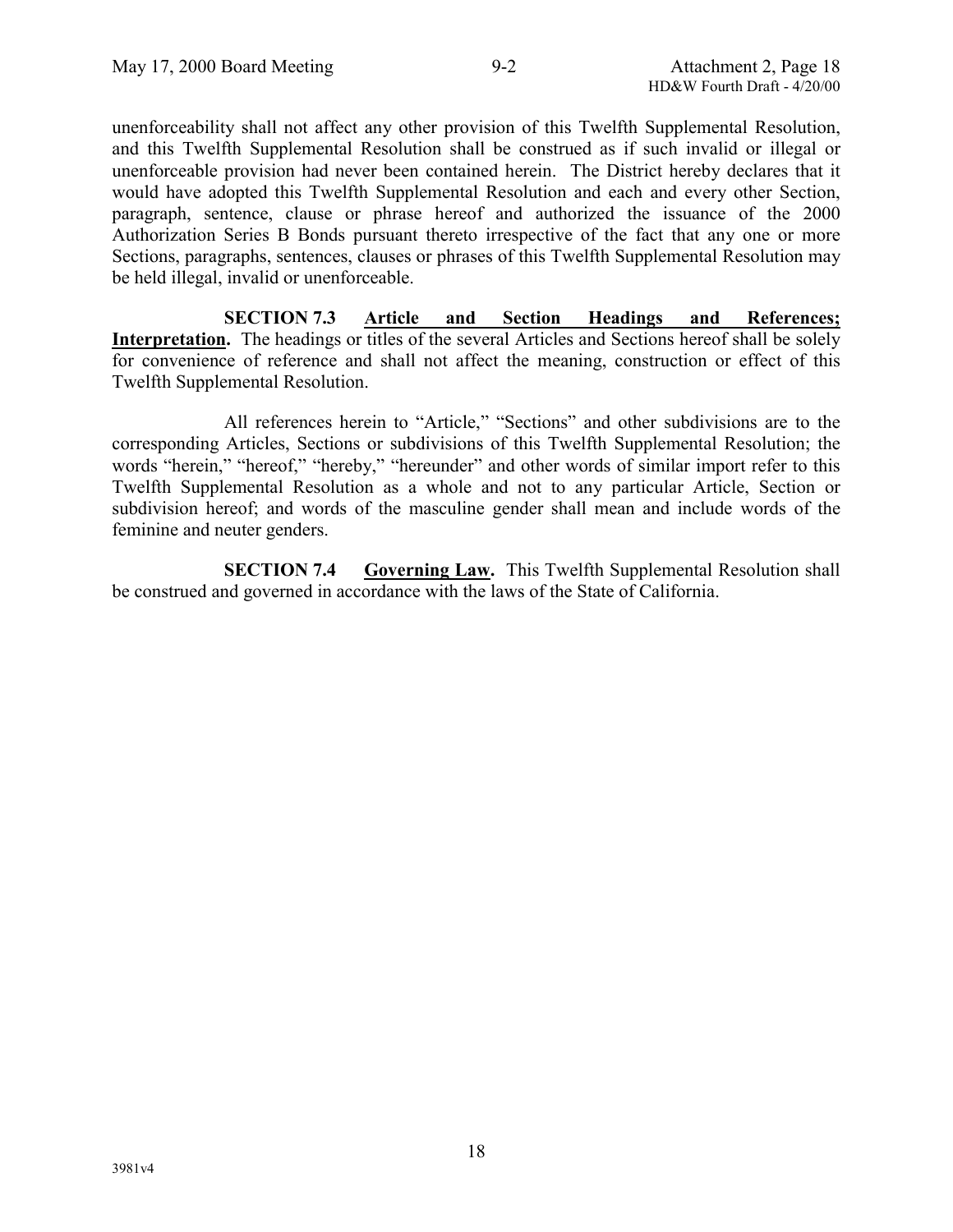**I HEREBY CERTIFY** that the foregoing is a full, true and correct copy of a Resolution adopted by a two-thirds (2/3) vote of the total vote of the Board of Directors of The Metropolitan Water District of Southern California at its regular meeting held on May 17, 2000.

> Executive Secretary The Metropolitan Water District of Southern California

 $\mathcal{L}_\text{max}$  , where  $\mathcal{L}_\text{max}$  and  $\mathcal{L}_\text{max}$  and  $\mathcal{L}_\text{max}$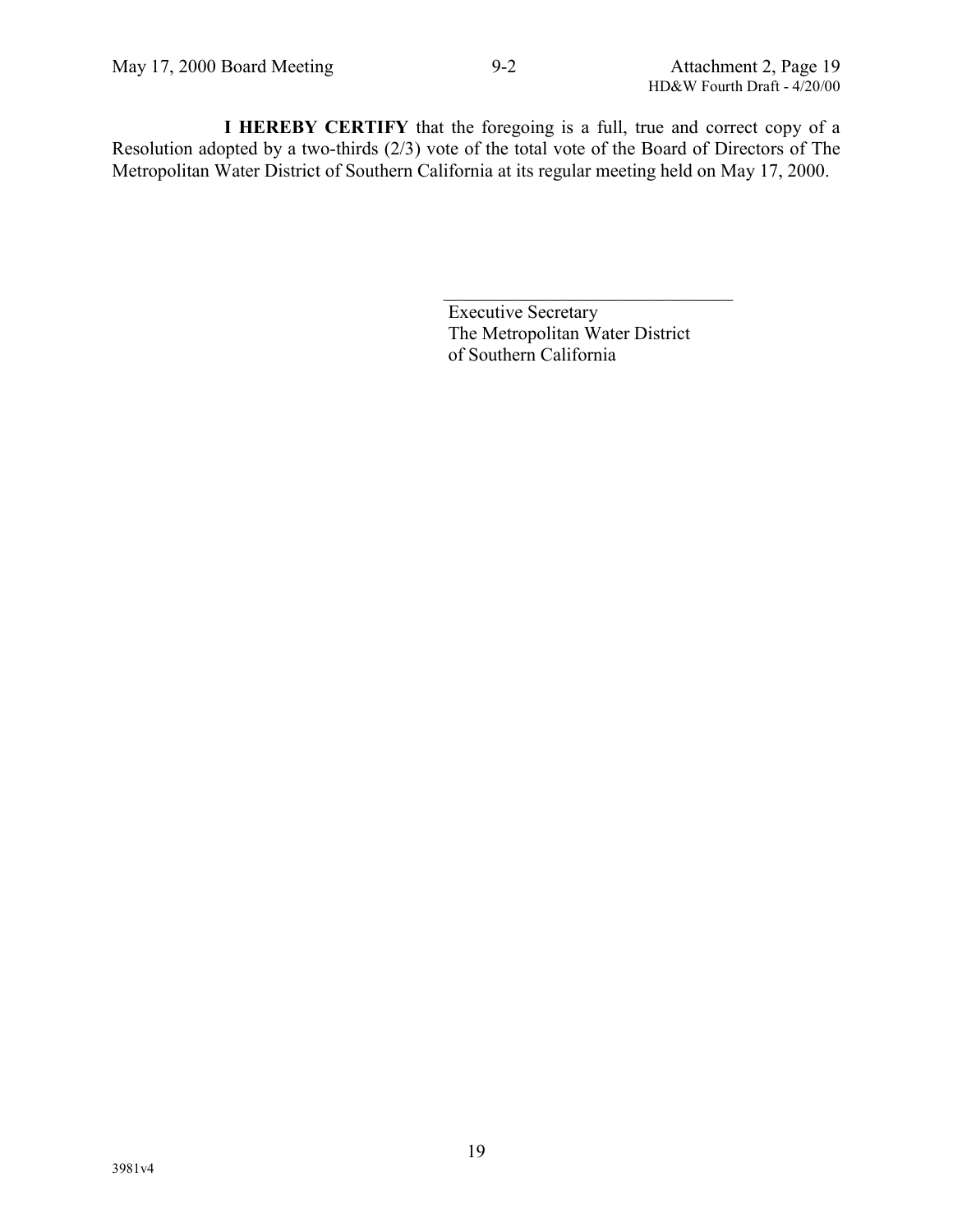#### **EXHIBIT A-1**

#### **FORM OF 2000 AUTHORIZATION SERIES B CURRENT INTEREST BOND (FIXED RATE BOND)**

#### **UNITED STATES OF AMERICA**

**No.**  $\frac{\ }{s}$ 

### **THE METROPOLITAN WATER DISTRICT OF SOUTHERN CALIFORNIA WATER REVENUE BOND, 2000 AUTHORIZATION SERIES B**

UNLESS THIS BOND IS PRESENTED BY AN AUTHORIZED REPRESENTATIVE OF THE SECURITIES DEPOSITORY (AS DEFINED IN THE MASTER RESOLUTION) TO THE FISCAL AGENT FOR REGISTRATION OF TRANSFER, EXCHANGE, OR PAYMENT, AND ANY BOND ISSUED IS REGISTERED IN THE NAME OF CEDE & CO. OR IN SUCH OTHER NAME AS IS REQUESTED BY AN AUTHORIZED REPRESENTATIVE OF THE SECURITIES DEPOSITORY (AND ANY PAYMENT IS MADE TO CEDE & CO. OR TO SUCH OTHER ENTITY AS IS REQUESTED BY AN AUTHORIZED REPRESENTATIVE OF THE SECURITIES DEPOSITORY), ANY TRANSFER, PLEDGE, OR OTHER USE HEREOF FOR VALUE OR OTHERWISE BY OR TO ANY PERSON IS WRONGFUL INASMUCH AS THE REGISTERED OWNER HEREOF, CEDE & CO., HAS AN INTEREST HEREIN.

INTEREST RATE MATURITY DATE ORIGINAL ISSUE DATE CUSIP#

 $^{0}/_{0}$ 

REGISTERED OWNER: \*\*\*\*\*\*\*\*\*\*\*\*CEDE & CO.\*\*\*\*\*\*\*\*\*\*\*\*\*\*\*\*\*\*\*\*

PRINCIPAL AMOUNT:

THE METROPOLITAN WATER DISTRICT OF SOUTHERN CALIFORNIA, FOR VALUE RECEIVED, hereby promises to pay, solely from Net Operating Revenues, as hereinafter provided, to the registered owner named above, or registered assigns, on the maturity date set forth above, unless redeemed prior thereto as hereinafter provided, the principal amount set forth above, and to pay interest (calculated on the basis of a 360-day year consisting of twelve 30-day months) on such principal amount from the interest payment date before the date of authentication hereof (unless this Bond is authenticated during the period after a record date but on or before the next interest payment date, in which event this Bond shall bear interest from that interest payment date, or unless this Bond is authenticated prior to the first record date, in which event this Bond shall bear interest from 1, 2000, or unless at the time of authentication interest is in default, in which event it shall bear interest from the interest payment date to which interest has been paid or provided for), semi-annually on January 1 and July 1 of each year, commencing 1, 2000 at the interest rate set forth above, until the principal amount hereof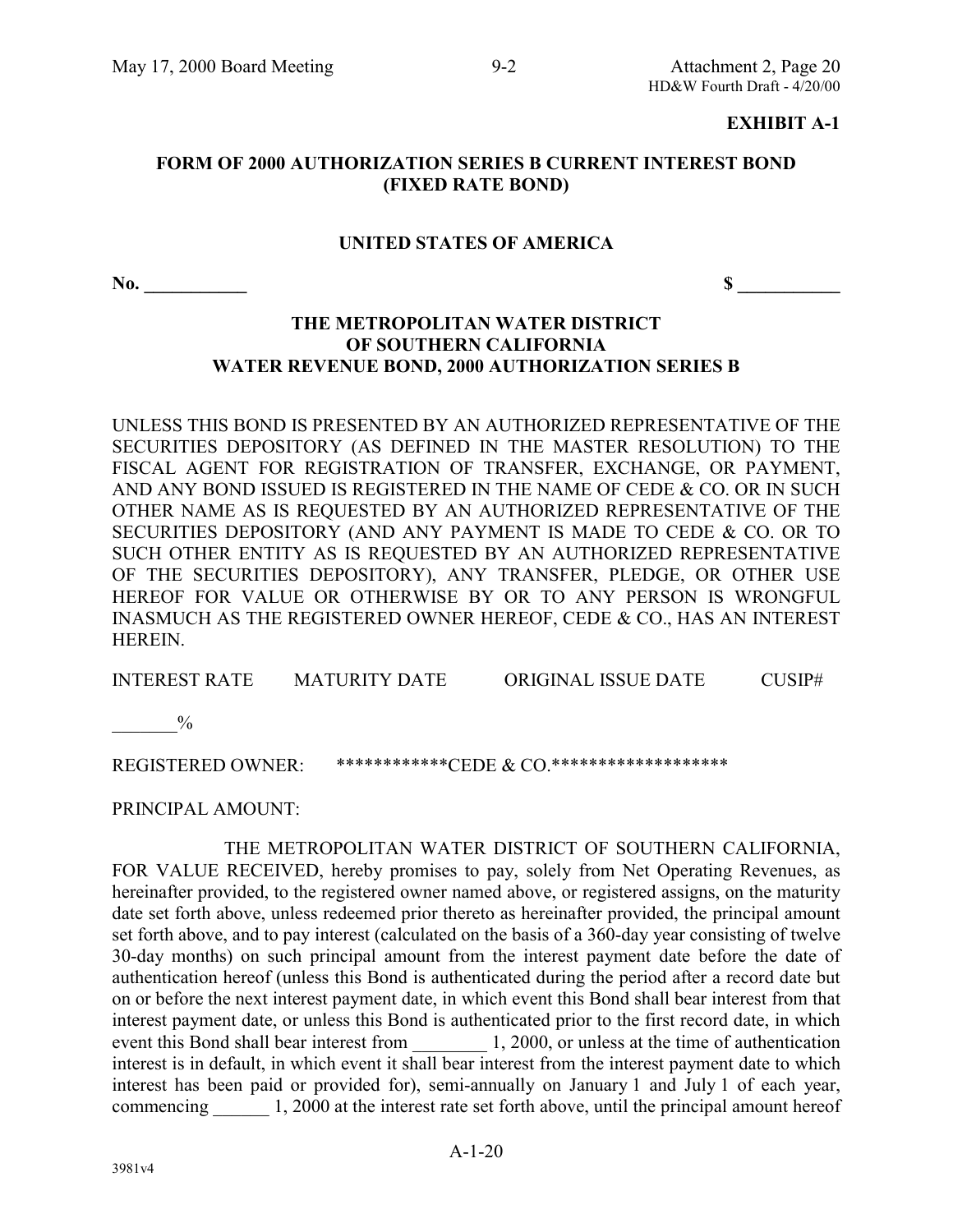is paid or made available for payment. For so long as the Treasurer of the District is the Fiscal Agent (the "Fiscal Agent"), the principal of this Bond is payable to the registered holder hereof in lawful money of the United States of America upon presentation and surrender of this Bond at the corporate office of the Treasurer of the District. Interest on this Bond shall be paid by check or draft of the Fiscal Agent mailed by first class mail to the registered holder hereof as of the close of business on the 15th day of the month immediately preceding an interest payment date (a "record date") at such registered holder's address as it appears on the registration books maintained by the Fiscal Agent, except that a registered holder of \$1,000,000 or more in principal amount of the Bonds may be paid interest by wire transfer to an account in the United States if such registered owner makes a written request of the Fiscal Agent at least 30 days preceding any interest payment date specifying the wire transfer instructions for such registered owner. Such notice may provide that it will remain in effect for later interest payments until changed or revoked by another written notice.

This Bond is one of a duly authorized issue of "The Metropolitan Water District of Southern California Water Revenue Bonds, 2000 Authorization Series B (the "Bonds"), issued in the aggregate principal amount of \$\_\_\_\_\_\_\_\_\_\_ pursuant to the Metropolitan Water District Act, California Statutes 1969, Chapter 209, as amended and supplemented (the "Act"), Resolution 8329 of the District adopted on July 9, 1991 (as heretofore amended and supplemented, the "Master Resolution") and Resolution \_\_\_\_\_ of the District adopted on May 17, 2000 (the "Twelfth Supplemental Resolution"; the Master Resolution as supplemented by the Twelfth Supplemental Resolution is referred to herein as the "Resolution"). Reference is hereby made to the Master Resolution, the Twelfth Supplemental Resolution and to the Act for a description of the terms on which the Bonds are issued and to be issued, the provisions with regard to the nature and extent of the Net Operating Revenues (as defined in the Master Resolution), and all of the terms of the Resolution and the Act are hereby incorporated herein and constitute a contract between the District and the registered owner from time to time of this Bond, and by acceptance hereof the registered holder of this Bond assents to said terms and conditions. The Resolution is adopted under, and this Bond is issued under, and all are to be construed in accordance with, the laws of the State of California.

This Bond is a special limited obligation of the District payable from and secured by a pledge of and a lien and charge upon the Net Operating Revenues on a parity with all Bonds and all other debt issued or incurred and payable from Net Operating Revenues on a parity with the Bonds. The principal of, premium (if any) and interest on this Bond is not a debt of the District, nor a legal or equitable pledge, charge, lien or encumbrance upon any of its property or upon any of its income, receipts or revenues, except the Net Operating Revenues. The general fund of the District is not liable for the payment of the Bonds or their interest, nor is the credit or the taxing power of the District or the forfeiture of any of its property for the payment of the Bonds or any interest hereon. The Bonds are payable as to both principal and interest exclusively from the Net Operating Revenues and other funds pledged under the Master Resolution and the Twelfth Supplemental Resolution.

The Bonds are payable as to both principal and interest exclusively from the Net Operating Revenues and other funds pledged under the Master Resolution and the Twelfth Supplemental Resolution.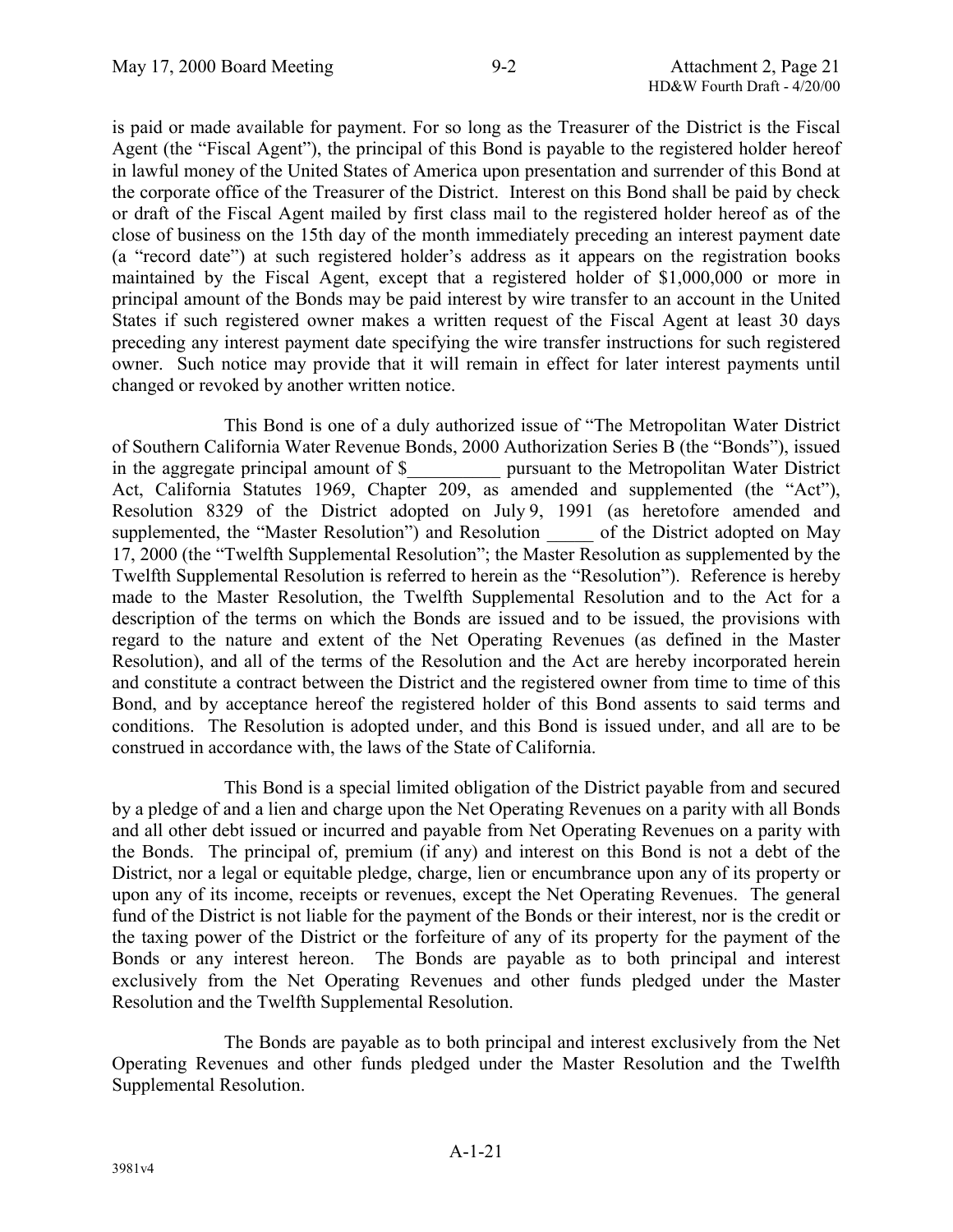This Bond is one of the Current Interest Bonds described in the Resolution.

[Redemption provisions to be inserted]

This Bond may be transferred without charge upon the registration books required to be kept by the Fiscal Agent, by the person in whose name it is registered, in person or by his duly authorized attorney, upon surrender of this Bond for cancellation, accompanied by delivery of a written instrument of transfer, duly executed in a form approved by the Fiscal Agent. Whenever any Bond is surrendered for transfer, the District shall execute and the Fiscal Agent shall authenticate and deliver a new Bond or Bonds, of the same tenor and maturity and for a like aggregate principal amount. This Bond may be exchanged without charge at the office of the Fiscal Agent in Los Angeles, California for Bonds of authorized denominations having the same aggregate principal amount, tenor and maturity. The Fiscal Agent need not transfer registration or exchange any Bond later than 15 days prior to the date of selection of Bonds for redemption or any portion thereof for redemption. The Fiscal Agent may require the holder of any Bond requesting transfer of registration or exchange to pay any tax or other governmental charge required to be paid with respect to such transfer of registration or exchange.

The rights and obligations of the District, the Fiscal Agent and of the owners of the Bonds may be modified or amended from time to time in the manner, to the extent and upon the terms provided in the Resolution, provided that no such modification or amendment shall extend the fixed maturity of this Bond, or reduce the amount of principal hereof, or extend the time of payment, or reduce the rate of interest hereon, or extend the time of payment of interest hereon, without the consent of the owner hereof, or (b) reduce the percent of Bonds the consent of the holders of which is required to effect any such modification or amendment, or permit the creation of any lien on the Net Operating Revenues and other assets pledged under the Resolution prior to or on a parity with the lien created by the Resolution, or deprive the holders of the Bonds of the lien created by the Resolution on such Net Operating Revenues and other assets, without the consent of the holders of all of the Bonds then outstanding.

This Bond shall not be entitled to any benefit under the Resolution, or become valid or obligatory for any purpose, until the certificate of authentication and registration hereon endorsed shall have been executed and dated by the Fiscal Agent.

It is hereby certified and recited that any and all acts, conditions and things required to exist, to have happened and to have been performed precedent to and in the issuance of this Bond to exist, have happened, and have been performed in due time, form and manner as required by the Constitution and laws of the State of California and that this Bond, together with all other indebtedness of the District, does not exceed any limit prescribed by the Constitution and laws of the State of California and the Act and is not in excess of the amount of Bonds permitted to be issued under the Resolution.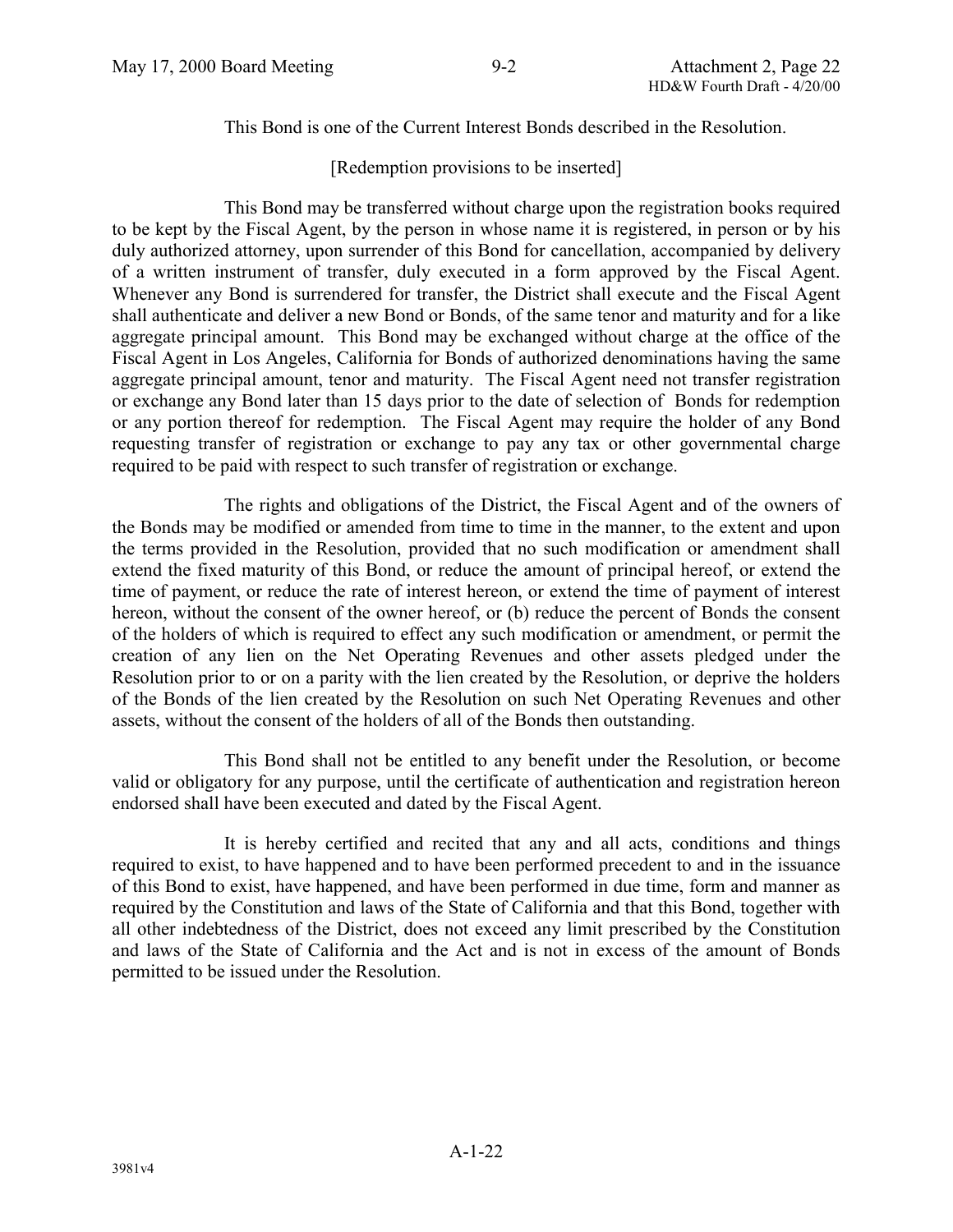IN WITNESS WHEREOF, the District has caused this Bond to be signed by the Chairman of the Board of Directors and the Secretary of the Board of Directors of the District by their facsimile signatures, signed by the Controller of the District by his manual signature, and sealed with the facsimile corporate seal of said District as of the Original Issue Date specified above.

> Chairman of the Board of Directors, The Metropolitan Water District of Southern California

 $\mathcal{L}_\text{max}$  , where  $\mathcal{L}_\text{max}$  and  $\mathcal{L}_\text{max}$  and  $\mathcal{L}_\text{max}$ 

# COUNTERSIGNED \_\_\_\_\_\_\_\_\_\_\_\_\_\_\_\_\_\_\_\_\_\_\_\_\_\_\_\_\_\_\_\_\_\_\_

Secretary of the Board of Directors, The Metropolitan Water District of Southern California

Controller of The Metropolitan Water District of Southern California

 $\mathcal{L}_\text{max}$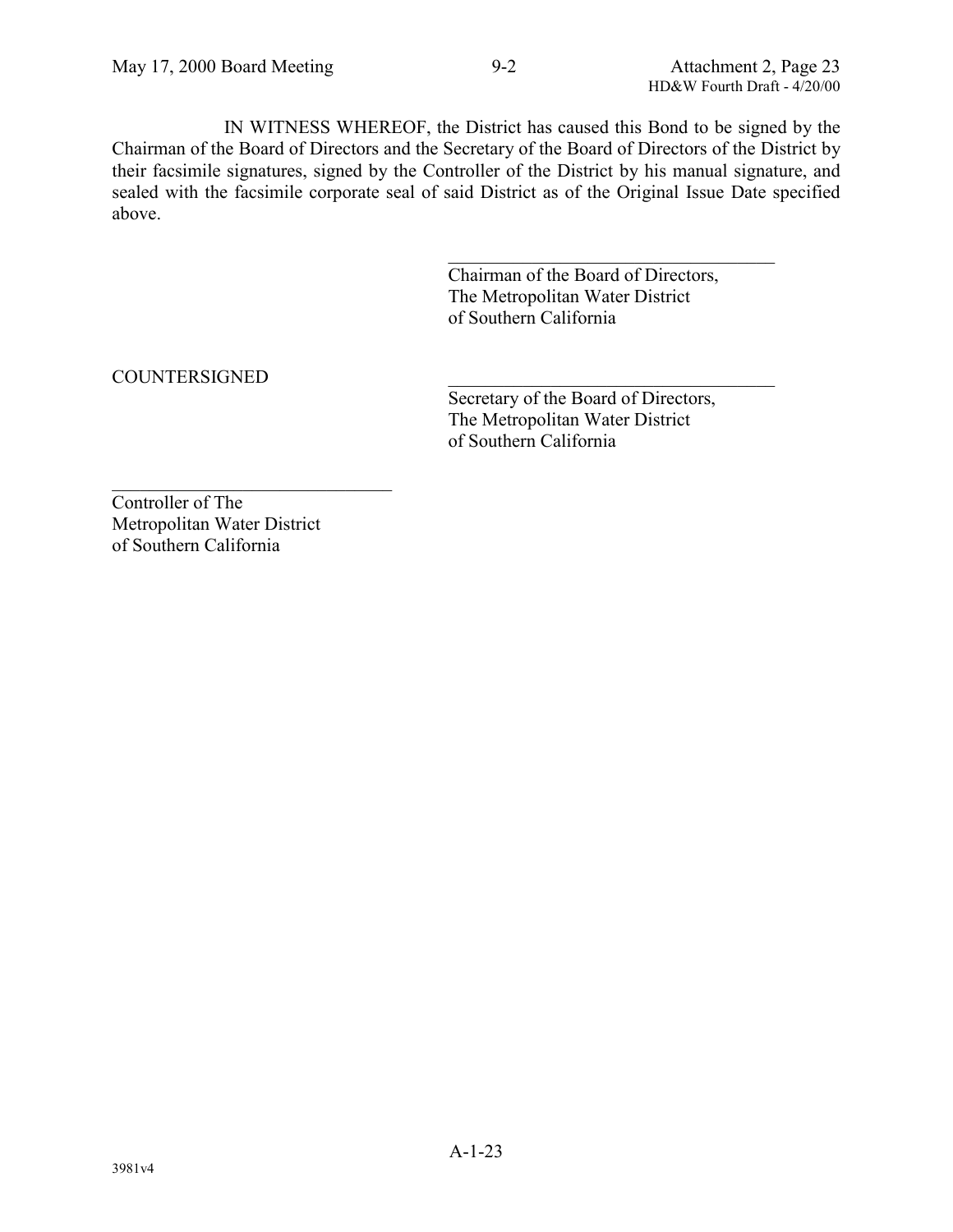#### **FISCAL AGENT'S CERTIFICATE OF AUTHENTICATION AND REGISTRATION**

This Bond is one of The Metropolitan Water District of Southern California Water Revenue Bonds, 2000 Authorization Series B delivered pursuant to the within mentioned Master Resolution and Twelfth Supplemental Resolution.

> Treasurer of The Metropolitan Water District of Southern California, as Fiscal Agent

 $By \_\_$ 

Authorized Signature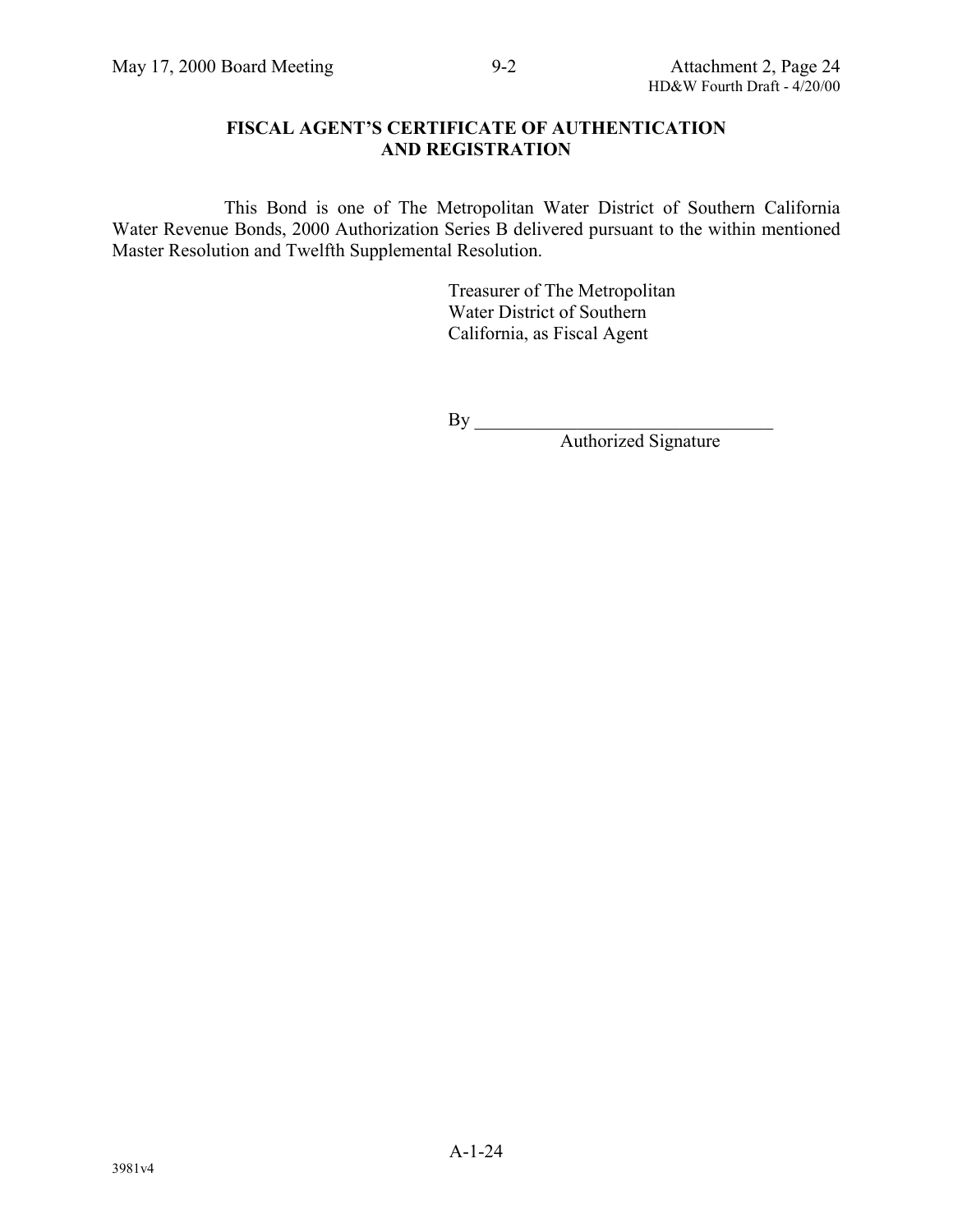#### **ASSIGNMENT**

The following abbreviations, when used in the inscription on the face of the within-mentioned Bond and in the assignment below, shall be construed as though they were written out in full according to applicable laws or regulations.

TEN COM<sup>-</sup> as tenants in common

TEN ENT: as tenants by the entireties

JT TN: as joint tenants with right of survivorship and not as tenants in common

UNIF GIFT MIN ACT Custodian (Cust) (Minor)

Additional abbreviations may also be used though not in the above list.

FOR VALUE RECEIVED, the undersigned do(es) hereby sell, assign and transfer

 $u$ nto  $\overline{\phantom{a}}$  $\Delta$  the state of the state of the state of the state of the state of the state of the state of the state of the state of the state of the state of the state of the state of the state of the state of the state of the stat within-mentioned registered Bond and hereby irrevocably constitute(s) and appoint(s) attorney, to

transfer the same on the books of the Fiscal Agent with full power of substitution in the premises.

Dated:

Note: The signature(s) to this Assignment must correspond with the name(s) as written on the face of the within Bond in every particular, without alteration or enlargement or any change whatsoever.

 $\mathcal{L}_\text{max}$  , and the set of the set of the set of the set of the set of the set of the set of the set of the set of the set of the set of the set of the set of the set of the set of the set of the set of the set of the

SIGNATURE GUARANTEED:

NOTICE: Signature(s) must be guaranteed by a member firm of the New York Stock Exchange or a commercial bank or trust company.

 $\mathcal{L}_\text{max}$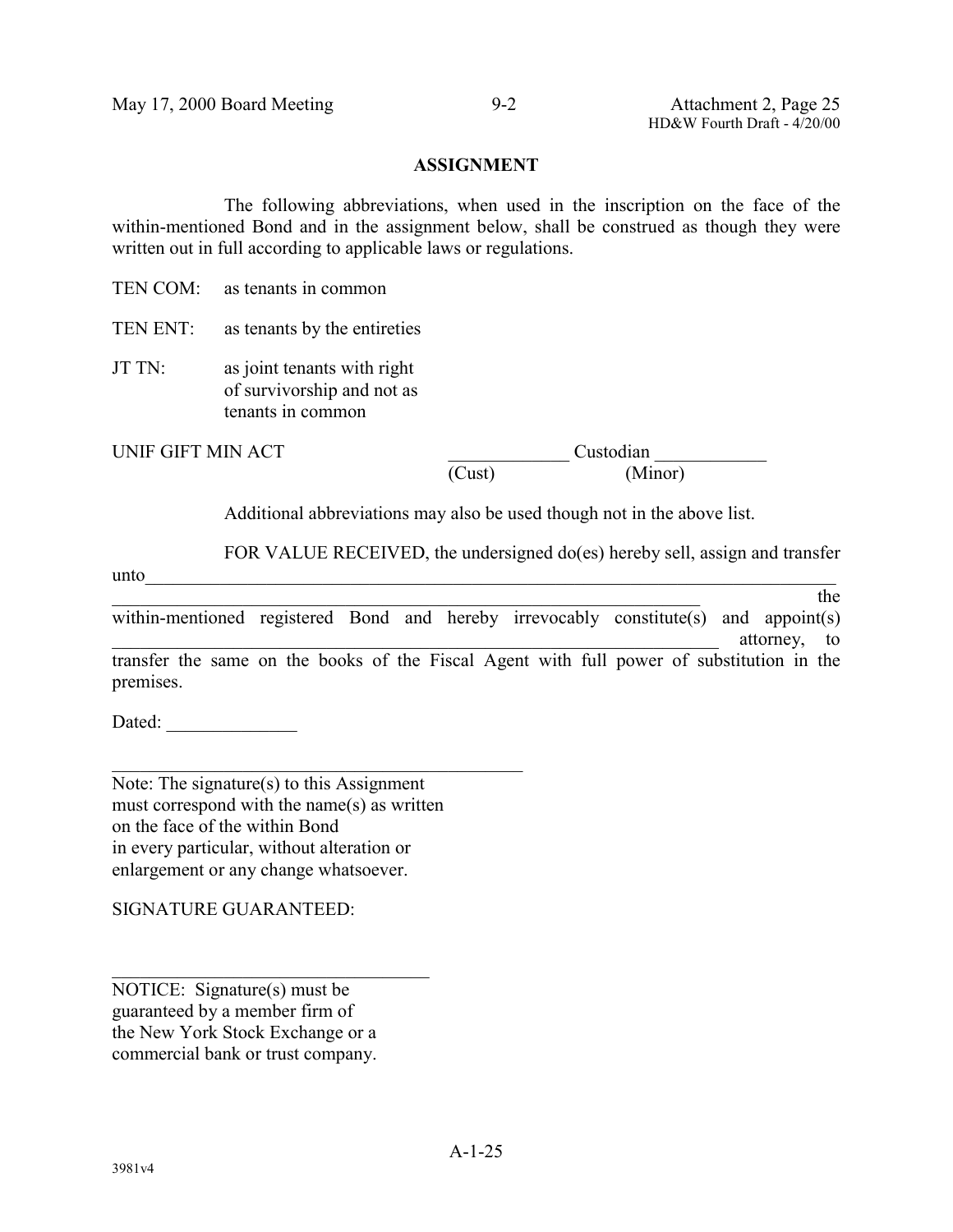#### **EXHIBIT A-2**

#### **FORM OF 2000 AUTHORIZATION SERIES B CAPITAL APPRECIATION BOND**

#### **UNITED STATES OF AMERICA**

**No. \_\_\_\_\_\_\_\_\_\_\_ \$ \_\_\_\_\_\_\_\_\_\_\_**

#### **THE METROPOLITAN WATER DISTRICT OF SOUTHERN CALIFORNIA WATER REVENUE BOND, 2000 AUTHORIZATION SERIES B**

UNLESS THIS BOND IS PRESENTED BY AN AUTHORIZED REPRESENTATIVE OF THE SECURITIES DEPOSITORY (AS DEFINED IN THE MASTER RESOLUTION) TO THE FISCAL AGENT FOR REGISTRATION OF TRANSFER, EXCHANGE, OR PAYMENT, AND ANY BOND ISSUED IS REGISTERED IN THE NAME OF CEDE & CO. OR IN SUCH OTHER NAME AS IS REQUESTED BY AN AUTHORIZED REPRESENTATIVE OF THE SECURITIES DEPOSITORY (AND ANY PAYMENT IS MADE TO CEDE & CO. OR TO SUCH OTHER ENTITY AS IS REQUESTED BY AN AUTHORIZED REPRESENTATIVE OF THE SECURITIES DEPOSITORY), ANY TRANSFER, PLEDGE, OR OTHER USE HEREOF FOR VALUE OR OTHERWISE BY OR TO ANY PERSON IS WRONGFUL INASMUCH AS THE REGISTERED OWNER HEREOF, CEDE & CO., HAS AN INTEREST **HEREIN** 

YIELD TO MATURITY: MATURITY DATE:

ORIGINAL ISSUE DATE: CUSIP #:

REGISTERED OWNER: \*\*\*\*\*\*\*\*\*\*\*\*\*\*\*\*\*\*CEDE & CO.\*\*\*\*\*\*\*\*\*\*\*\*\*\*\*\*\*

INITIAL AMOUNT:

FINAL COMPOUNDED AMOUNT:

THE METROPOLITAN WATER DISTRICT OF SOUTHERN CALIFORNIA, FOR VALUE RECEIVED, hereby promises to pay, solely from Net Operating Revenues, as hereinafter provided, to the registered owner named above, or registered assigns, on the maturity date set forth above, unless redeemed prior thereto as hereinafter provided, the Final Compounded Amount set forth above. Interest with respect to the Initial Amount hereof will accrete at the Yield to Maturity per annum shown above from the Original Issue Date above, shall be compounded on \_\_\_\_\_\_\_\_\_\_\_ 1, 2000 and semiannually thereafter on January 1 and July 1 of each year until the maturity date specified above, but shall be payable only at maturity or the earlier redemption hereof as part of the Accreted Value hereof. The Accreted Value hereof as of any date of calculation shall equal to the sum of the Initial Amount hereof and the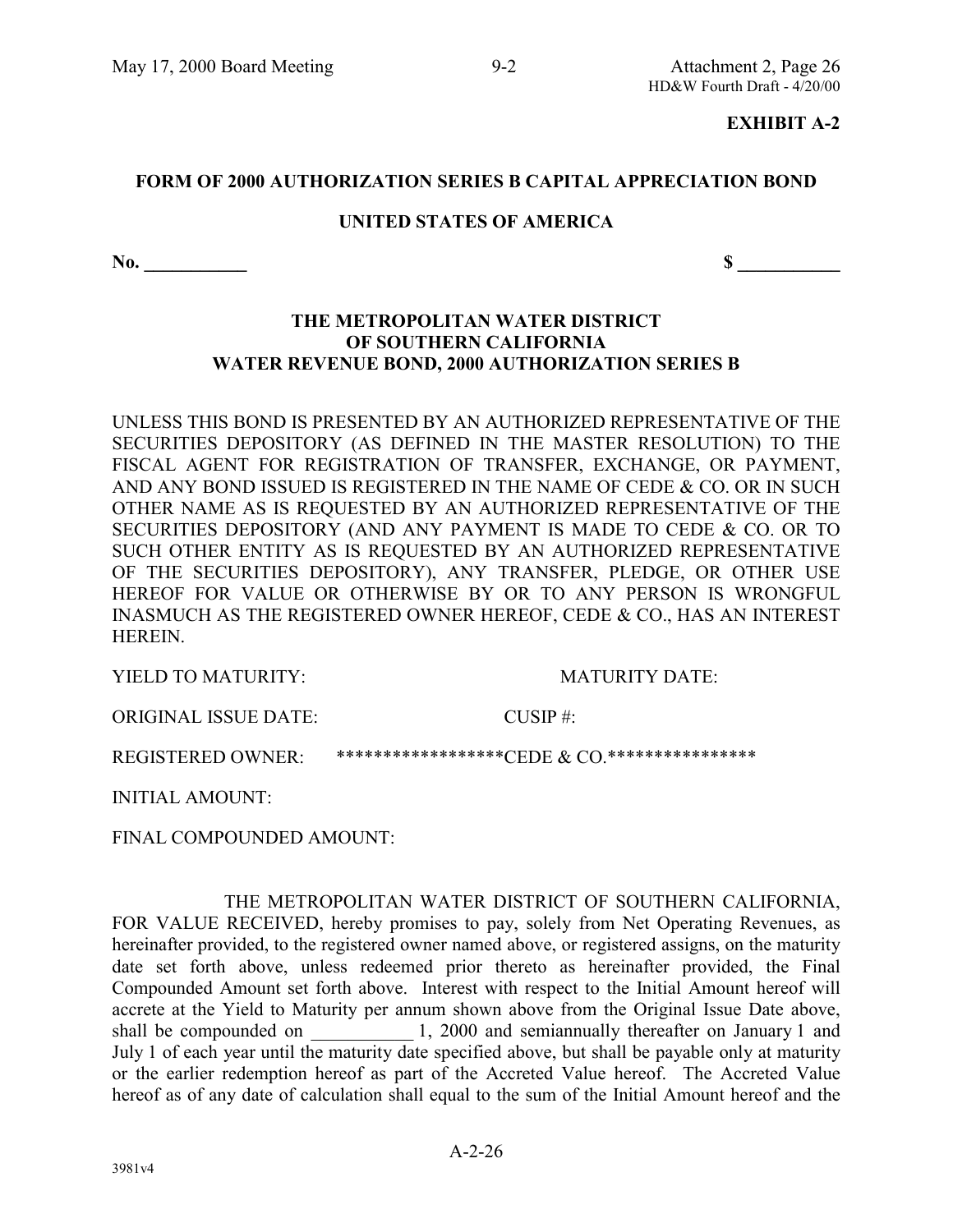interest accreted and compounded semiannually hereon at the Yield to maturity set forth above, all as determined in accordance with the provisions of the Twelfth Supplemental Resolution (as hereinafter defined). The Final Compounded Amount of this Bond is payable to the registered holder hereof in lawful money of the United States of America upon presentation and surrender of this Bond at the corporate office of the Treasurer of the District, as fiscal agent (the "Fiscal Agent").

This Bond is one of a duly authorized issue of "The Metropolitan Water District of Southern California Water Revenue Bonds, 2000 Authorization Series B" (the "Bonds") issued in the aggregate principal amount of \$ pursuant to the Metropolitan Water District Act, California Statutes 1969, chapter 209, as amended and supplemented (the "Act"), Resolution 8329 of the District adopted on July 9, 1991 (as heretofore amended and supplemented, the "Master Resolution") and Resolution \_\_\_\_\_ of the District adopted on May 17, 2000 (the "Twelfth Supplemental Resolution"; the Master Resolution as supplemented by the Twelfth Supplemental Resolution is referred to herein as the "Resolution"). Reference is hereby made to the Master Resolution, the Twelfth Supplemental Resolution and to the Act for a description of the terms on which the Bonds are issued and to be issued, the provisions with regard to the nature and extent of the Net Operating Revenues (as defined in the Master Resolution), and all of the terms of the Resolution and the Act are hereby incorporated herein and constitute a contract between the District and the registered owner from time to time of this Bond, and by acceptance hereof the registered holder of this Bond assents to said terms and conditions. The Resolution is adopted under, and this Bond is issued under, and all are to be construed in accordance with, the laws of the State of California.

This Bond is a special limited obligation of the District payable from and secured by a pledge of and a lien and charge upon the Net Operating Revenues on a parity with all Bonds and all other debt issued or incurred and payable from Net Operating Revenues on a parity with the Bonds. The principal and Accreted Value of, premium (if any), and interest on this Bond is not debt of the District, nor a legal or equitable pledge, charge, lien or encumbrance upon any of its property or upon any of its income receipts or revenues, except the Net Operating Revenues. The general fund of the District is not liable for the payment of Bonds or their interest, nor is the credit or taxing power of the District or the forfeiture of any of its property for the payment of this Bond or any interest hereon.

The Bonds are payable as to principal, Accreted Value and interest exclusively from the Net Operating Revenues and other funds pledged under the Master Resolution and the Twelfth Supplemental Resolution.

This Bond is one of the Capital Appreciation Bonds described in the Resolution.

[Redemption provisions to be inserted]

This Bond may be transferred without charge upon the registration books required to be kept by the Fiscal Agent, by the person in whose name it is registered, in person or by his duly authorized attorney, upon surrender of this Bond for cancellation, accompanied by delivery of a written instrument of transfer, duly executed in a form approved by the Fiscal Agent. Whenever any Bond is surrendered for transfer, the District shall execute and the Fiscal Agent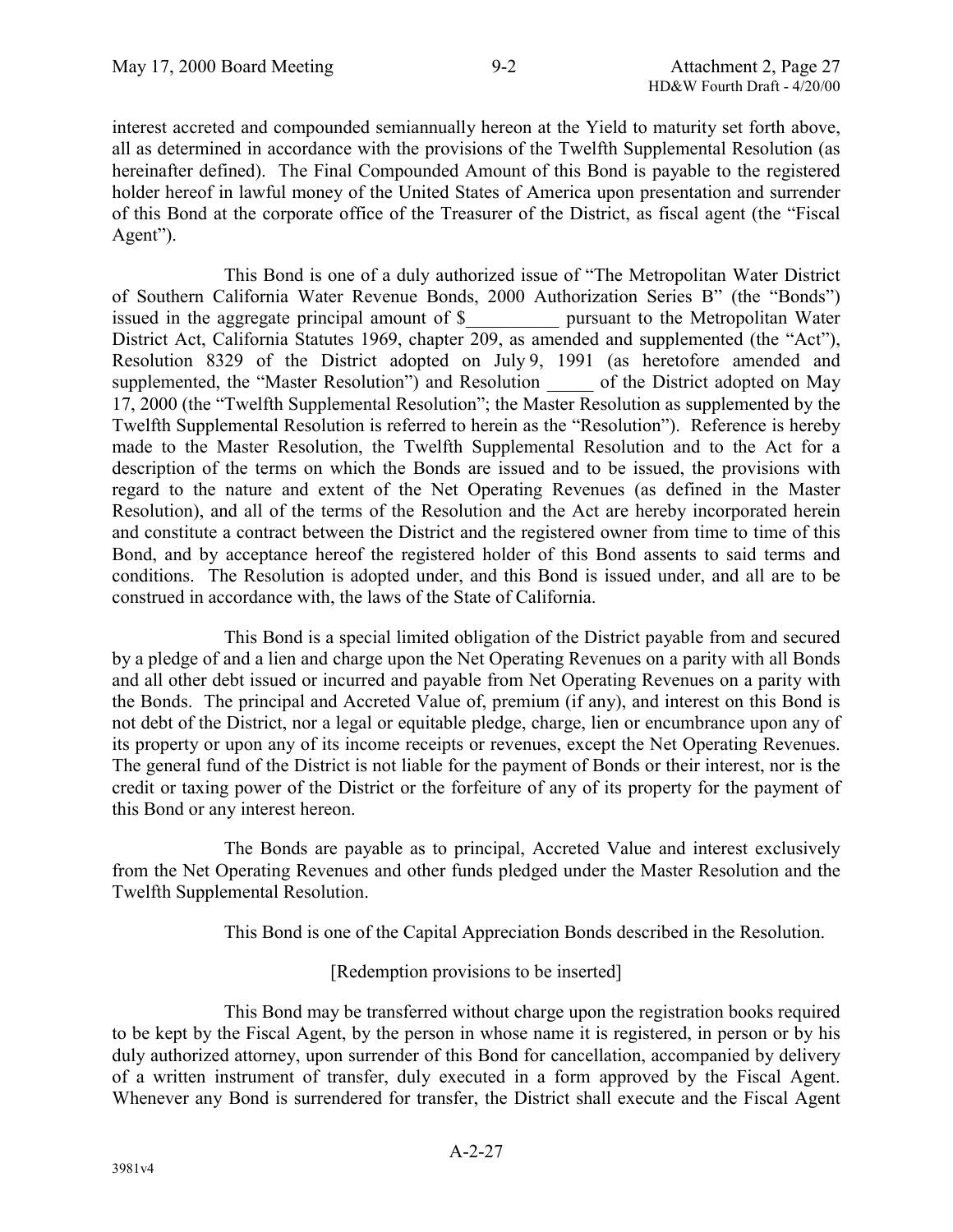shall authenticate and deliver a new Bond or Bonds, of the same tenor and maturity and for a like Final Compounded Amount. This Bond may be exchanged without charge at the office of the Fiscal Agent in Los Angeles, California for Bonds of authorized denominations having the same Final Compounded Amount, tenor and maturity. The Fiscal Agent need not transfer registration or exchange any Bond later than 15 days prior to the date of selection of Bonds for redemption or any portion thereof for redemption. The Fiscal Agent may require the holder of any Bond requesting transfer of registration or exchange to pay any tax or other governmental charge required to be paid with respect to such transfer of registration or exchange.

The rights and obligations of the District, the Fiscal Agent and of the owners of the Bonds may be modified or amended from time to time in the manner, to the extent and upon the terms provided in the Resolution, provided that no such modification or amendment shall extend the fixed maturity of this Bond, or reduce the amount of Final Compounded Amount hereof, or extend the time of payment, or reduce the rate of interest hereon, or extend the time of payment of interest hereon, without the consent of the owner hereof, or (b) reduce the percent of Bonds the consent of the holders of which is required to effect any such modification or amendment, or permit the creation of any lien on the Net Operating Revenues and other assets pledged under the Resolution prior to or on a parity with the lien created by the Resolution, or deprive the holders of the Bonds of the lien created by the Resolution on such Net Operating Revenues and other assets, without the consent of the holders of all of the Bonds then outstanding.

This Bond shall not be entitled to any benefit under the Resolution, or become valid or obligatory for any purpose, until the certificate of authentication and registration hereon endorsed shall have been executed and dated by the Fiscal Agent.

It is hereby certified and recited that any and all acts, conditions and things required to exist, to have happened and to have been performed precedent to and in the issuance of this Bond to exist, have happened, and have been performed in due time, form and manner as required by the Constitution and laws of the State of California and that this Bond, together with all other indebtedness of the District, does not exceed any limit prescribed by the Constitution and laws of the State of California and the Act and is not in excess of the amount of Bonds permitted to be issued under the Resolution.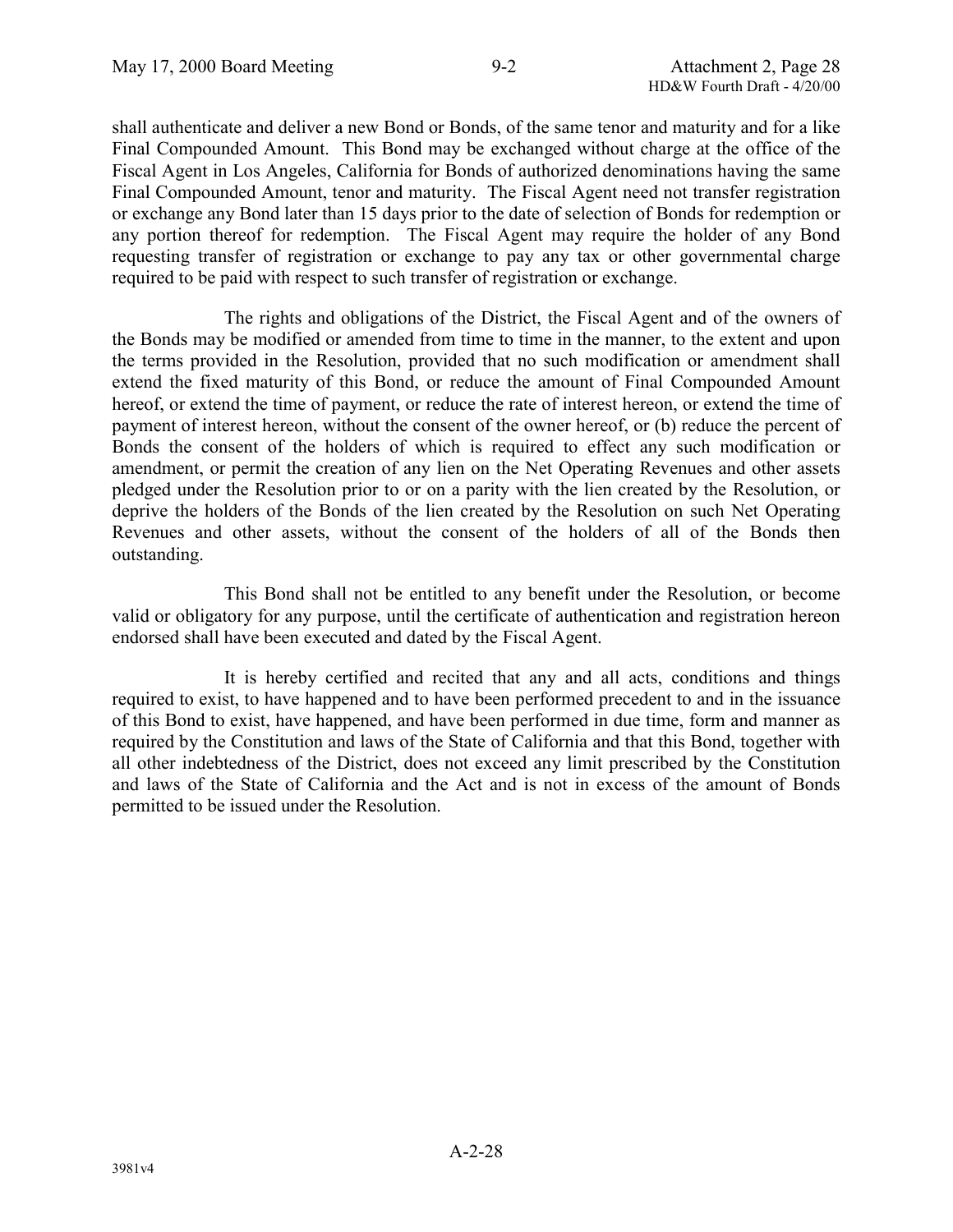IN WITNESS WHEREOF, the District has caused this Bond to be signed by the Chairman of the Board of Directors and the Secretary of the Board of Directors of the District by their facsimile signatures, signed by the Controller of the District by his manual signature, and sealed with the facsimile corporate seal of said District as of the Original Issue Date specified above.

> Chairman of the Board of Directors, The Metropolitan Water District of Southern California

 $\mathcal{L}_\text{max}$  , where  $\mathcal{L}_\text{max}$  and  $\mathcal{L}_\text{max}$  and  $\mathcal{L}_\text{max}$ 

# COUNTERSIGNED \_\_\_\_\_\_\_\_\_\_\_\_\_\_\_\_\_\_\_\_\_\_\_\_\_\_\_\_\_\_\_\_\_\_\_

Secretary of the Board of Directors, The Metropolitan Water District of Southern California

Controller of The Metropolitan Water District of Southern California

 $\mathcal{L}_\text{max}$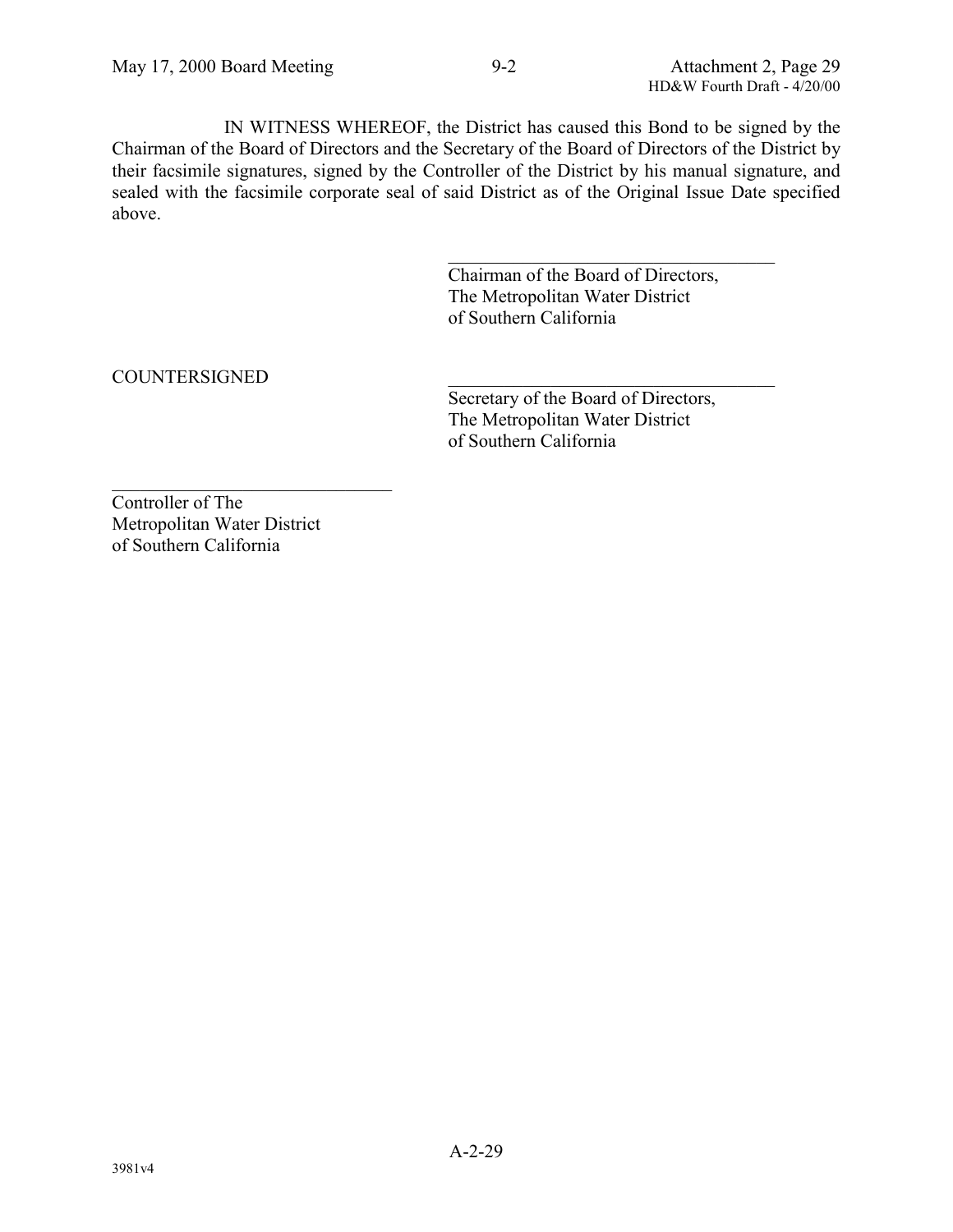#### **FISCAL AGENT'S CERTIFICATE OF AUTHENTICATION AND REGISTRATION**

This Bond is one of The Metropolitan Water District of Southern California Water Revenue Bonds, 2000 Authorization [Additional Designation] delivered pursuant to the within mentioned Master Resolution and Twelfth Supplemental Resolution.

> Treasurer of The Metropolitan Water District of Southern California, as Fiscal Agent

 $By \_\_$ 

Authorized Signature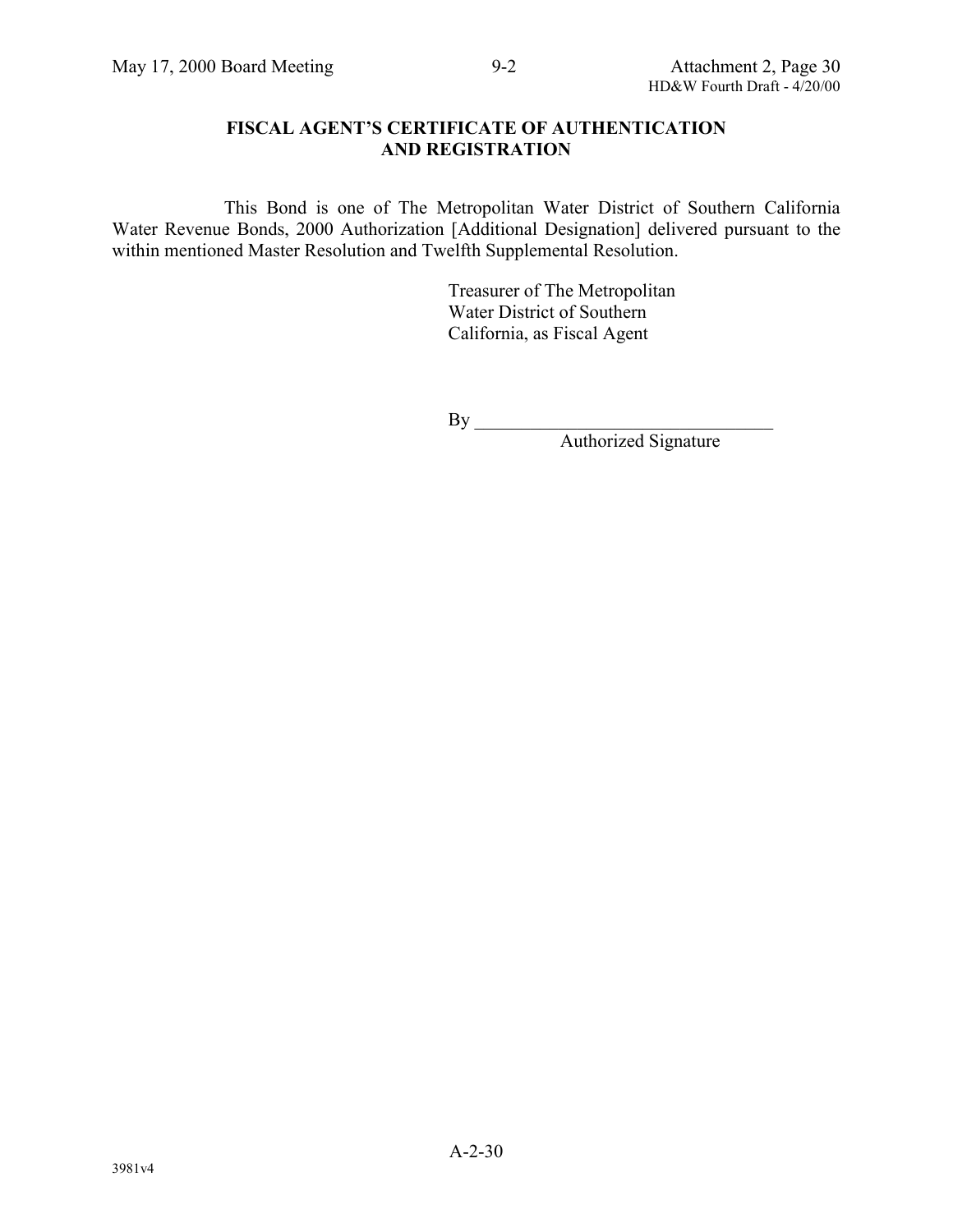#### **ASSIGNMENT**

The following abbreviations, when used in the inscription on the face of the within-mentioned Bond and in the assignment below, shall be construed as though they were written out in full according to applicable laws or regulations.

TEN COM<sup>-</sup> as tenants in common

TEN ENT: as tenants by the entireties

JT TN: as joint tenants with right of survivorship and not as tenants in common

UNIF GIFT MIN ACT Custodian (Cust) (Minor)

Additional abbreviations may also be used though not in the above list.

FOR VALUE RECEIVED, the undersigned do(es) hereby sell, assign and transfer

 $u$ nto  $\overline{\phantom{a}}$  $\Delta$  the state of the state of the state of the state of the state of the state of the state of the state of the state of the state of the state of the state of the state of the state of the state of the state of the stat within-mentioned registered Bond and hereby irrevocably constitute(s) and appoint(s) attorney, to

transfer the same on the books of the Fiscal Agent with full power of substitution in the premises.

Dated:

Note: The signature(s) to this Assignment must correspond with the name(s) as written on the face of the within Bond in every particular, without alteration or enlargement or any change whatsoever.

 $\mathcal{L}_\text{max}$  , and the set of the set of the set of the set of the set of the set of the set of the set of the set of the set of the set of the set of the set of the set of the set of the set of the set of the set of the

SIGNATURE GUARANTEED:

NOTICE: Signature(s) must be guaranteed by a member firm of the New York Stock Exchange or a commercial bank or trust company.

 $\mathcal{L}_\text{max}$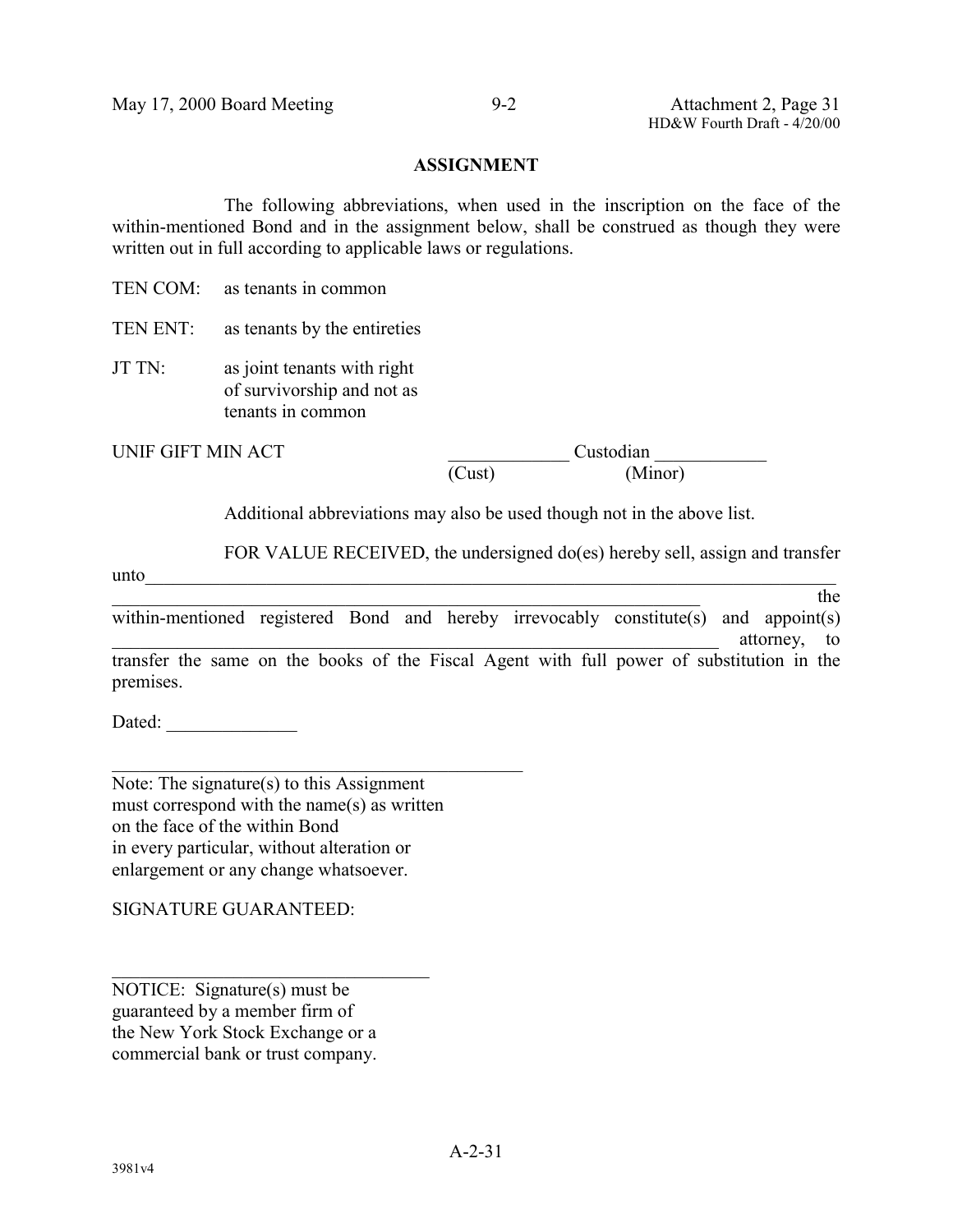HD&W Fourth Draft - 4/20/00

# **THE METROPOLITAN WATER DISTRICT OF SOUTHERN CALIFORNIA**

 $\mathcal{L}_\text{max}$  , and the contribution of the contribution of the contribution of the contribution of the contribution of the contribution of the contribution of the contribution of the contribution of the contribution of t

# **RESOLUTION \_\_\_\_\_\_**

**RESOLUTION OF THE BOARD OF DIRECTORS OF THE METROPOLITAN WATER DISTRICT OF SOUTHERN CALIFORNIA AUTHORIZING THE ISSUANCE OF UP TO \$560,000,000 IN PRINCIPAL AMOUNT OF WATER REVENUE BONDS AND PROVIDING THE TERMS AND CONDITIONS OF SAID BONDS (TWELFTH SUPPLEMENTAL RESOLUTION)**

**(ADOPTED MAY 17, 2000)**

 $\mathcal{L}_\text{max}$  , and the contribution of the contribution of the contribution of the contribution of the contribution of the contribution of the contribution of the contribution of the contribution of the contribution of t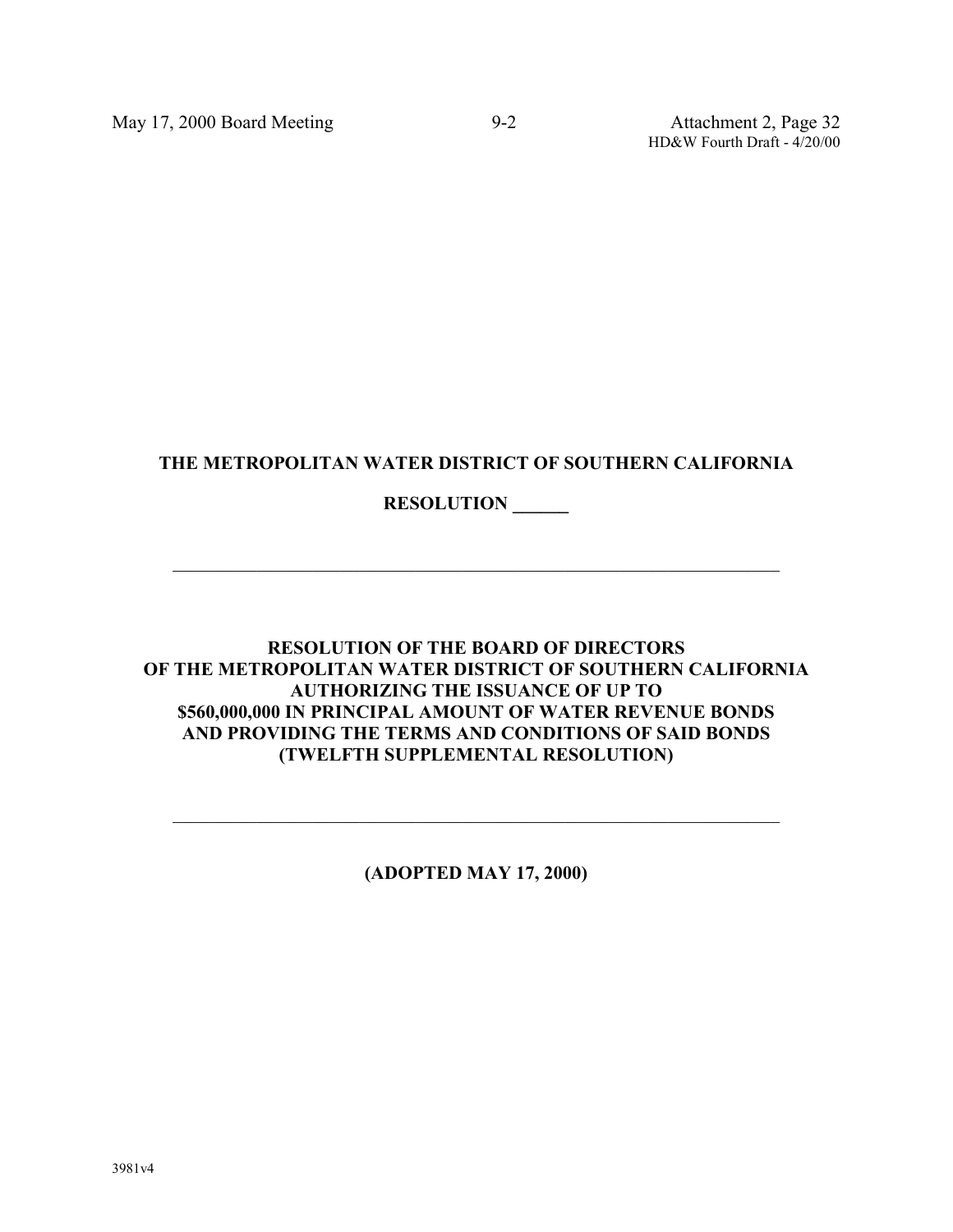# **ARTICLE I**

# **AUTHORIZATION OF BONDS; DEFINITIONS**

| Section 1.1 |  |
|-------------|--|
|             |  |

# **ARTICLE II**

# **THE 2000 AUTHORIZATION SERIES B BONDS**

# **ARTICLE III**

# **SALE OF 2000 AUTHORIZATION SERIES B BONDS; APPLICATION; FUNDS; COVENANTS**

| Section 3.1 | Application of the Proceeds of the 2000 Authorization Series B Bonds11 |  |
|-------------|------------------------------------------------------------------------|--|
| Section 3.2 |                                                                        |  |
| Section 3.3 |                                                                        |  |
| Section 3.4 | Establishment, Pledge, Funding and Application of Reserve Funds 13     |  |
| Section 3.5 |                                                                        |  |
| Section 3.6 |                                                                        |  |
| Section 3.7 | Establishment and Application of Additional Funds With Respect to 2000 |  |
|             |                                                                        |  |

# **ARTICLE IV**

# **FISCAL AGENT AND PAYING AGENT**

| Section 4.1 |  |  |  |
|-------------|--|--|--|
|-------------|--|--|--|